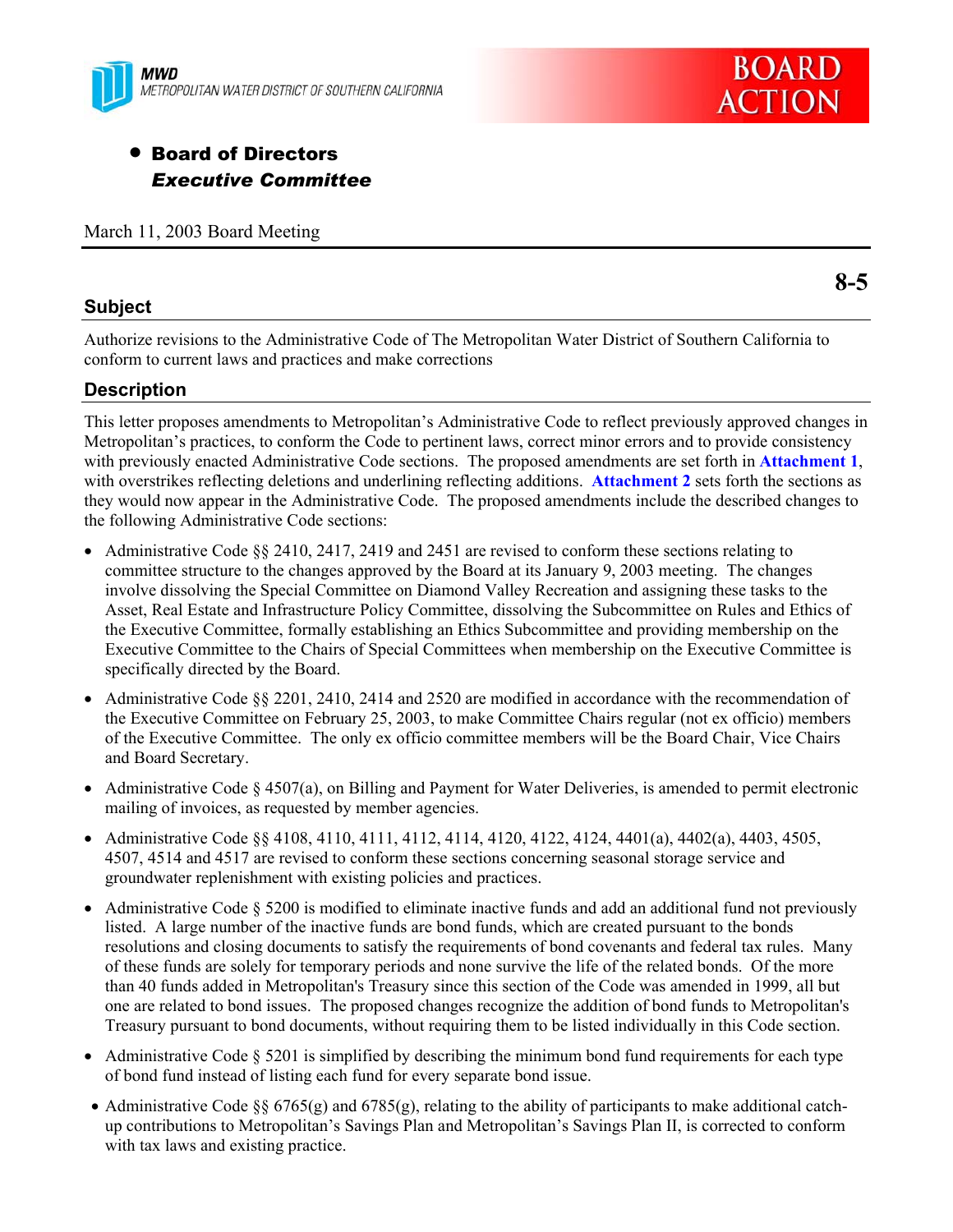*Date*

- Administrative Code § 6785(e), concerning Metropolitan's Savings Plan II, is amended to correct an erroneous cross-reference.
- Administrative Code §§ 6767(d) and 6787(d), concerning Metropolitan's Savings Plan and Metropolitan's Savings Plan II, conforms the provisions on withdrawal of contributions with the tax laws.
- Administrative Code §§ 6802(i), 6810 and 6811, relating to Metropolitan's 1997 Deferred Compensation Plan, conforms the definition of beneficiary to changes in the tax law, eliminates an inconsistency in the Plan and conforms the provision on payments to a beneficiary with actual practice and for administrative convenience.

## **Policy**

Metropolitan Water District Administrative Code §§ 2417 and 2419; approval of changes regarding amendments to the Administrative Code.

## **California Environmental Quality Act (CEQA)**

CEQA determination for Staff Recommendation:

The proposed action is not defined as a project under CEQA because the proposed action involves continuing administrative activities such as general policy and procedure making (Section 15378(b)(2) of the State CEQA Guidelines). In addition, where it can be seen with certainty that there is no possibility that the proposed action in question may have a significant effect on the environment, the proposed action is not subject to CEQA (Section 15061(b)(3) of the State CEQA Guidelines).

The CEQA determination is: Determine that the proposed action is not subject to the provisions of CEQA per Section 15378(b)(2) and 15061(b)(3) of the State CEOA Guidelines.

### **Staff Recommendation**

Adopt the CEQA determination and approve the changes to the Administrative Code set forth in **Attachment 2** to reflect the changes recommended in this letter.

**Fiscal Impact:** None

2/26/2003 *Jeffrey Kightlinger Gelheral Counse* 

**Attachment 1 – The Administrative Code of The Metropolitan Water District of Southern California (showing additions and deletions)** 

**Attachment 2 – The Administrative Code of The Metropolitan Water District of Southern California (changed provisions only)** 

BLA #2172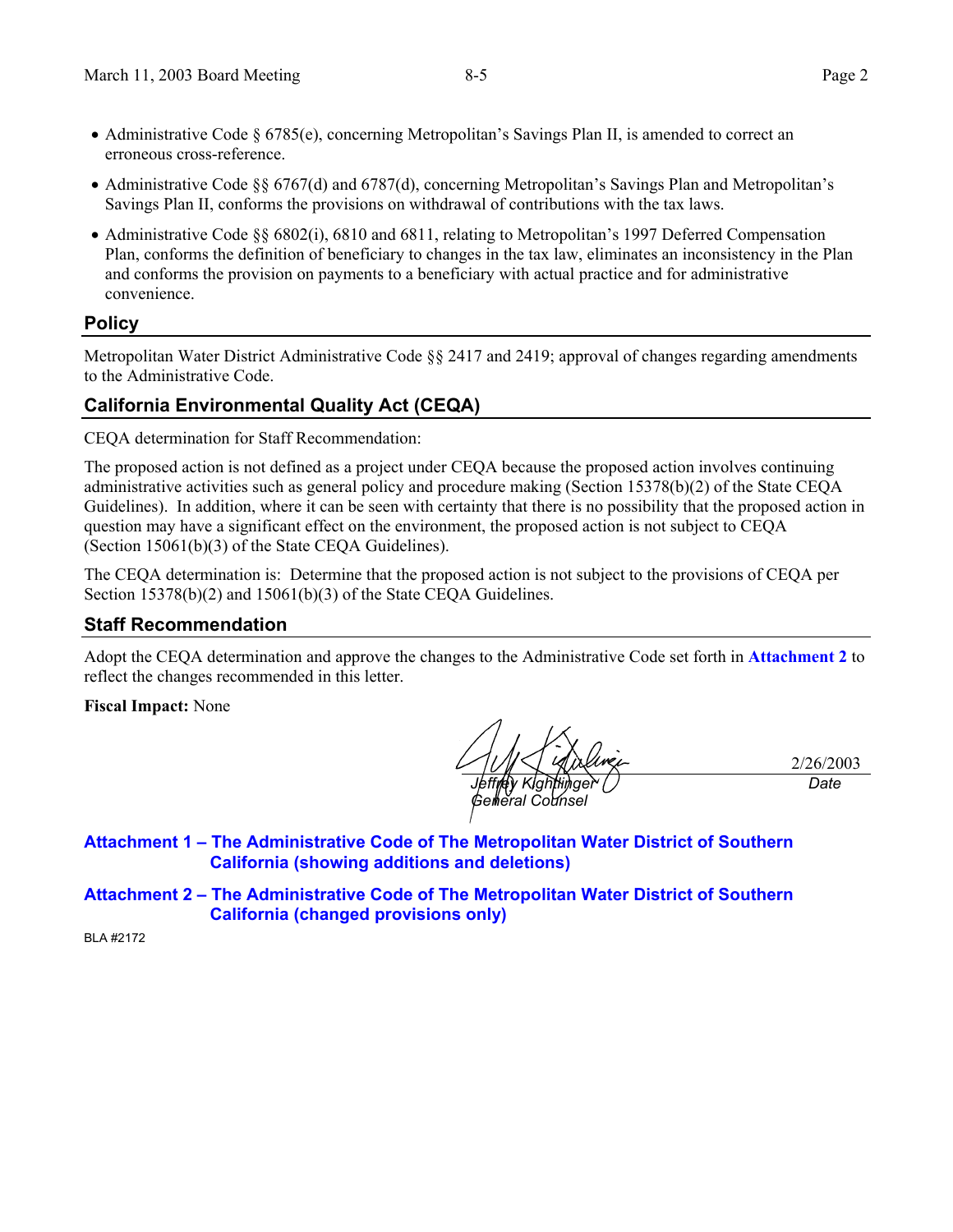## **ATTACHMENT 1**

#### **THE ADMINISTRATIVE CODE OF THE METROPOLITAN WATER DISTRICT OF SOUTHERN CALIFORNIA (showing additions and deletions)**

## **DIVISION II PROCEDURES PERTAINING TO BOARD, COMMITTEES AND DIRECTORS**

#### **§ 2201. Terms of Office; Limitations.**

- (a) The term of office of officers of the Board shall commence on January 1 of the year immediately following their election, except for the Vice Chairs who are appointed to their positions.
- (b) A director may serve as a Board officer for not more than two consecutive full two-year terms.
- (c) A director shall not be eligible to serve in a combination of offices of the Board, or as a nonofficer member of the Executive Committee or as an ex officio member thereof for more than four consecutive full two-year terms except that any member may serve in the office of Chair for two consecutive full two-year terms without regard to previously held office and may thereafter serve as a member of the Executive Committee in the capacity as a past Chair.

#### **§ 2410. Membership.**

The membership of the Executive Committee shall consist of the Chair, Vice Chairs, Secretary, all past Chairs of the Board who are directors of the District, eight additional directors as nonofficer members, of which two of the eight nonofficer members shall be appointed by the Chair, and the Chairs of the six standing committees in addition to the Executive Committee, and the Chairs of the Subcommittee on Rules and Ethics Ethics Subcommittee and Audit Subcommittee, and the Chairs of Special Committees whose membership on the Executive Committee is specifically directed by the Boardas ex officio members. In the event a Chair of a Standing Committee or the subcommittee on Rules and Ethics Subcommittee and Audit Subcommittee is ineligible to serve on the Executive Committee because of the limitation set forth in Section 2201(c), or is otherwise ineligible or is absent, the Vice Chair of the committee shall serve.

#### **§ 2414. Limitation on Service.**

(a)Each director may be elected as a nonofficer member of the Executive Committee for not more than two consecutive full two-year terms.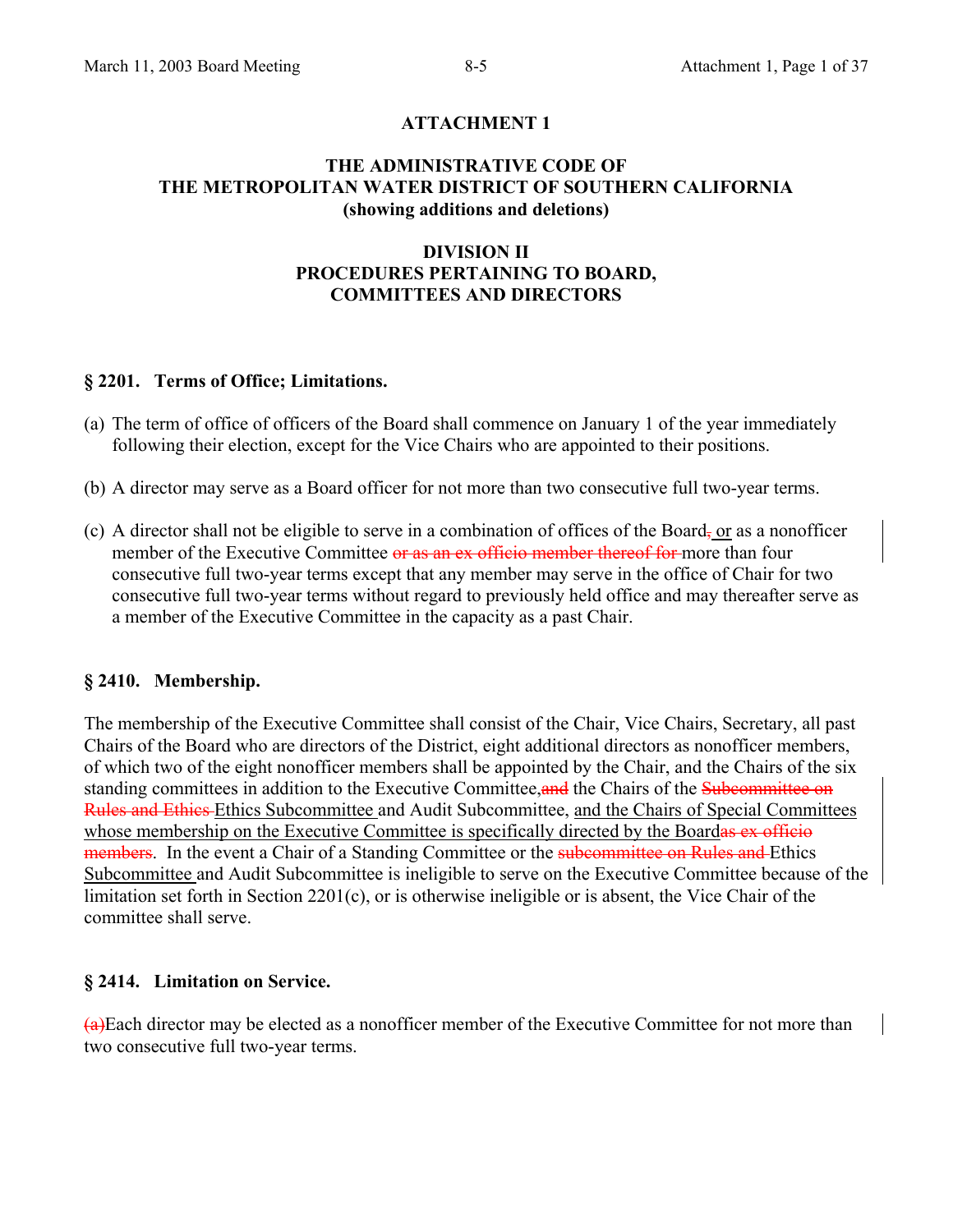(b)Subject to Section 2415, a member of the Executive Committee other than ex officio members shall not serve as the Chair of any Standing Committee other than the Executive Committee; this restriction shall not apply to any special, interim, temporary or subcommittee appointed from time to time to resolve current problems, or to meet special conditions.

### **§ 2417. Duties and Functions.**

- (a) The Executive Committee shall study, advise, and make recommendations with regard to:
	- $(1)$   $(a)$  Public information for governmental and other entities and officials, and for the citizens of California regarding matters affecting the District's interests;
	- (2)  $(b)$  Official dealings with the United States Government, the State of California or other states, member public agencies or their sub-agencies, foreign governments and other entities or persons in matters of public policy or other activities as deemed appropriate;
	- (3) Review and approve board and committee agendas and, notwithstanding the jurisdiction of other standing committees in this Code, have the authority to direct which committee shall consider an item;
	- (4) Review and approve the scheduling of board and committee meetings;
	- (5) Study, advise and make recommendations with regard to policies and procedures to be considered by the Board or committees thereof, except for proposed amendments to the Metropolitan Water District Act or this Code affecting the organization and personnel policies of the District, the acquisition, ownership and sale of land by the District, or other policy matters within the jurisdiction of a specific standing committee;
	- (6)  $(e)$  Matters relating to the Colorado River Board of California;
	- (7) (d) Major policy issues to be considered by the Board, including proposed amendments to the Metropolitan Water District Act;
	- (8)  $(e)$  Questions raised by the officers and staff in intervals between meetings of the Board and in unexpected situations and emergencies;
	- (9)  $(f)$  The terms and conditions of employment of all consultants and advisors not within the jurisdiction of other committees.committees;
	- (10)  $(g)$ —Resolution of conflicting committee recommendations pursuant to Section 2314;
	- (11)  $(h)$  Monitor the progress of, and propose modifications to, the Board's goals in light of then existing and projected future conditions;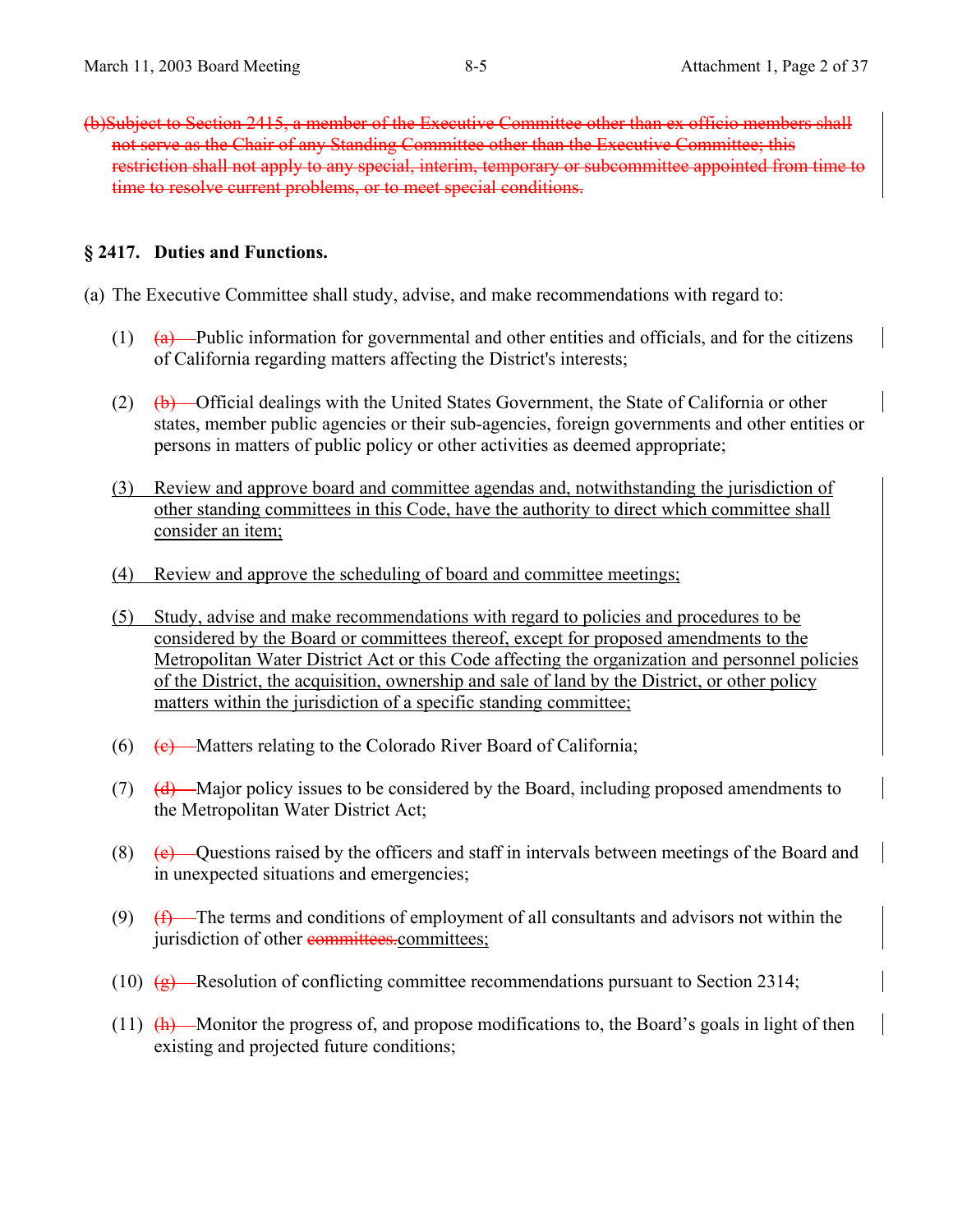- $(12)$   $(i)$  --Policies regarding annexation and the requirements, procedures, terms and conditions for annexations; and
- (13) Such other matters as may be required under Division 2 of this Administrative Code.
- (b)  $(i)$  The Executive Committee shall retain ultimate responsibility for those duties as are specifically assigned to the subcommittees of the Executive Committee.
- (c)  $\overline{(k)}$  The Executive Committee shall be responsible for the oversight of the performances and activities of the Chief Executive Officer, General Counsel, and General Auditor and an annual review of the Chief Executive Officer's compensation. The Executive Committee shall evaluate the performance of the Chief Executive Officer at least annually in advance of the July Board meetings. It shall also review and approve the Chief Executive Officer's comprehensive business plan and annual goals and work objectives at the start of each fiscal year in advance of the August Board meetings.
- (d)  $\left(\frac{1}{2}\right)$  After review and consideration of the annual assessment of, and recommendations concerning, Department Heads by the committees responsible for oversight of the performance and activities of a Department Head, the Executive Committee shall make recommendations to the Board on the salary and other compensation of Department Heads in advance of the July meetings, with any changes to be effective at the start of the payroll period nearest to July 1.

## (m)Such other matters as may be required under Division 2 of this Administrative Code.

- (e)  $\left( \text{h} \right)$  The Executive Committee shall also:
	- $(1)$   $(1)$   $\longrightarrow$  Assign and reassign the directors to the standing committees and designate the Committee Chairs and Vice Chairs, subject to approval by the Board of Directors, and to the limitations on terms of office;
	- $(2)$   $(2)$  Designate a Board Vice Chair to act in the Board Chair's absence, failure or inability to act if the Chair has not previously made such a designation.
	- (3) (3) Act on behalf of the Board in unexpected situations and emergencies, subject to subsequent approval or ratification of the actions taken whenever such approval or ratification is required by law.
	- $(4)$   $(4)$  Provide policy guidance where appropriate to those directors and District staff members who are associated with organizations in which the District has membership.
	- $(5)$   $\overline{(5)}$  Conduct hearings on Vendors' Protests:
		- (i)  $\overline{(i)}$  Hearings requested pursuant to Section 8104(d), and other hearings granted on the Executive Committee's own motion, unless delegated pursuant to Section 8119 shall be held by the committee at its next regular meeting to be held at least 72 hours after filing of the notice of protest. The hearing shall be conducted in accordance with such rules as the Chair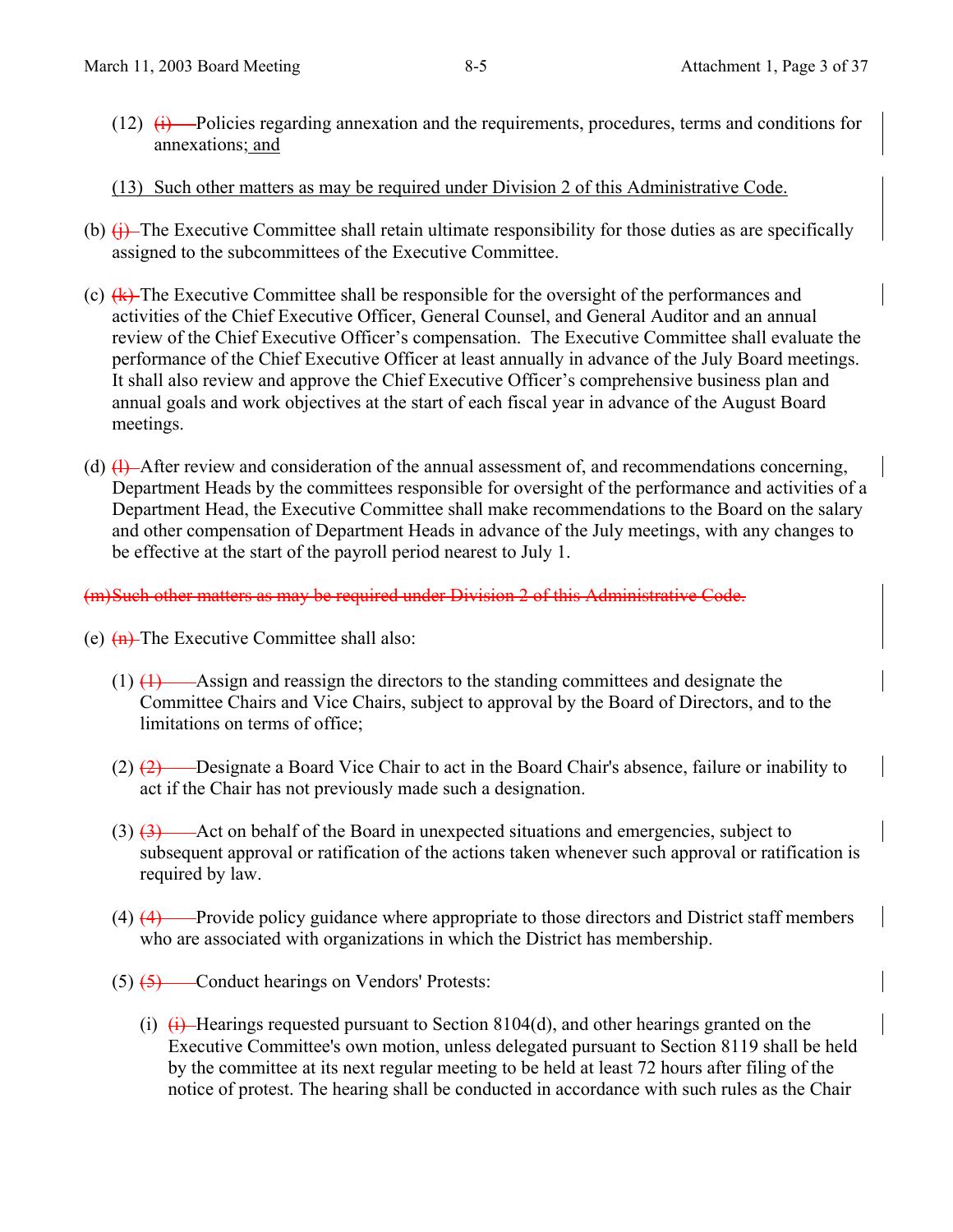of the committee shall announce. The committee shall make a decision on the bidder's or applicant's protest, shall set forth its reasons therefor, and shall cause the Executive Secretary to serve a copy of the decision on the bidder or applicant. The decision of the committee shall be final unless the committee chooses to refer the notice of protest to the Board.

- (ii)  $(H)$  The Chair of the Executive Committee may redelegate hearings provided for under Section  $2417(k)(5)(i)$  to a minimum of three members of the Executive Committee who shall act in place of the committee in the conduct of the hearing and who shall at the conclusion thereof make their recommendations to the full committee. Such recommendations shall be accompanied by copies of any materials submitted in evidence. Any hearing held and recommendations made pursuant to such delegated authority shall be completed in advance of the time set for the next regular meeting of the full committee following the meeting at which the matter would otherwise have been heard by the committee.
- $(6)$   $(6)$  -Resolve disputes over inspection dates and monitor conduct of inspection trips to assure maximum effectiveness.

#### $Subcommittee$  on Rules and Ethics. **§ 2419. Ethics Subcommittee.**

Within the Executive Committee there shall be a Subcommittee on Rules and Ethics, an Ethics Subcommittee, appointed by, and serving at the pleasure of, the Chair of the Executive Committee. The Subcommittee on Rules and EthicsEthics Subcommittee shall:

- (a) Review and approve board and committee agendas without further action by the Executive Committee. Notwithstanding the jurisdiction of standing committees in this Code, the Subcommittee on Rules and Ethics shall have the authority to direct which committee shall consider an *item*;
- (b) Review and approve the scheduling of board and committee meetings;
- (c) Study, advise and make recommendations with regard to policies and procedures to be considered by the Board or committees thereof, except for proposed amendments to the Metropolitan Water District Act or this Code affecting the organization and personnel policies of the District, the acquisition, ownership and sale of land by the District, or other policy matters within the jurisdiction of a specific standing committee.
- (a) (d) Study, advise and make recommendations to the Executive Committee regarding the policies and procedures of Metropolitan's ethics program.
- (b) Hold regular meetings no less than four times a year on a quarterly basis or as required to accomplish a specific policy objective.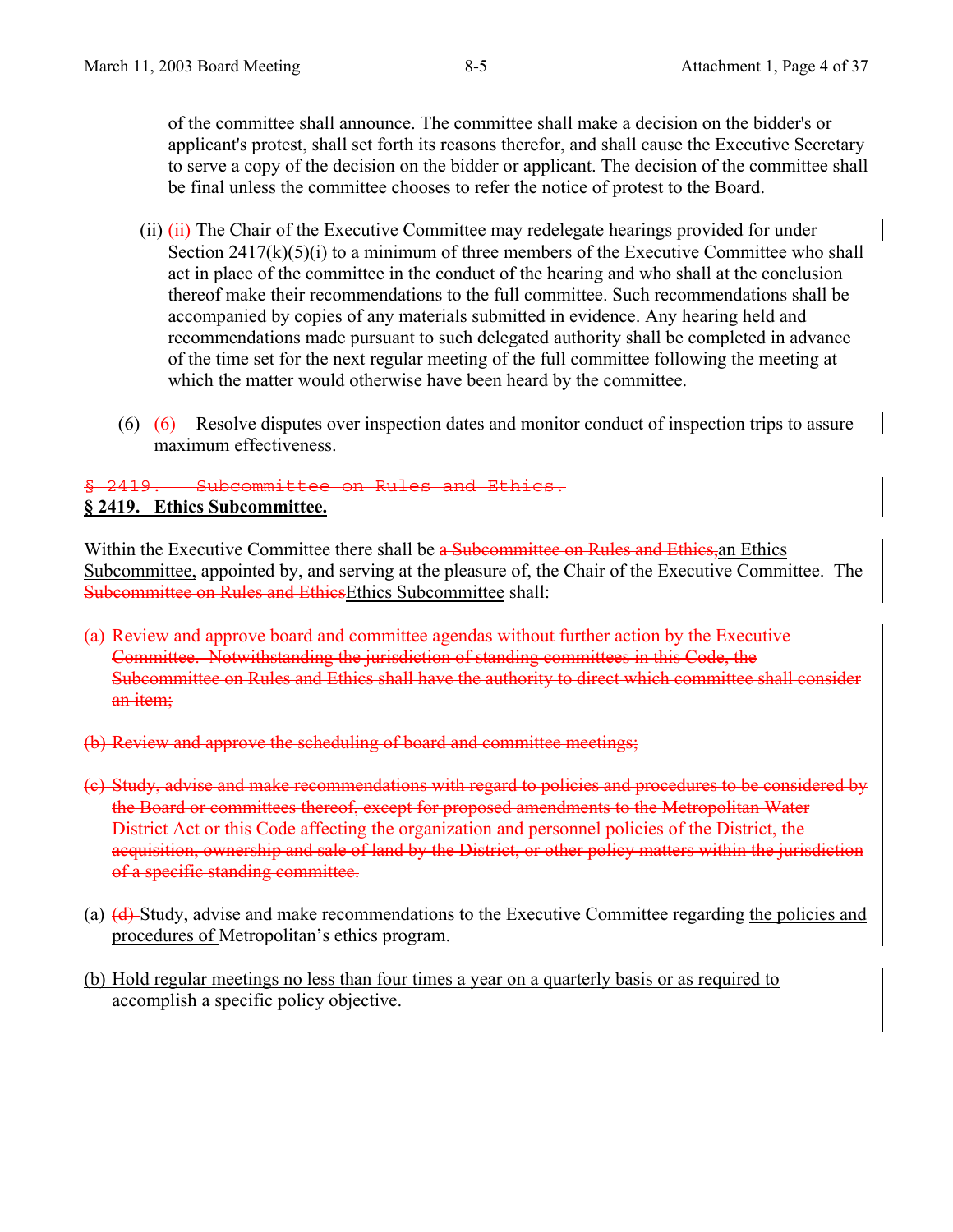## **§ 2451. Duties and Functions.**

The Asset, Real Estate and Infrastructure Policy Committee shall study, advise and make recommendation with regard to:

- (a)  $(a)$  Proposed amendments to the Metropolitan Water District Act and Code affecting the acquisition, ownership and sale of land by the District;
- (b)  $\left(\frac{b}{c}\right)$  Proposed rules and proposals regarding business development opportunities including real property and intellectual property transactions;
- (c)  $(e)$  Policies for the acquisition of rights-of-way;
- (d) (d) The purchase, sale, and leasing of land and building, including the performance of oversight and coordination of the District's various office and garage space needs, but excluding the development of recreational facilities at Diamond Valley Lake, and issues relating to boating regulations at any District facility;
- (e)  $(e)$  The incidental use of land in farming operations and otherwise;
- (f)  $(f)$  The operation and maintenance of buildings;
- (g)  $\left( \frac{g}{g} \right)$ . The selection of appraisers and the determination of the scope of their assignments;
- (h) (h) The purchase, management and disposition of personal property assets such as equipment and vehicles;
- (i)  $\leftrightarrow$  Approval and oversight of facilities master plans, including budgeting for capital improvements and long-term facilities commitments; and,
- (i)  $(i)$  Approval and oversight of information technology strategies, projects and activities, including budgeting and tracking of information technology resources and asset management.

## **§ 2520. Membership.**

The Nominating Committee membership shall consist of Sseven directors selected at large. Four members of the Nominating Committee shall be appointed at the February meeting of the Board in oddnumbered years, and three members shall be appointed at the February meeting of the Board in evennumbered years, by the Chairman of the Board with the approval of the Executive Committee and the Board. With the exception of its ex officio members, no member of the Executive Committee shall be eligible to serve as a member of this Nominating Committee.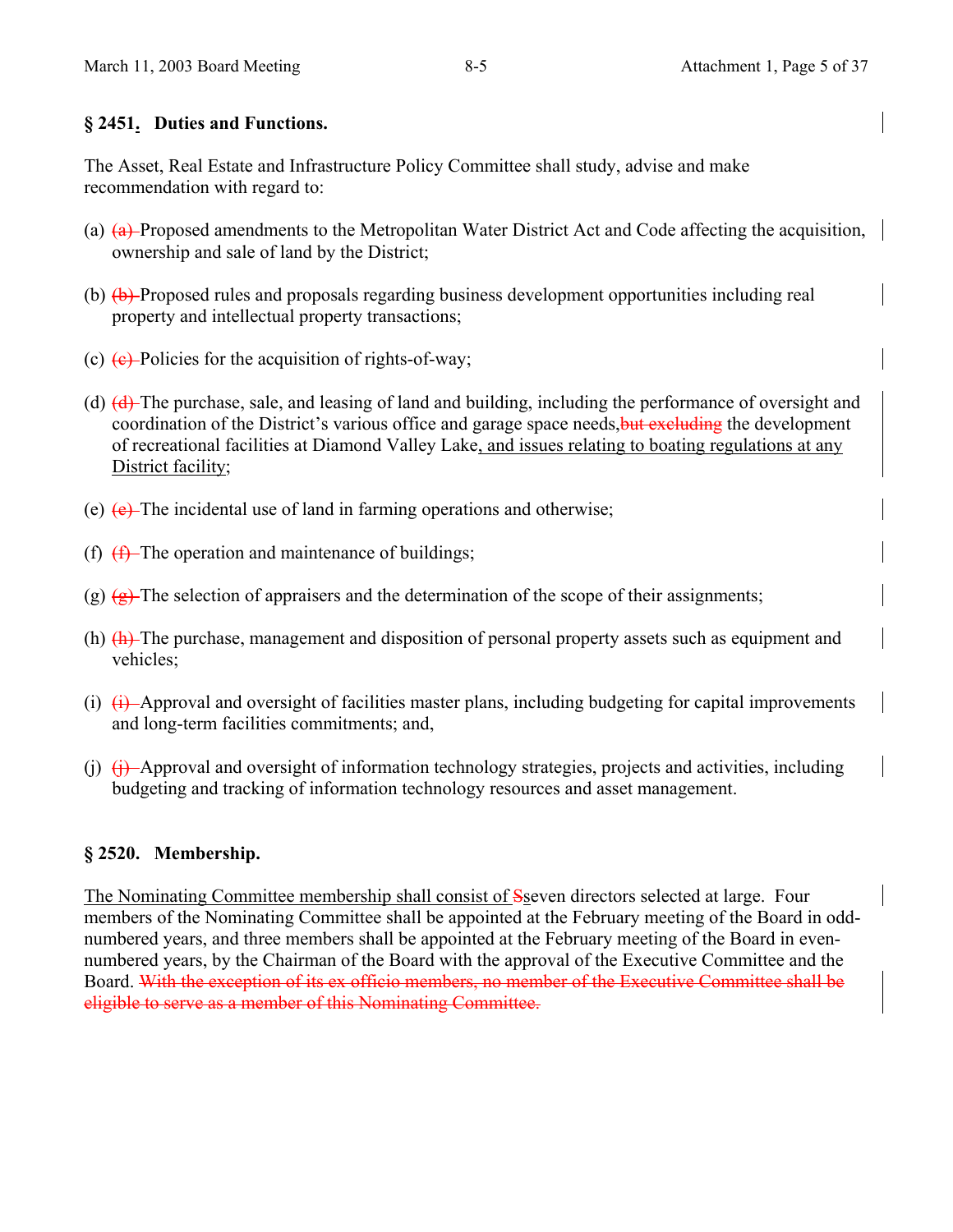## **DIVISION IV WATER SERVICE POLICIES**

## **§ 4108. Groundwater Replenishment by Injection.**

"Groundwater Replenishment by Injection" shall mean the act of injecting or causing to be injected, water for the purpose of replenishing natural groundwater basins.

- (a)  $(a)$  "Direct Replenishment by Injection" shall mean groundwater replenishment that results from the act of injecting without regard to subsequent use of the water.
- (b) "Seasonal Storage by Injection" shall mean groundwater storage or replenishment that results from the act of injecting and is subject to the measurements as described in Section 4514 of this Division.
- (b) (c) "Seawater Barrier Groundwater Replenishment" shall mean groundwater replenishment having as a principal purpose the injection of water for the purpose of maintaining groundwater barriers designed and intended to avoid the contamination of groundwater storage basins by the intrusion of seawater.

#### **§ 4110. Reservoir Storage.Direct Reservoir Replenishment.**

"Reservoir storage""Direct Reservoir Replenishment" shall mean the act of storing water in surface reservoirs for long-term storage by delivering water directly into a reservoir.

#### **§ 4111. In-Lieu Reservoir Storage.Replenishment.**

"In-Lieu Reservoir Storage"Replenishment" shall mean the act of storing water in surface reservoirs for long-term storage by reducing or eliminating local supply outflow, through substitution of deliveries of water to consumers from surface distribution facilities in lieu of such withdrawals, thus conserving storage acquired from local sources.

## § 4112. Full**§ 4114. Replenishment Service.**

"Full service" shall mean service of water for domestic or municipal purposes that does not meet (or fall within) the criteria for other classes of service or special programs as defined in this Division and is not subject to reduction or interruption except as may be required by the application of preferential rights granted by Section 135 of the Metropolitan Water District Act or by a drought determination made pursuant to Section 350 of the California Water Code.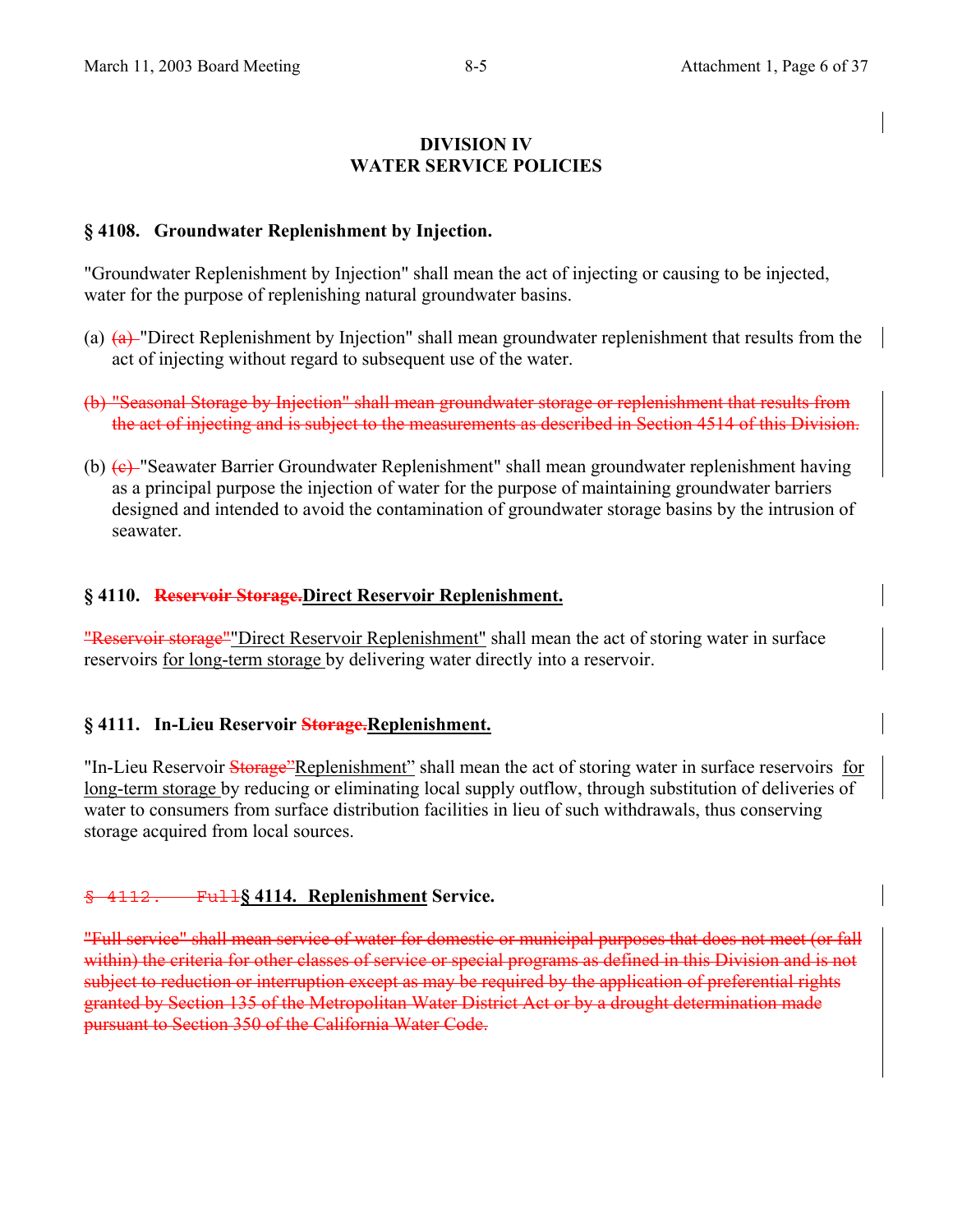## **§ 4114. Seasonal Storage Service.**

"Seasonal Storage service" shall mean service of water for groundwater replenishment by spreading or injecting, in-lieu groundwater replenishment, in-lieu reservoir storage, or for direct reservoir storage."Replenishment Service" shall mean delivery of water for long-term storage in either groundwater basins or surface reservoirs by direct or in-lieu means. Direct means shall be either through groundwater spreading or through injection. Such service shall be governed by the provisions of Section 4514.

## **§ 4120. Purchase Order; Purchase Order Commitment.**

"Purchase Order" shall mean a member agency's written commitment to purchase a specified total volume of water from the District during a specified period, as provided in Section 4404, and "Purchase Order commitment" shall mean 60% of a member agency's Initial Base Firm Demand times the number of years in the term of the Purchase Order. Deliveries of surplus and interruptible system water supplies, including, but not limited to, deliveries under the Interim Agricultural Water Program and Long-Term Seasonal StorageReplenishment Service, will not count toward the Purchase Order commitment.

## **§ 4122. Base Firm Demand; Initial Base Firm Demand.**

"Base Firm Demand" shall mean the greater of a) the member agency's Initial Base Firm Demand or b) the member agency's ten fiscal year rolling average of deliveries of water from the District for the most recent ten fiscal year period, excluding, in either case, water delivered under Long-Term Seasonal Storage Service or Replenishment Service, whichever is applicable, and Interim Agricultural Water Program Service, and "Initial Base Firm Demand" shall mean the member agency's highest annual delivery of water from the District, excluding water delivered under Long-Term Seasonal Storage Service or Replenishment Service, Interruptible Service, and Interim Agricultural Water Program Service, during any fiscal year from fiscal year 1989/90 through fiscal year 2001/02.

## **§ 4124. Water Stewardship Rate.**

"Water Stewardship Rate" shall mean a dollar per acre-foot water rate imposed by the District to recover a portion of the costs of the District's financial commitment to conservation, water recycling, groundwater recovery and other water management programs approved by the Board.

## **§ 4401. Rates.**

(a)  $(a)$  The rates per acre-foot for water sold and delivered for each class of service on order of any member public agency for use therein shall be as follows: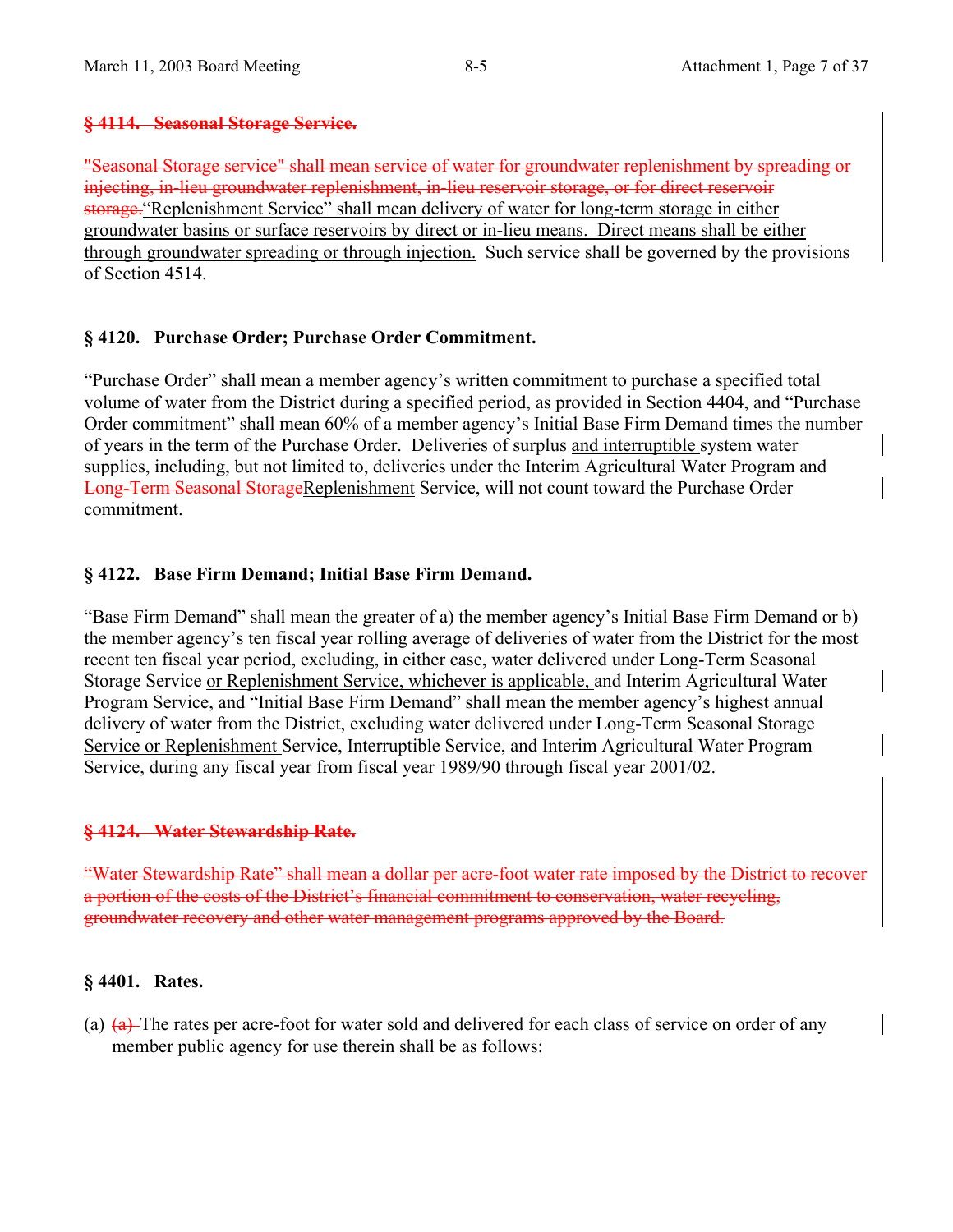. . . .

. . . .

(2) For Long Term Seasonal StorageReplenishment Service (All water delivered in accordance with the Seasonal Storage Service Programfor Replenishment Service as described in this Division and the most current User Handbook for **Seasonal StorageReplenishment Service**.)

| <b>Effective Date:</b> $01/01/2003$ ; | <b>Untreated Water:</b> | \$233.00 |
|---------------------------------------|-------------------------|----------|
|                                       | <b>Treated Water:</b>   | \$289.00 |
|                                       | <b>Treated Water:</b>   | \$290.00 |
|                                       |                         |          |

#### **§ 4402. Readiness-to-Serve Charge.**

(a) The readiness-to-serve charge shall be set by the Board from time to time to recover the costs of emergency system storage and the cost of system conveyance capacity for peak and standby use not recovered by property tax revenue. The readiness-to-serve charge will be allocated among the member public agencies (i) through December 31, 2002, in proportion to the average of Metropolitan water sales (in acre-feet) to each member public agency during the three fiscal year period ending June 30, 1996; provided that long-term seasonal storage service, replenishment, cyclic storage, and direct groundwater replenishment deliveries and water taken under the one-time drought storage agreement, Cooperative Storage Program through April 12, 1994, 1993 Demonstration Program and cooperative storage purchases paid for in fiscal year 1995-96 shall be subtracted from the water sales calculation, and (ii) beginning January 1, 2003, in proportion to the average of deliveries (including exchanges and transfers) through Metropolitan's system (in acre-acre-feet) to each member public agency during the ten-year period ending June 30, 2001; and thereafter as a tenyear rolling average; period that Metropolitan sales of reclaimed water under the Local Projects Program, Local Resources Program, and groundwater under the Groundwater Recovery Program and deliveries under Long-Term Seasonal Storage ServiceReplenishment and Interim Agricultural Water Service shall not be included in the water deliveries calculation.

. . . .

## **§ 4403. Capacity Reservation Charge and Peaking Surcharge.**

(a)  $\left( \frac{a}{b} \right)$ . The capacity reservation charge and peaking surcharge shall be set by the Board from time to time. The capacity reservation charge shall be set to recover the cost of distribution capacity that is used for peaking. The capacity reservation charge will be payable by each member agency for system capacity (on a per cubic foot per second basis) requested by the member agency. The peaking surcharge shall be levied on the member agency's maximum daily flow (excepting for that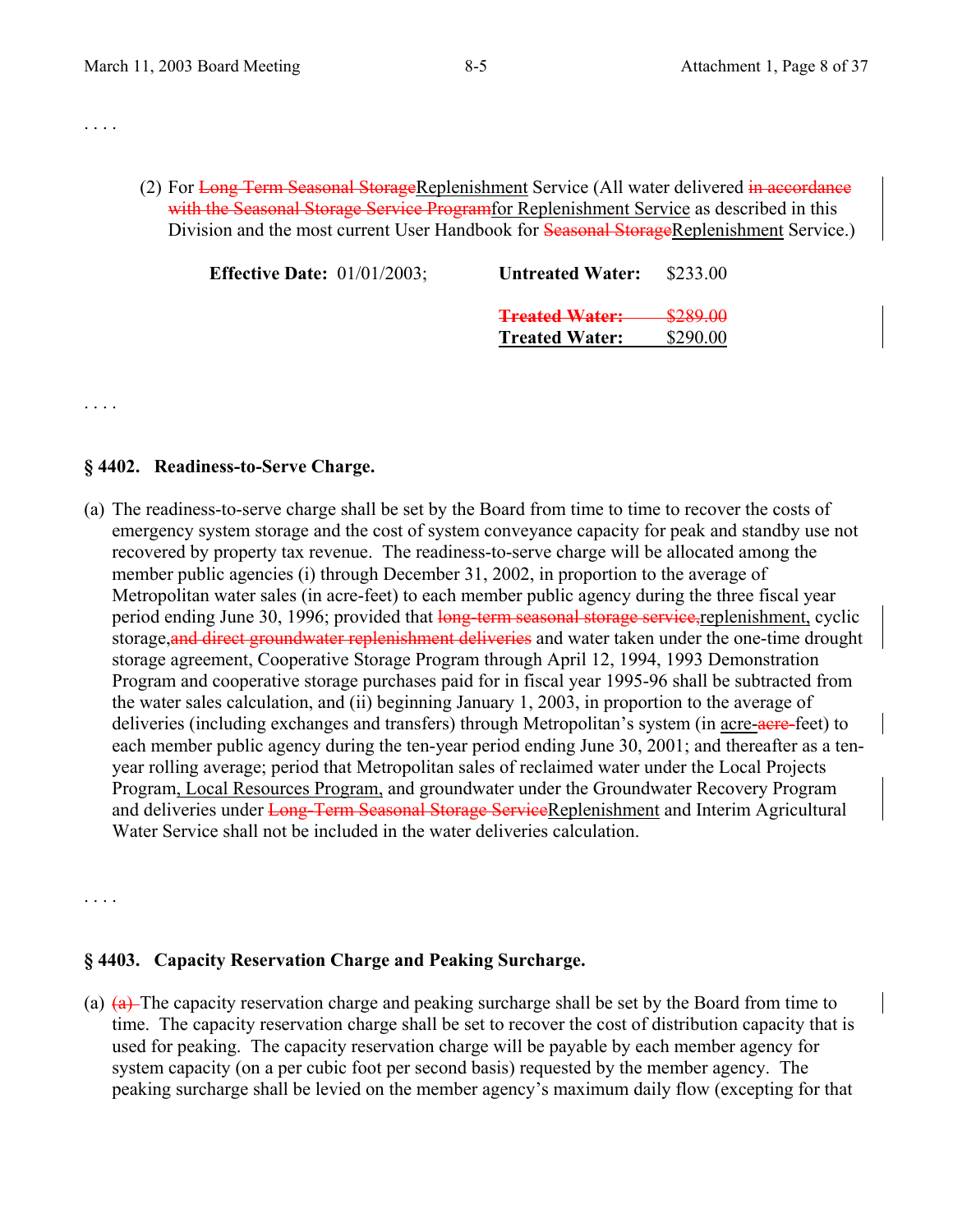flow associated with the delivery of Long-Term Seasonal Storage Service)replenishment water) during May 1 through September 30 that exceeds its requested capacity amount.

- (b)  $(\theta)$  The capacity reservation charge shall be due monthly, quarterly or semiannually, as agreed upon by Metropolitan and the member public agency. The peaking surcharge will be levied one time each year for flows (excepting for that flow associated with the delivery of Long-Term Seasonal Storage Service)replenishment water ) in the preceding year that exceed a member public agency's requested capacity and will be payable within 60 days of the District's invoice for the peaking surcharge. The peaking surcharge will be levied on the maximum amount of flow (excepting for that flow associated with the delivery of Long-Term Seasonal Storage Service)replenishment water) that exceeds the requested capacity only. A member public agency may increase or decrease its requested capacity amount annually.
- (c)  $(e)$  For the three years ending December 31, 2005, Peaking Surcharge revenues recovered from the member agency for use of system capacity that exceed the greater of the member agency's requested capacity or 75 % of the member agency's maximum day demand for the five years ending June 30, 2001, shall be made available to member agencies (in proportion to such member agency's payment of the Peaking Surcharge) to be used for the purposes of defraying the cost of capital investments that will reduce peak day demands on Metropolitan's system. Such monies will be made available during the year following the year in which the Peaking Surcharge was incurred. This provision shall expire and be of no further effect on December 31, 2005.
- (d) Each member agency shall provide the Chief Executive Officer with written notice of its requested capacity amount (in cubic feet per second) to be in effect for the subsequent calendar year no later than October 31 of each year. If a member agency fails to provide such notice by such date, the preceding year's request shall apply.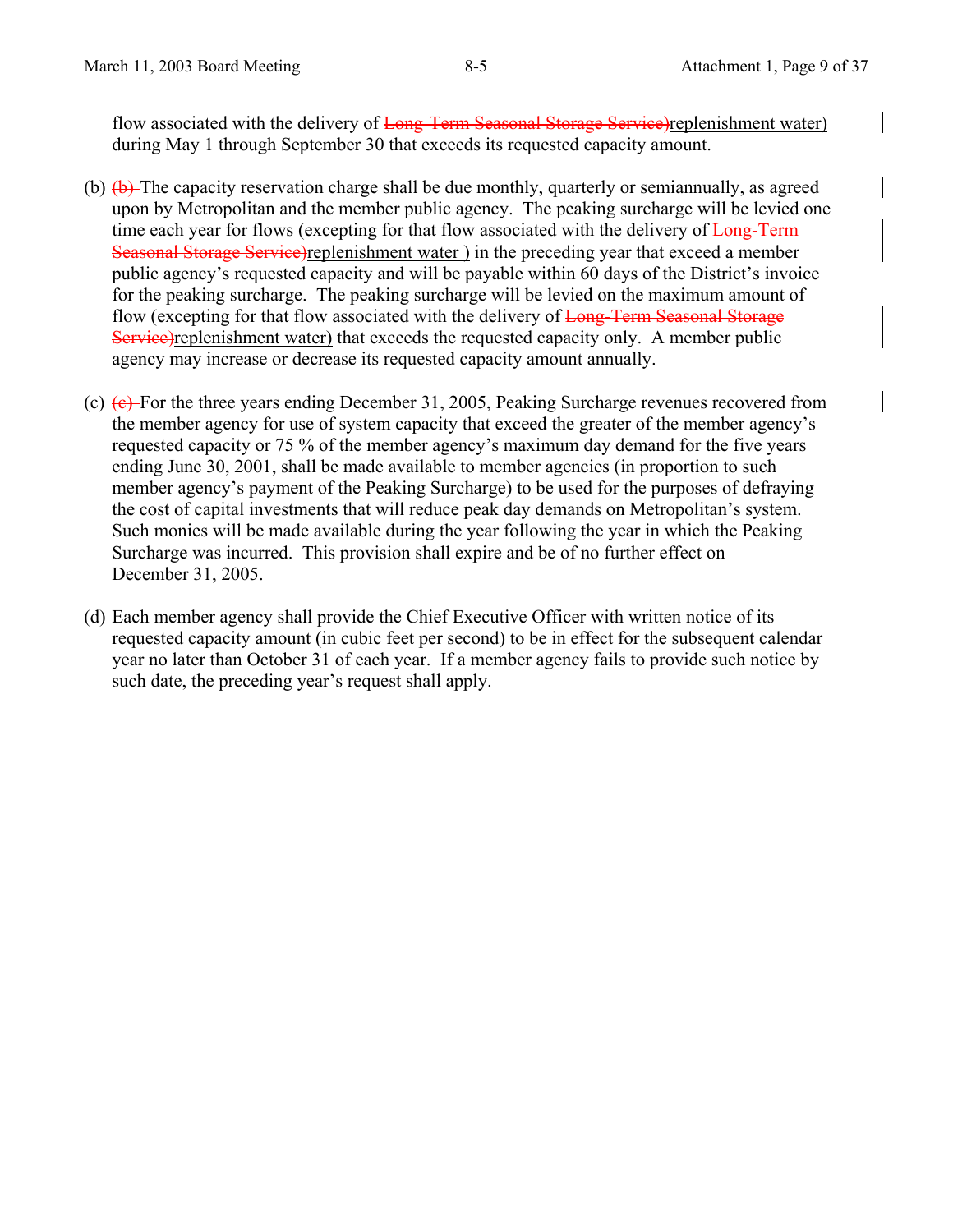## **§ 4505. Estimates of Water Requirements and Schedules of Deliveries.**

- (a) (a) General. -General. Before April 1 of each year, each member public agency shall furnish the District, in form provided by the District, with an estimate of the amounts of water to be furnished to such member public agency by the District. These estimates will be used by the District in planning the construction needed to complete the District's ultimate aqueduct and distribution system; in planning the future operation of such system; and in preparing notices for submission to the State Department of Water Resources which will be used by the State to order power for pumping on the State Water Project.
- (b)  $\left(\frac{b}{c}\right)$ -Contents of Estimates
	- (1)  $\left(1\right)$  Each estimate furnished by a member public agency pursuant to Section 4505(a) shall contain, as a minimum, for each service connection and for each month of the year beginning with the succeeding July 1, and for the entire member public agency for each month of the succeeding four years, the following information:
		- (i)  $(i)$  The quantity of water to be delivered by Metropolitan to the member public agency in full service.
		- (ii)  $(ii)$  The quantity of water to be delivered by Metropolitan to the member public agency in Interim Agricultural Water Program service.
		- (iii) The quantity of water to be delivered by Metropolitan to the member public agency in Seasonal Storage Service.
			- (iii)  $\overrightarrow{(iv)}$  With regard to water estimated to be delivered in full service, the quantity of water to be used for seawater barrier groundwater replenishment.
			- (iv)  $(v)$  With regard to water estimated to be delivered in Seasonal Storage Service, for replenishment , the quantity of water to be used for:
				- (aa)  $(aa)$  In-Lieu Groundwater and Long-Term Storage purposes, Replenishment, exclusive of groundwater replenishment by spreading or injecting and direct reservoir storage; and
				- (bb)  $(bb)$  Groundwater replenishment by spreading or injecting.
				- (cc) (cc) Direct Reservoir Storage.Direct reservoir Replenishment.
				- (dd) In-Lieu Reservoir Replenishment
		- $(2)$   $(2)$  The estimate shall constitute the member public agency's request for deliveries for the first of the five years covered therein.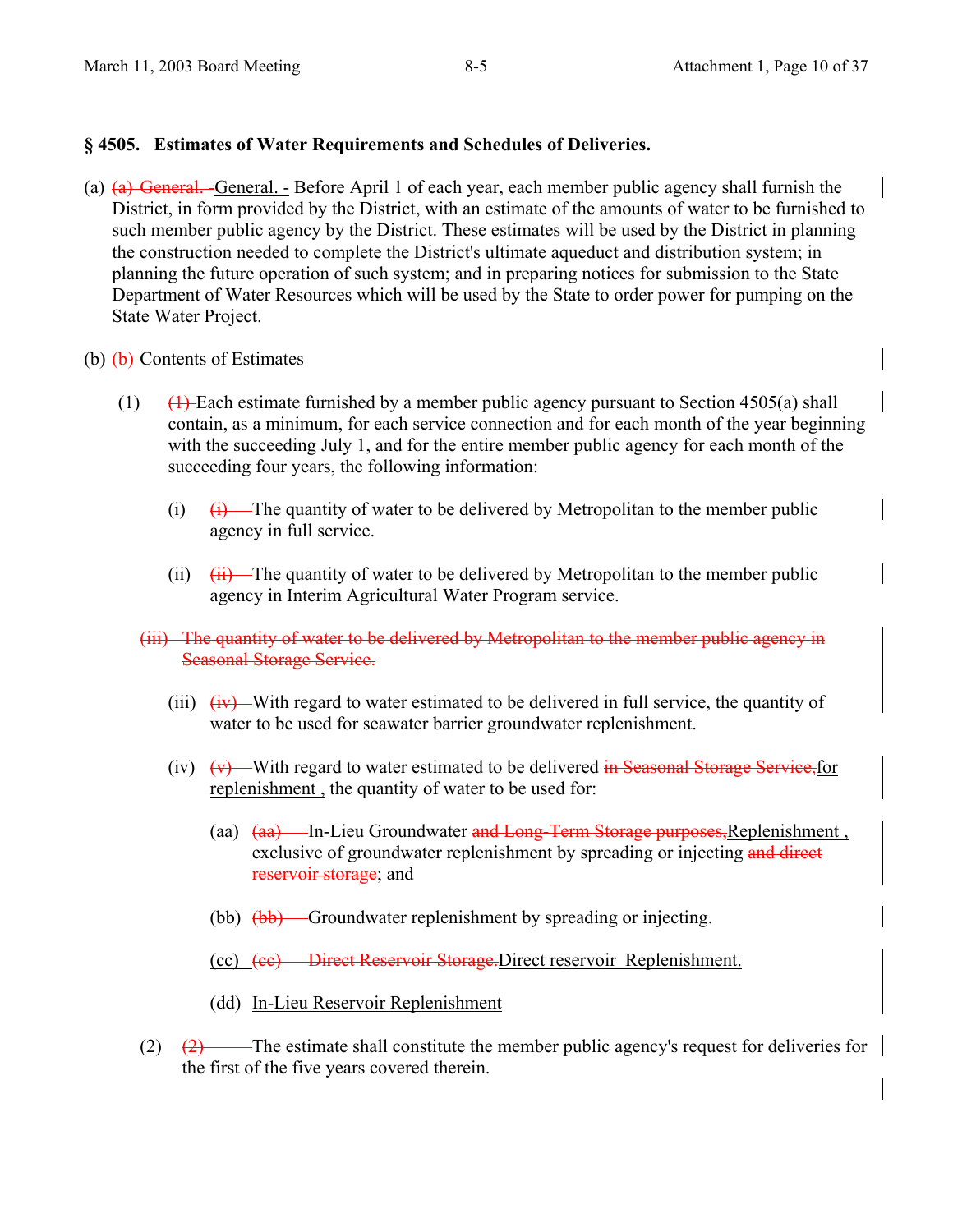### **§ 4507. Billing and Payment for Water Deliveries.**

(a) **Timeframe for Billing and Payment.** Except as noted hereinbelow, invoices shall be mailed electronically, or, if requested by the member agency, by hardcopy via United States mail, not later than the tenth day of the month following delivery to a member public agency. Each such invoice shall indicate the date of mailing and the date on which the payment thereunder becomes delinquent and shall show the total amount of water delivered for each class of service, the charges for water sold and delivered for each class, the readiness-to-serve and capacity reservation, charges, as applicable, and the total amount due and owing, all as determined by the Chief Executive Officer. Payment of the amount shown on any such invoice shall be due on the last business day of that month and shall be delinquent if not received by the Treasurer of the District before the close of crediting activity on the last business day of the first month following such date of mailing. When making any such payment the member public agency shall specify the invoice or invoices to which the payment shall be credited by the District.

## . . . .

. . . .

- (d) (d) **Exclusive Direct Groundwater Replenishment Facility.** In the event water delivered by the District through a particular facility is used exclusively for direct groundwater replenishment through spreading the member public agency shall be charged therefore at the rates for water sold and delivered for Seasonal StorageReplenishment Service as set forth in Section 4401, when Seasonal Storage ServiceReplenishment Service water is available as determined by the Chief Executive Officer. When Seasonal Storage ServiceReplenishment Service water is not available, the member public agency shall be charged at the rates for water sold and delivered for full service as set forth in Section 4401, set forth in Section 4401(a) (1).
- (e) (e) **Full Service, Interim Agricultural Water Program, and Seasonal Storage Service ProgramReplenishment Water Facility.** In cases where water through a particular facility is delivered during any month for full service or Interim Agricultural Water Service or both, and for Seasonal StorageReplenishment Service, the bill for water delivered in such month will be prepared by applying the rates for water sold and delivered in full service to the total quantity of water delivered. In addition to the procedures for crediting Interim Agricultural Water Program Service, if the member public agency desires to receive credit for water used in Seasonal StorageReplenishment Service the facts concerning the quantities of water so used must be certified to the District in writing or electronically by computer modem or otherwise by a responsible officer of the member public agency purchasing such water as provided for in Section 4507 (f) and (h). The amount of such credits shall be based on the difference in water rates in effect at the time the water is used.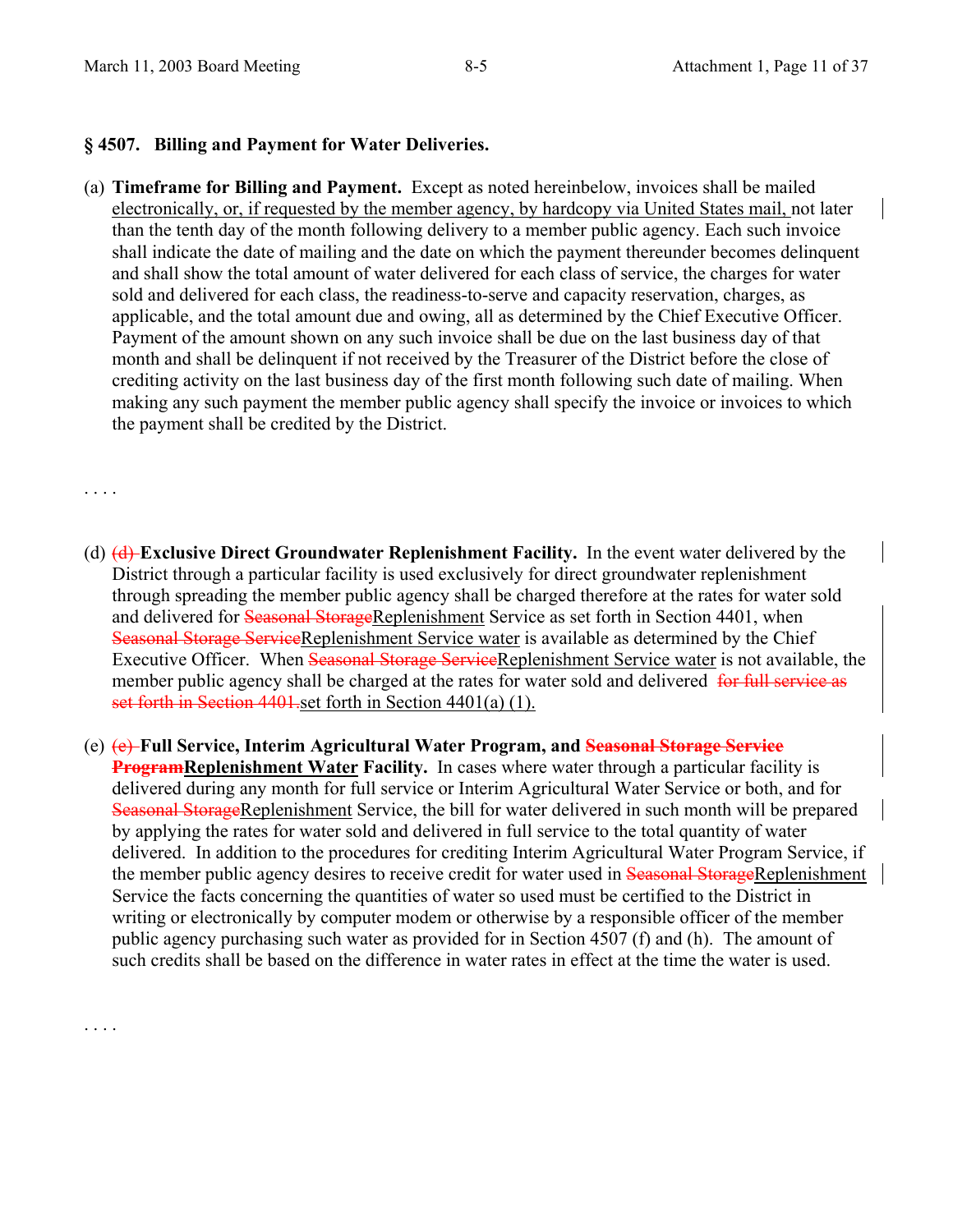- (i) (i) **Determination by Chief Executive Officer as to Type of Delivery.** In the event the respective quantities of water sold and delivered in any month on order of any member public agency for use therein in Interim Agricultural Water Program Service or Seasonal StorageReplenishment Service are not determinable to the satisfaction of the Chief Executive Officer in time for preparing regular monthly bills therefor, then billing and payment for all water sold and delivered in such month to such member public agency shall be made at the rates prescribed for water used in full service in Section  $4401(a)(1)$  hereof. Upon the determination by the Chief Executive Officer of the correct quantities of water sold and delivered and used in Interim Agricultural Water Program Service or Seasonal StorageReplenishment Service, any adjustment which is necessary to give effect to the reduced rates applicable to water used in Interim Agricultural Water Program Service or Seasonal StorageReplenishment Service shall be made by application of credits on subsequent purchases of water from the District by such member public agency. Such adjustments shall not be made in cases where a claim for the reduced rates is not submitted within the period provided in Section 4507(f).
- (j) (j) **Obligation to Pay for Appropriate Class of Service.** If water has been sold and delivered at the rates prescribed for water sold in Interim Agricultural Water Program Service, Seasonal StorageReplenishment Service, or other water program or contract and appropriate certifications have been submitted for the water so used, but the water has in fact been used in full service or another class of service, the member public agency shall be obligated to pay the difference between the rates prescribed for water sold for Interim Agricultural Water Service, Seasonal StorageReplenishment Service, or other water program or contract and the rates prescribed for the class of service actually used.
- (k) (k) **Submission of Documentation by Member Agency.** With respect to water sold and delivered at the rates prescribed for water sold in Interim Agricultural Water Program Service, or other water programs (unless otherwise specified in an agreement with the District or excluding Seasonal StorageReplenishment Service which shall follow the provisions outlined in its Handbook) original documentation supporting the use of such water as certified must be submitted no later than December 31 following the end of the fiscal year in which a certification is submitted. If the documentation is not submitted by December 31 following the end of the fiscal year in which a certification is submitted, an agency will receive a late penalty of \$2,500. If the agency does not submit documentation by February 28/29 following the end of the fiscal year in which a certification is submitted, it shall be conclusively presumed that:
	- (1)  $(1)$  The water sold from the District was used for full service, and the District's next monthly billing shall reflect such adjustment; or
	- (2)  $(2)$   $(2)$  The yield was not produced as certified and the District's next monthly billing shall reflect such adjustment.

This provision will apply individually to each program or agreement that an agency or sub-agency participates in separately.

(l) (l) **Review Process.** With respect to water sold and delivered at the rates prescribed for water sold in Interim Agricultural Water Program Service, or other water programs (excluding Seasonal StorageReplenishment Service which shall follow the provisions outlined in its Handbook) the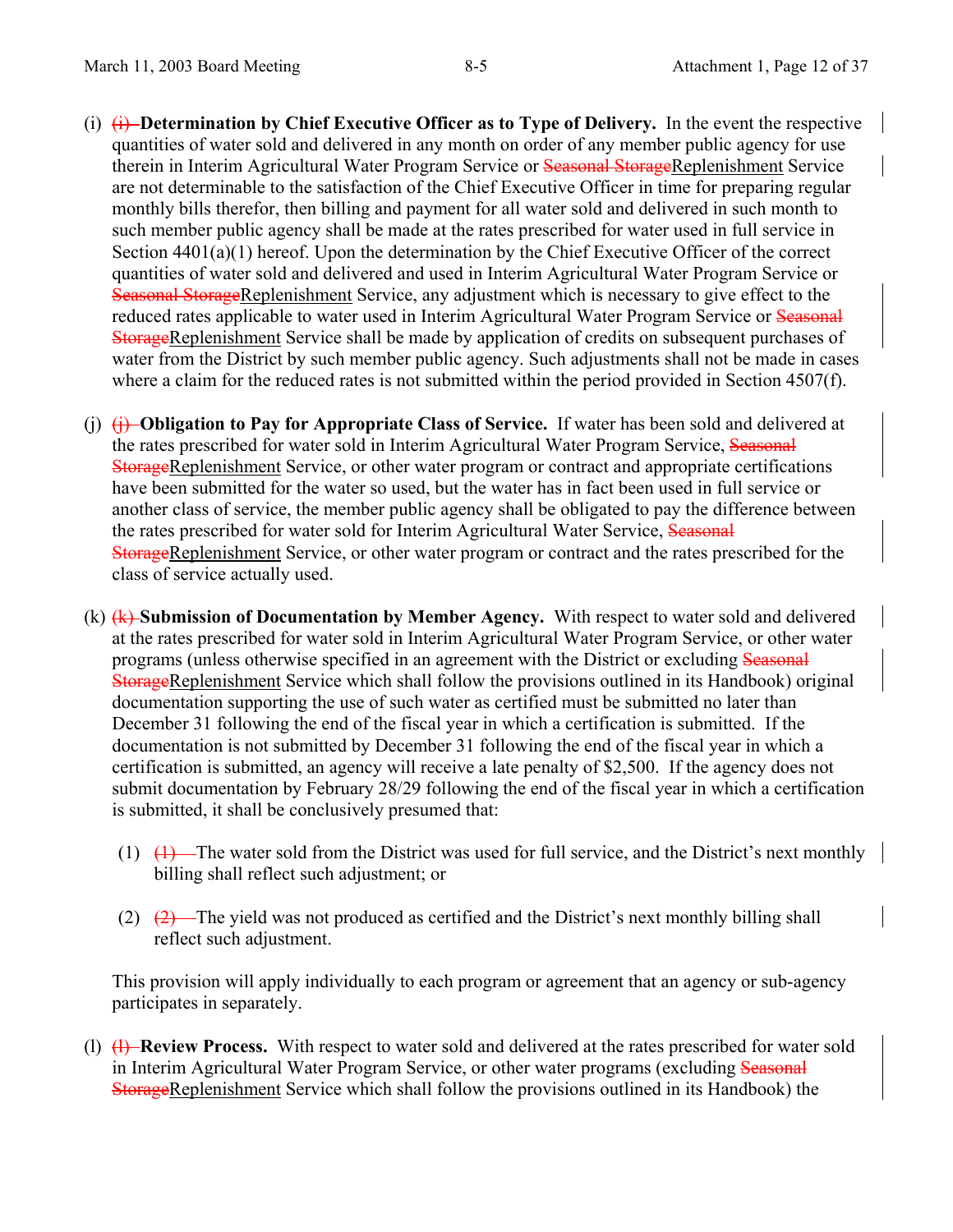District will complete its review within twelve months from date of receipt of the original supporting documentation.

- (1) (1) Should the District not complete its review within twelve months of the submittal of all source documentation, the review will be considered complete and the certifications final.
- (2)  $(2)$  When the review is completed, the District will notify the member agency of its initial findings for its comments. The member agency will provide its comments within 60 days. Metropolitan staff and the agency will work together to reconcile any differences.
- (3)  $(3)$  If the member agency and Metropolitan staff cannot reconcile the differences, Metropolitan's Water System Operations' Group Manager has the responsibility to consult with the member agency and make a final ruling subject to the Chief Executive Officer's oversight. If the ruling is unsatisfactory to the agency, it can be appealed to Metropolitan's Water Planning, Quality and Resources Committee.
- (4) (4) If the member agency does not provide further documentation correcting Metropolitan staff findings within the 60-day comment period as specified in (m) (2), then it shall be conclusively presumed that the District's findings are correct and the District's next monthly billing shall reflect such adjustment.
- (m)  $(m)$  **Discovery of Mistakes or Errors.** In the event a mistake or error is discovered in a District water sales record, the Chief Executive Officer shall initiate appropriate corrective action. No mistake or error made more than three years prior to its discovery shall be corrected unless otherwise specified in an agreement with the District. In the event a mistake or error is discovered by a member agency in its water sales record or certifications, no mistake or error made more than three years prior to its discovery shall be corrected unless otherwise specified in an agreement with the District.
	- (1) (1) A District water sales record shall include a water billing invoice, or district invoice for other water-related charges.
	- (2)  $(2)$  If the District finds the mistake or error, the discovery of the mistake or error shall be documented in writing to the member agency. The date of discovery for corrective action purposes shall be the date notice is sent to the member agency.
	- (3)  $(3)$  If the member agency discovers the mistake or error, the discovery of the mistake or error shall be documented in writing to the District by either a revised certification form or letter, whichever is applicable. The date of discovery for corrective action purposes shall be the date the certification or letter is received by the District.
	- (4)  $(4)$  -If an incorrect invoice has been issued to a member public agency, the Chief Executive Officer shall notify the affected agency of any adjustment and the manner of making any required credit or charge, neither of which shall bear interest.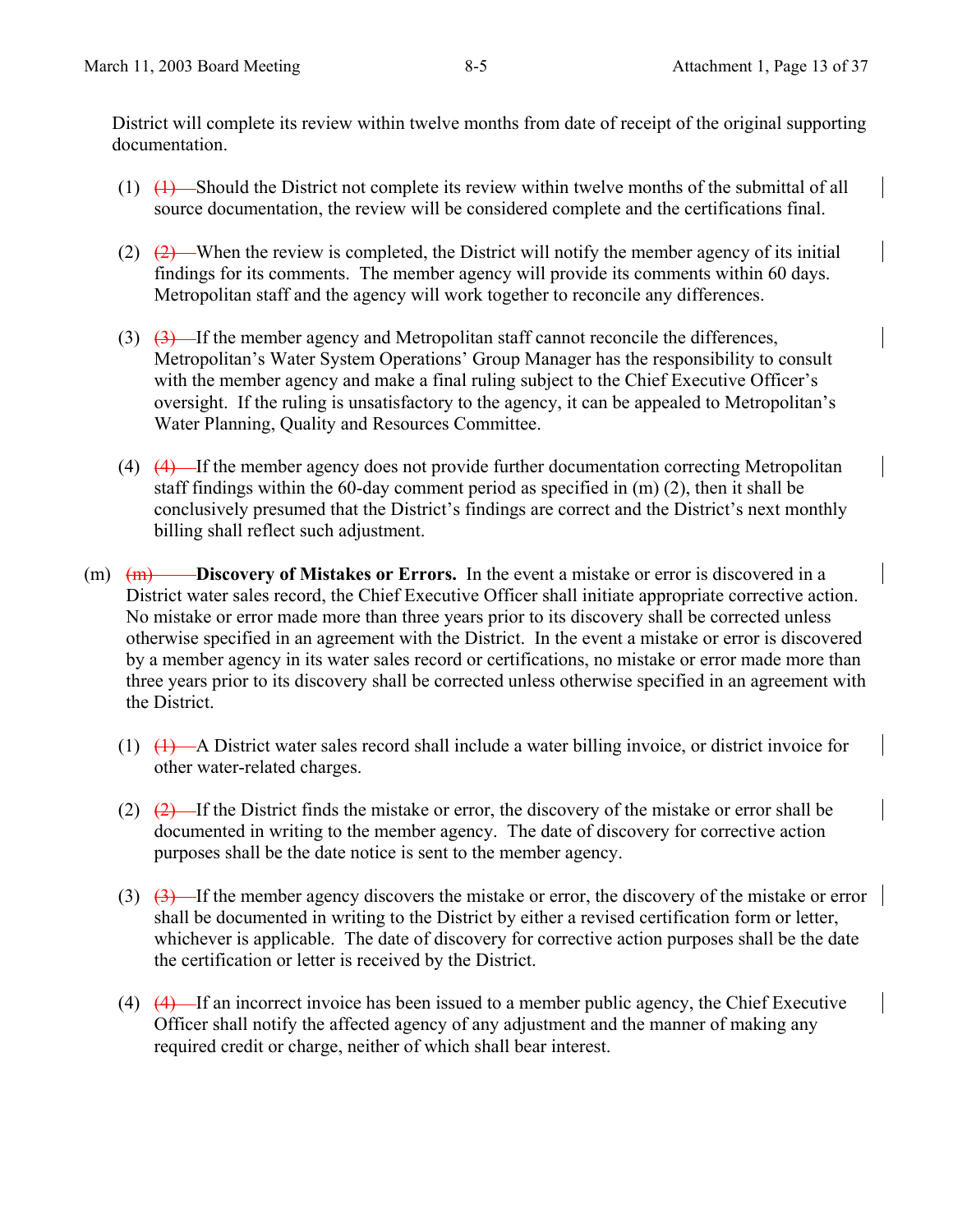- $(5)$   $(5)$   $\rightarrow$  Mistakes or errors shall also include but are not limited to mistakes or errors in metering or recording deliveries to member agencies, entry or calculation errors in fixed charges, discovery of errors in either a member agency or sub-agency submitted certification(s), or processing of a certification(s) for the Local Projects Program, the Local Resources Program, the Groundwater Recovery Program, Conservation Credit Program, Interim Agricultural Water Program, Seasonal StorageReplenishment Service Program, or any other water management program or storage programs or agreements unless specified otherwise in the contract.
- (6)  $\left(6\right)$  -Any mistakes or error for a fiscal year period that is less than five acre-feet cumulative by agency or sub-agency, by program or agreement, shall be waived.

. . . .

## **§ 4514. Seasonal StorageReplenishment Service.**

- (a) (a) General The goals of the Seasonal StorageGeneral The goals of the Replenishment Service program are to:
	- 1. 1. Achieve greater conjunctive use of imported and local supplies.
	- 2. 2. Encourage construction of additional local production facilities.
	- 3. 3. Reduce member agencies' dependence on deliveries from Metropolitan during the summer months and periods of shortage.

Member agencies are encouraged to take seasonal replenishment water through a discounted rate offered by Metropolitan. This economic incentive encourages local agencies to invest in new water production, storage, treatment and transmission facilities, or to fully utilize existing facilities. These facilities are needed to augment local agencies' capability to produce local water, as well as store imported water purchased from Metropolitan during periods of abundance.

To receive the lower rates, agencies must certify to Metropolitan the amounts of imported water that they have stored in local reservoirs and groundwater basins by direct and in-lieu means. Certification forms are provided to agencies to assist in their calculations and standardize the certifications. Agencies shall comply with the administrative procedures as set forth in the most current Seasonal StorageReplenishment Service Handbook, as amended from time to time by the Chief Executive Officer, to receive the Seasonal StorageReplenishment Service rate on water purchased from Metropolitan.

(b) (b) Storage Types - Seasonal StorageStorage Types - Replenishment Service water shall be stored for long-term storage. Long-Term StorageLong-term storage is that water delivered by Metropolitan to a member public agency or sub-agency for storage, by direct or in-lieu methods, beyond the 12-month Seasonal Storage Servicea 12-month period. Under this concept, total annual purchases from Metropolitan increase by the amount of Seasonal Storage water which qualifies for long-term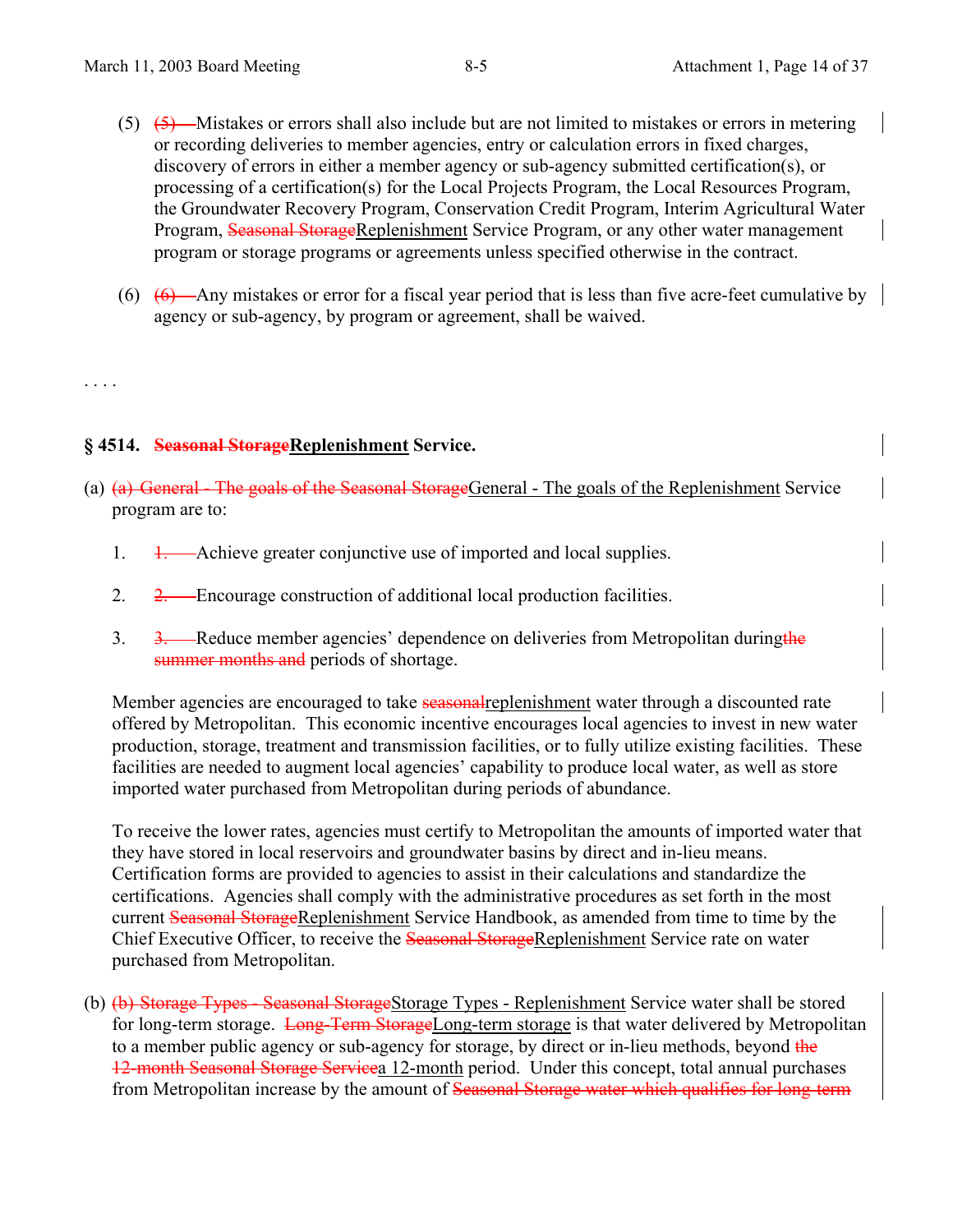storage.Replenishment Service water purchased. Water that an agency leaves in storage to replace groundwater overdraft in any previous drought year when Seasonal StorageReplenishment Service was declared unavailable is considered long-term storage.

- (c) (c) Normal Period of Availability Long-Term Storage water serviceNormal Period of Availability Replenishment Service water shall be available between October 1 and the following April 30 July 1 through June 30 whenever and so long as the Chief Executive Officer determines that water and system capacity are available. If required for Metropolitan's system regulation, groundwater replenishment by spreading or injecting or water deliveries/sales pursuant to any storage or operating agreement, may be offered to specific member public agencies during any time of the year at the Seasonal StorageReplenishment Service rate at the Chief Executive Officer's discretion. In the event that excess supplies are available between April 30 andOctober 1, the Chief Executive Officer may make such supplies available to all agencies at the Seasonal Storage Service rate in accordance with the objectives of this program, unless limited by system constraints. If an agency should take Long-Term Storage water serviceReplenishment Service water when it is deemed not available by the Chief Executive Officer then it shall pay the *full service* rates for that water set forth in Section  $4401(a)(1)$ . With respect to service for direct reservoir storagereplenishment and for groundwater replenishment by spreading or injecting, service availability may be activated or terminated immediately upon notice by the Chief Executive Officer to affected member public agencies. With respect to service for in-lieu groundwater replenishment or in-lieu reservoir storage, replenishment, service availability may be activated upon notice to the member public agencies and terminated upon  $15$  days 48 hours notice to the member public agencies.
- (d) (d) Certification -Certification Member public agencies may receive seasonal storage water serviceReplenishment Service water only upon filing of the required certifications specified in Section 4507. All certifications as to the storage of water under the Seasonal Storage Service Programfor Replenishment Service must be on forms provided by the District or in electronic format acceptable to the District. Receipt of a certification electronically by computer modem or otherwise shall be considered identical to receipt of a written and signed certification binding on the member public agency for all purposes. The Chief Executive Officer may make or cause to be made such investigations as the Chief Executive Officer may require in order to determine the quantities of water to which the seasonal storageReplenishment Service rates shall apply. Such investigations may result in revisions either upward or downward in the amount of water actually received in Seasonal StorageReplenishment Service. No such investigation shall be made unless the member public agency has requested Seasonal StorageReplenishment Service and submitted the requisite certifications. The Chief Executive Officer may reject any certification if the certifying agency is unable to furnish sufficient documentation as to the facts of the certification.

#### **§ 4517. Cooperative Storage Program.**

(a) (a) The Cooperative Storage Program that provides a means for coordinating storage capacity available to the District's member public agencies, with the District's annual carryover storage needs as those needs are determined under Subsection 4206(c). The purpose of the Program is to place additional amounts of imported water in local storage to improve regional water supply reliability within the District's service area, in a manner that will recognize local costs and risks of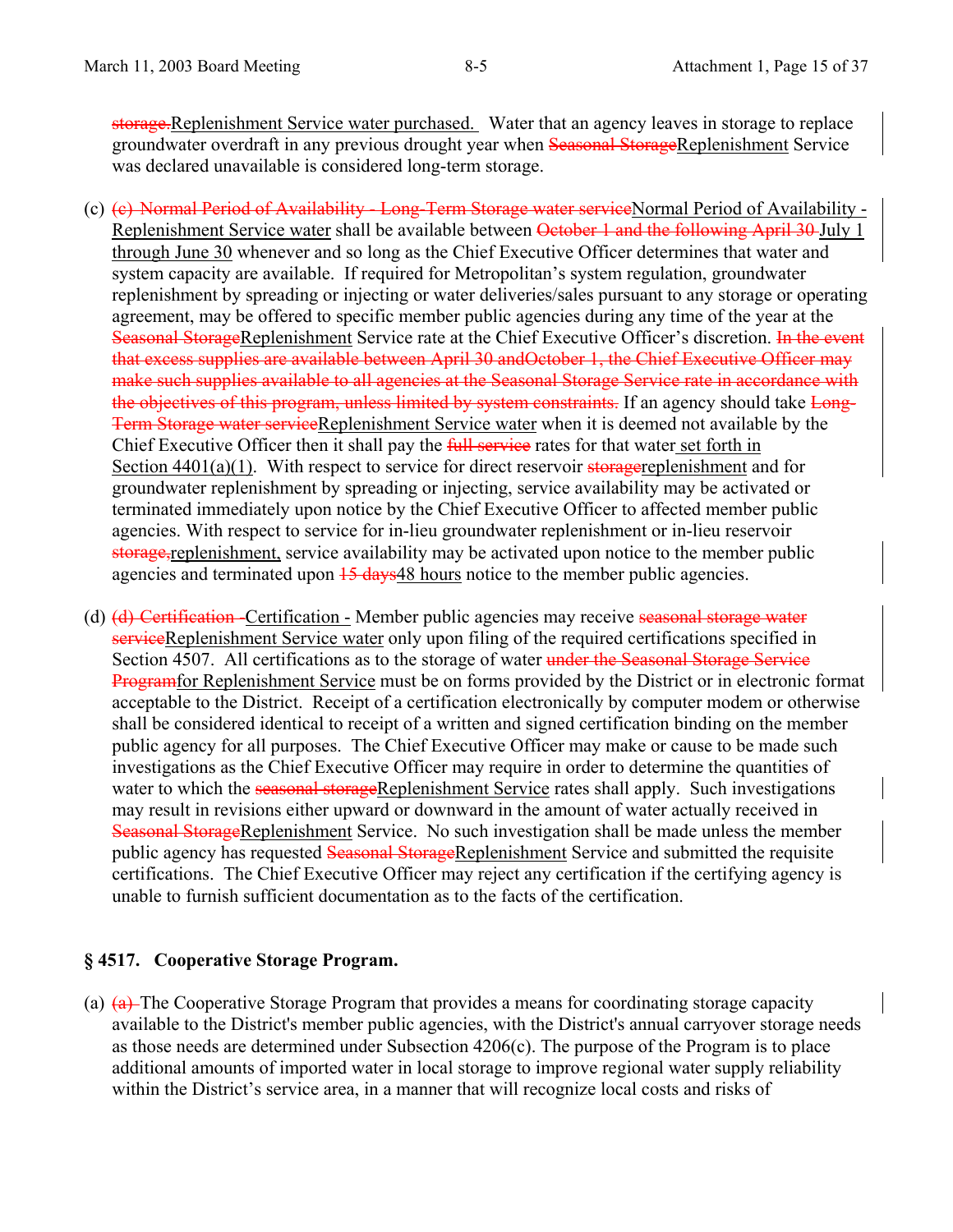participating in the program, but will not adversely impact either the District's finances or the member public agencies' ability to participate in the Seasonal StorageReplenishment Service Program.

. . . .

### (g)  $\left(\frac{g}{g}\right)$ -Storage Accounting

- (1) (1) Each participating member public agency shall maintain a Program storage account for Program water it stores, which shall account for monthly deliveries, releases, and storage losses approved by the District, if any, and other information which the Chief Executive Officer shall deem necessary.
- (2) (2) The District shall bear reasonable and equitable losses of stored water provided that the Chief Executive Officer approves the respective member public agency's justification of the loss criteria prior to placement of water into storage and shall consider those losses in allocating Program storage. Otherwise the District shall not bear any loss of stored water.
- $(3)$   $(3)$  Water stored under this Program shall be stored by a participating agency in such a manner as to assure that such water can be produced by that agency when released by Metropolitan. Program water delivered to a member public agency for storage shall be considered local water produced in that year for purposes of Seasonal StorageReplenishment Service.
- (h) (h) Release of Stored Water-Release of Stored Water The Chief Executive Officer shall release stored Program water to the participating member public agency in which it is stored under the following criteria:
	- $(1)$   $(1)$  Water Delivered to Storage Prior to 1995
		- (i)  $(i)$  In and In a fiscal year when Seasonal StorageReplenishment Service deliveries are available, the Chief Executive Officer may release, up to half of the Program water stored by the respective member public agency, in place of the agency's request for delivery of Seasonal StorageReplenishment Service through the District's distribution system, except for conditions described in provisions (iv) and (v) of this subsection;
		- (ii) In a fiscal year in which Replenishment Service or Full Service deliveries have been suspended, the Chief Executive Officer shall release, and the participating member public agency shall accept, up to half of the Program water stored by the respective public agency, to the extent the agency requests that release, except for conditions described in provisions (iv) and (v) of this subsection;
			- (ii) In a fiscal year in which Seasonal Storage Service or Full Service deliveries have been suspended, the Chief Executive Officer shall release, and the participating member public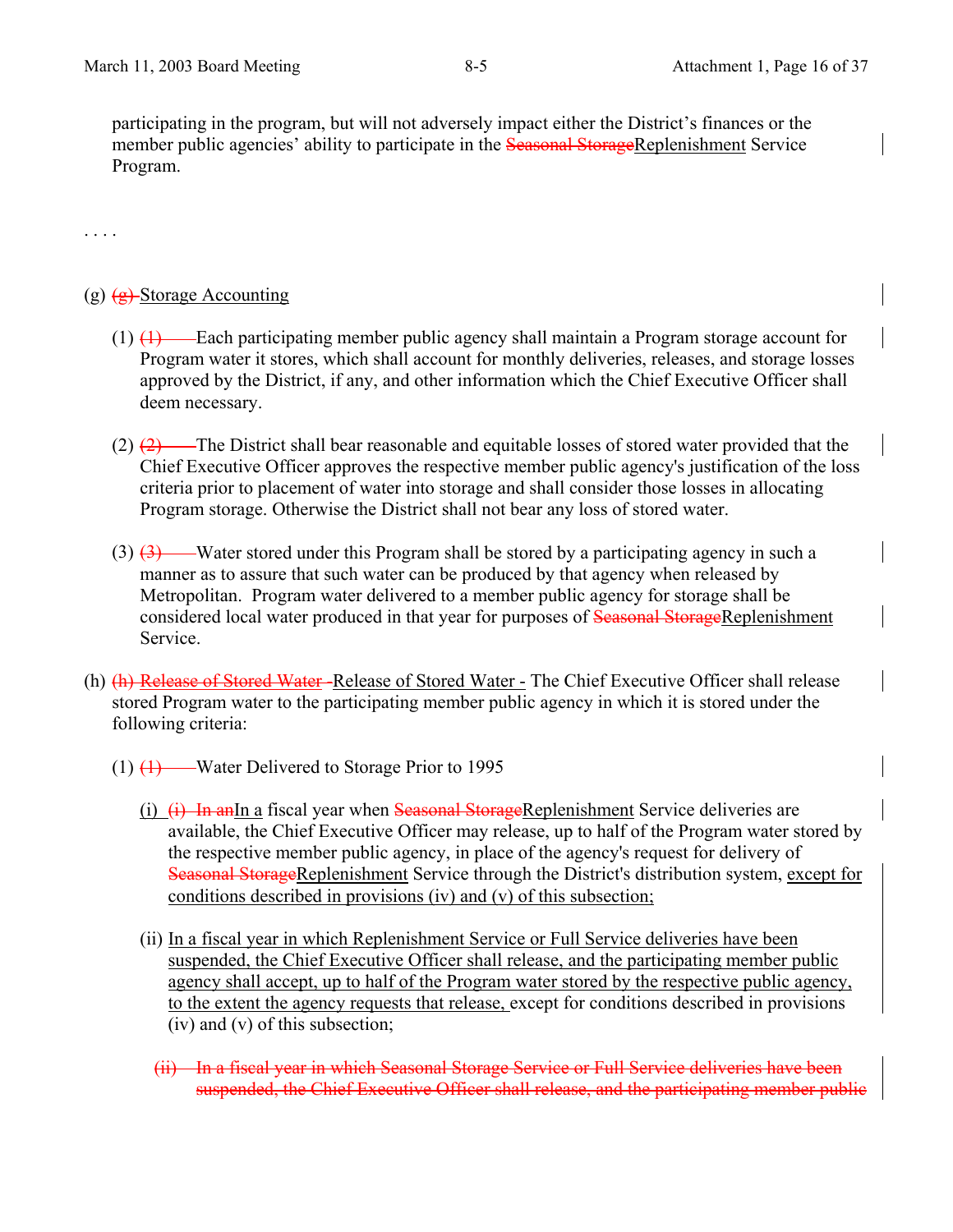agency shall accept, up to half of the Program water stored by the respective public agency, to the extent the agency requests that release, except for conditions described in provisions (iv) and (v) of this subsection;

- $(iii)$  $(iii)$ During an emergency such as an earthquake, when District water service is interrupted, the Chief Executive Officer shall release up to all stored Program water stored by the respective member public agency, to the extent of the interruption in water service and that the agency requests that release;
- $(iv)(iv)$ When the Program water stored by the respective member public agency is less that ten **percentten** percent of the agency's average annual purchase of Seasonal Storage Service or Replenishment Service, whichever is applicable, deliveries for the prior four years, the Chief Executive Officer may release all of the Program water stored by the agency;
- (v)  $\leftrightarrow$  In any fiscal year during which a participating member public agency's Seasonal StorageReplenishment Service or Program water release request is less than its average annual purchase of Seasonal Storage Service or Replenishment Service, whichever is applicable, of the prior four years, the Chief Executive Officer may release the Program water stored by the respective member public agency in combination with Seasonal StorageReplenishment Service sales up to the agency's four-year average Seasonal Storage Service or Replenishment Service purchase. The District shall not release more than half of the Program water stored by the respective member public agency for this purpose and shall provide the agency with a 90-day90-day advance notice of the release.
- (2) (2) Water Delivered to Storage After 1994
	- (i)  $\leftrightarrow$  The Chief Executive Officer may release in a fiscal year up to one-third of the total amount of Program water placed in storage by a respective member public agency in place of that agency's request for delivery of water from the District's distribution system or for Seasonal StorageReplenishment Service, in order to fill Diamond Valley Lake, meet operational requirements, or reduce or eliminate shortages. Program water used to reduce or eliminate shortages, or for operational requirements may be released during any ten months selected by the Chief Executive Officer during a twelve-month period from the time of release. Program Water may be released at any time in place of the agency's request for Seasonal StorageReplenishment Service.
	- (ii)  $\overline{(\mathbf{ii})}$  Upon release of Program water by District, the participating member agency shall furnish to District, within 60 days, water supply and demand data based on historical information sufficient to document that it has produced the amount of Program water released to it.
	- $(iii)$  $(iii)$ The Chief Executive Officer shall release stored Program water to the respective member public agency no later than ten years after delivering it to that agency for storage.
	- $(iv)$  $(iv)$ If a member public agency receives delivery of Program water for storage after 1994, any Program water that agency has stored in previous years shall also be subject to the release provisions of this subsection  $(h)(2)$ . Subsection  $(h)(2)$ .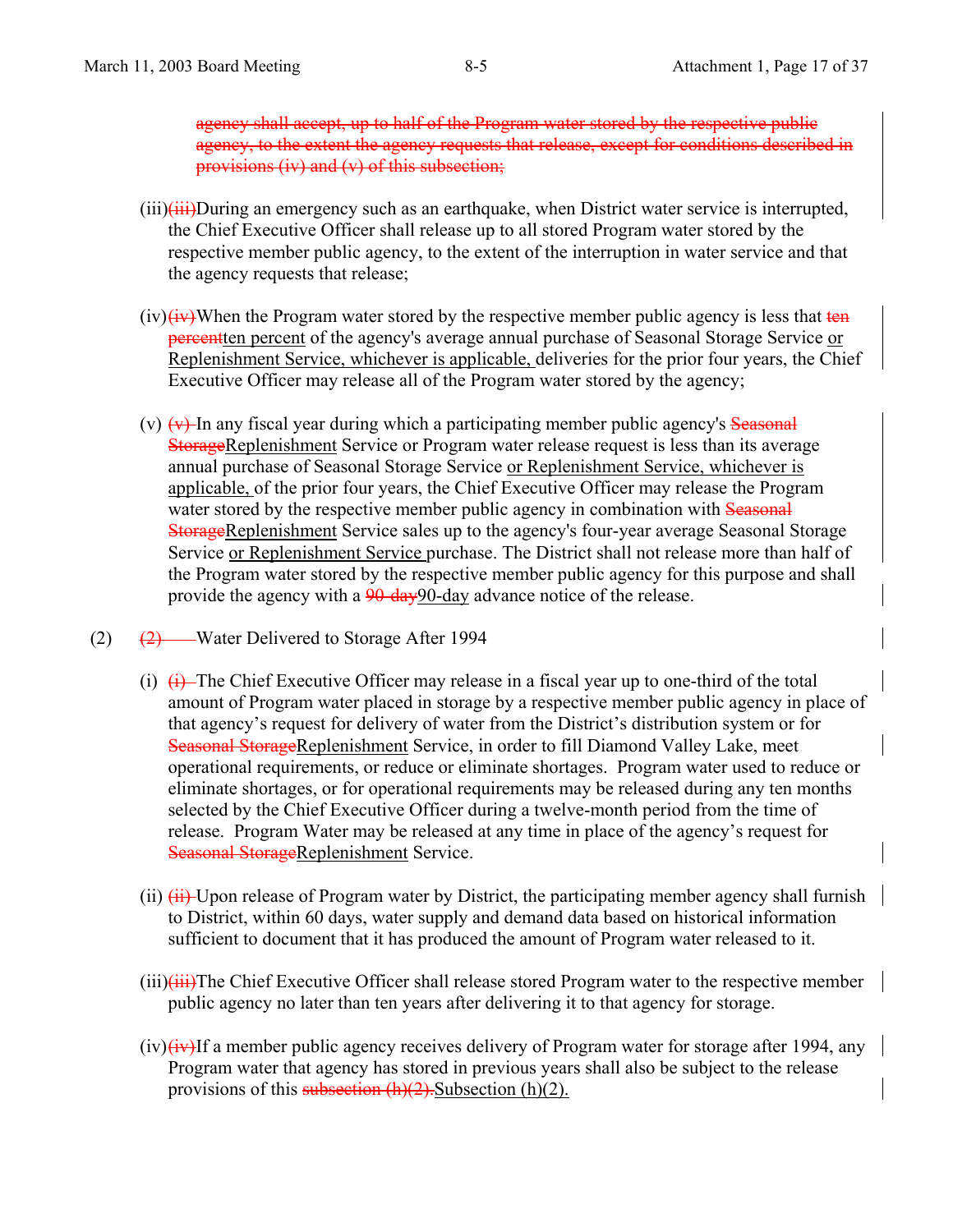(v)  $\overline{(v)}$  Participating Member Public Agencies may transfer Program water they have placed into storage under the Program into other long-term water storage programs the District may develop as part of its Integrated Resource Plan under mutually agreeable transfer terms, executed in writing by both parties.

## $(i)$   $(i)$  Payment

. . . .

- (1)  $(1)$  The participating member public agency shall pay the District's incremental costs of delivering Program water for storage plus interest at the average yield on the District's investment portfolio, from the date of delivery to the member public agency to the date of the invoice. Pursuant to the provisions of Section 4507, the District will invoice the member public agency on or about July 10 of the calendar year following the year in which the water is delivered.
- (2)  $(2)$   $(2)$   $\rightarrow$  At the time the Chief Executive Officer releases stored Program water to the respective participating member public agency the District shall invoice the respective participating member public agency pursuant to the provisions of Section 4507, at the applicable treated or untreated Seasonal StorageReplenishment Service rate in effect when the respective Program water was placed in storage, less any previous payment for the incremental costs of delivering the water for storage (but not including credit for the interest required by subsection  $(i)(1)$ ). Subsection  $(i)(1)$ ).
- (3) (3) Water released from storage to the participating member public agency shall be the oldest water then in storage.
- (4) (4) Readiness-to-Serve Charge Treatment.
	- (i)  $\overline{(i)}$  Program water delivered to storage prior to April 12, 1994 shall be exempted from the Readiness-to-Serve charge determination. Those charge determinations shall be applied to water delivered to storage after that date, except as applied in (ii) below, when the stored water is released to the participating member public agency.
	- (ii)  $\overline{(ii)}$  The Readiness-to-Serve charge for Program water delivered for storage in 1995 shall be \$36 per acre foot and will be paid monthly as the water is released to the member public agency.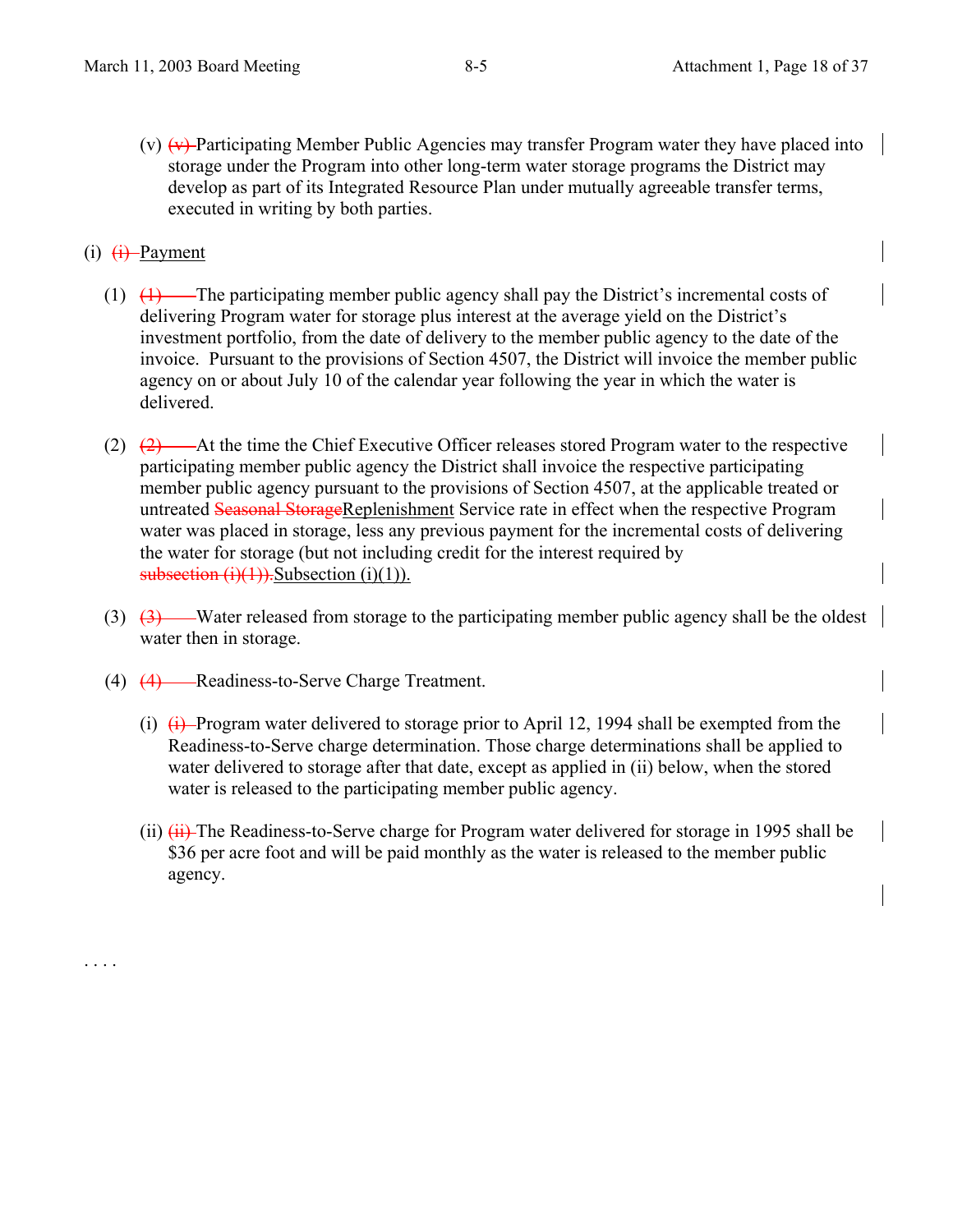#### **DIVISION V FINANCIAL MATTERS**

#### **§ 5200. Funds Established.**

- (a) To provide for accountability of public moneys in accordance with applicable federal and state law and regulations, bond covenants, tax and non-arbitrage certificates, bond counsel letters of instruction and Board policies, the following funds active or prospectively active have been established in the Treasury of the District:
	- (1) (a) General Fund (Fund No. 1001, General Fund (Fund No. 1001, established 1929). Moneys not specifically allocated or appropriated may be placed in this fund and used for general purposes of the District. Expenditures for reimbursable work and water conservation capital and indirect costs under the contract with Imperial Irrigation District are paid from this fund.
	- (2) (b) Pay-As-You-Go Fund (Fund No. 5001,Pay-As-You-Go Fund (Fund No. 5001, established 1988). Used to finance certain capital program expenditures from current revenues in accordance with Section 5109, subject to the conditions contained in Section 5202(b).
- (c) 1931 General Obligation Bond Interest and Redemption Fund (Fund No. 3001, established 1932). Used to pay debt service on 1931 authorization general obligation bonds of the District from ad valorem property taxes subject to the conditions contained in Section 5201(a).
	- (3) (d) State Contract Fund (Fund No. 5701, State Contract Fund (Fund No. 5701, established 1960). Used for the payment of capital charges under the State Water Contract, including the capital charges for off-aqueduct power facilities, subject to the conditions contained in Section 5201(d).
	- (4) (e) Special Tax Fund (Fund No. 5702,Special Tax Fund (Fund No. 5702, established 1951). Annexation fees (cash payments and special tax collections) are deposited in this fund and transferred to the State Contract Fund to Fund to pay a portion of State Water Contract capital charges.
	- (5) (f) Replacement Reserve Fund (Fund No. 6002, Replacement Reserve Fund (Fund No. 6002, established 1960, inactive as of 1967). May be used to set aside funds for the purchase of replacements.
- (g) 1966 General Obligation Bond Construction Fund (Fund No. 4502, established 1967). Proceeds from the sale of District general obligation bonds are deposited in this fund and are applied exclusively to the purposes for which the bonds were authorized.
- (h) 1966 General Obligation Bond Interest and Principal Fund (Fund No. 3002, established 1967). Used to pay debt service on District 1966 authorization general obligation bonds from ad valorem property taxes subject to the conditions contained in Section 5201(a).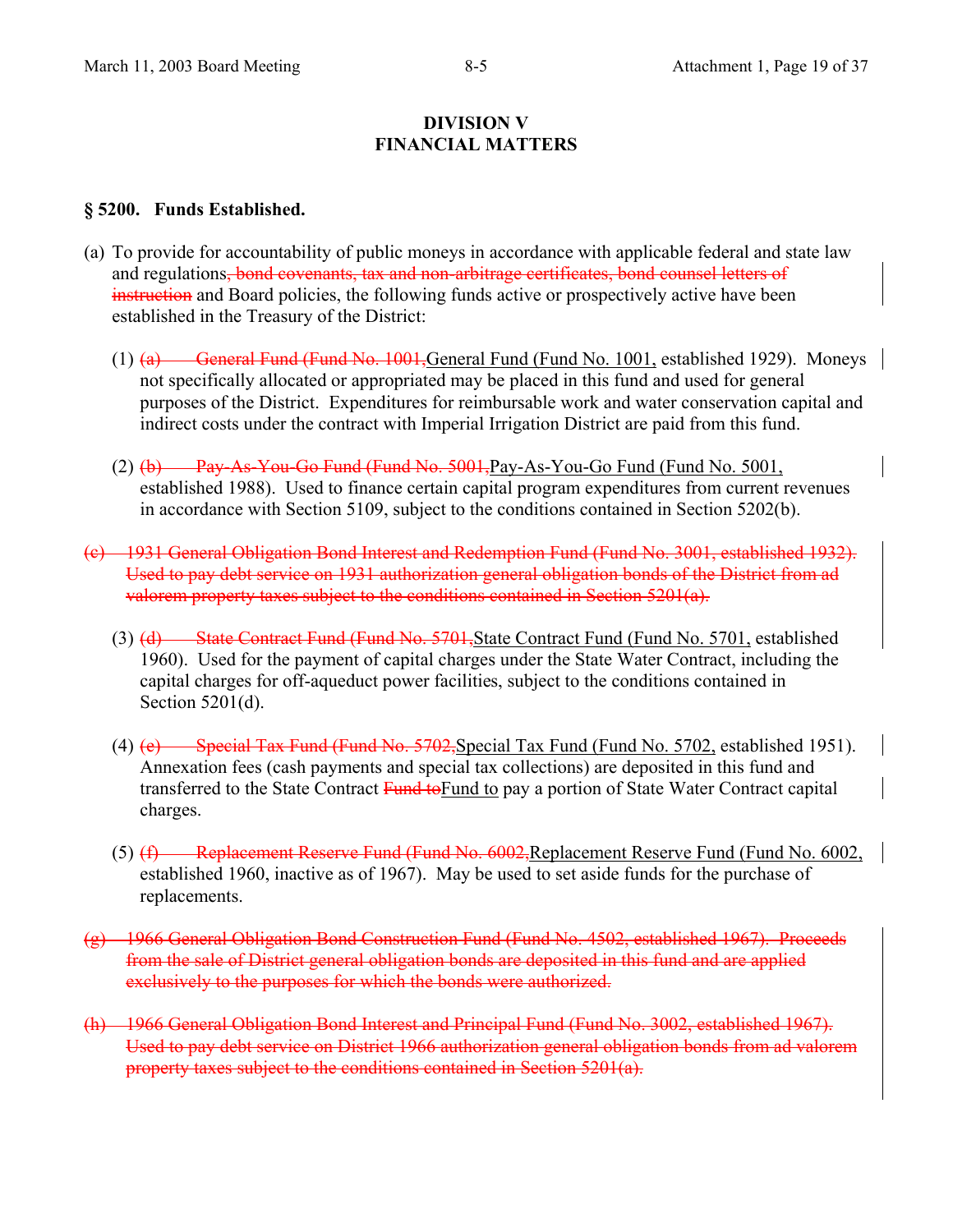- (i) Optional General Obligation Bond Redemption Fund (Fund No. 3006 established 1980, amended 1993). Used for the purpose of redeeming untendered refunded general obligation bonds.
- (j) Waterworks Revenue Bond Construction Fund (Fund No. 4001, established 1975). Proceeds from the sale of revenue bonds issued prior to 1987 (the Prior Lien Waterworks Revenue Bonds) were deposited in this fund and are applied exclusively to the purposes for which the bonds were authorized.
	- (6) (k) Water Revenue Fund (Fund No. 1002,Water Revenue Fund (Fund No. 1002, established 1975). Receipts from water sales are deposited in this fund and are transferred to various other funds in accordance with revenue bond covenants and Board resolutions to pay in order of priority:
		- $(i)$   $(1)$  Operation and maintenance expenditures;
		- (ii)  $(2)$  Principal of, premium, if any, and interest on the Prior Lien Waterworks Revenue Bonds and any required deposits into any reserve funds or accounts therefore;
		- (iii)  $\left(3\right)$  The interest on and bond obligation of Subordinate Lien Water Revenue Bonds and Parity Obligations issued pursuant to Master Resolution 8329Resolution 8329 (the Master Resolution) adopted by the Board on July 9, 1991 and any Supplemental Resolutions thereto;
		- (iv) (4) All other payments required for compliance with the Master Resolution, and any Supplemental Resolutions;
		- (v)  $\left(5\right)$  Principal of and interest on Commercial Paper Notes and other amounts due a provider of a liquidity facility;
		- (vi)  $(6)$  Deposits into the Water Standby Charge Fund in accordance with resolutions imposing such charges; and
		- (vii)  $(7)$  Any other obligations which are charges, liens, or encumbrances upon or payable from net operating revenues.
		- (viii) Moneys remaining at the end of  $\overline{E}$  the each month, after the foregoing transfers, are transferred to the Revenue Remainder Fund.
	- (7)  $(H)$  Operation and Maintenance Fund (Fund No. 1003, Fund (Fund No. 1003, established 1975). Used to pay all operation and maintenance expenditures, including State Water Contract operation, maintenance, power and replacement charges, subject to the conditions contained in Section 5201(f).
- (m) Waterworks Revenue Bond Interest and Principal Fund (Fund No. 2001, established 1975). Used to pay the debt service on Prior Lien Waterworks Revenue Bonds of the District, subject to the conditions contained in Section 5201(b).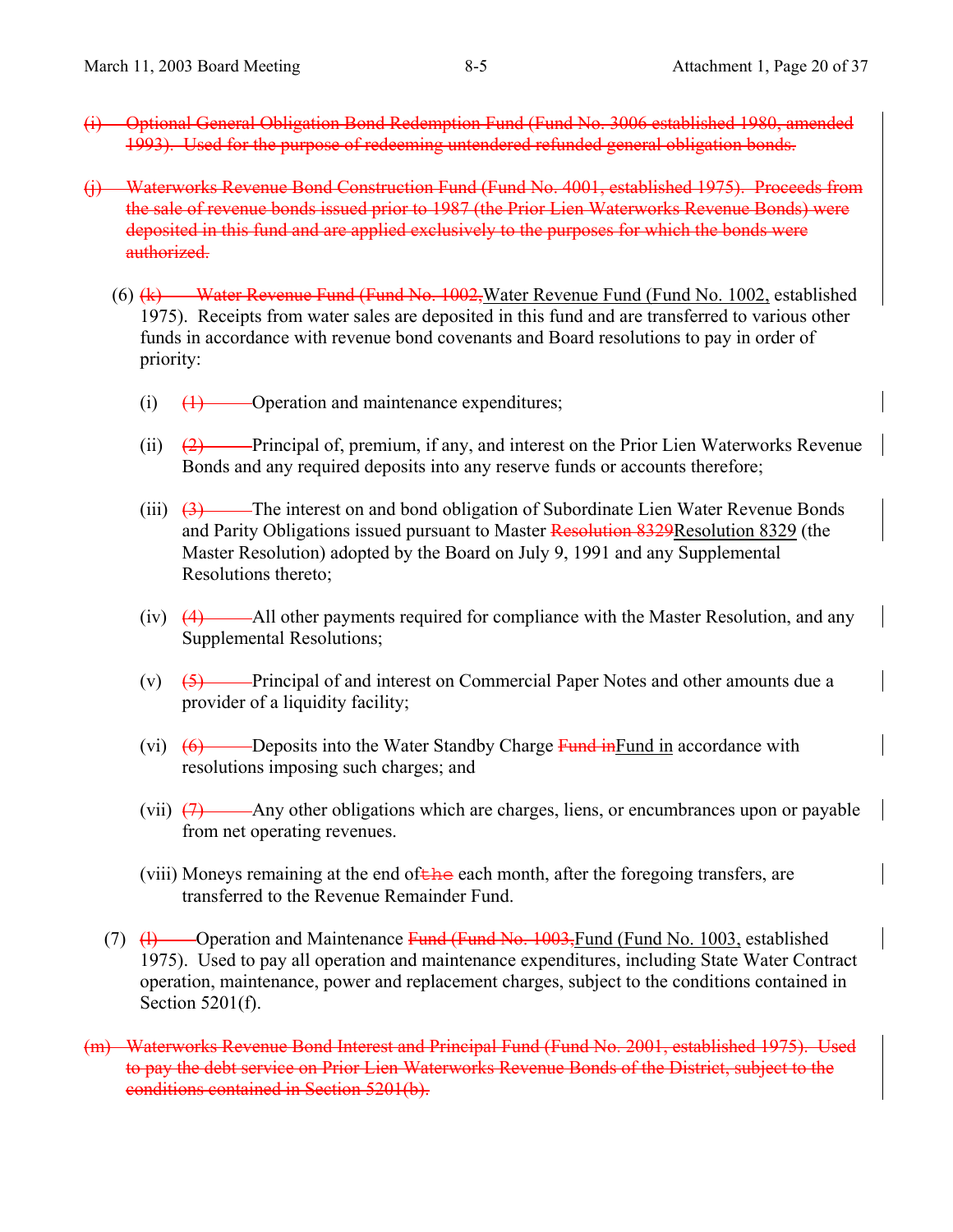- (n) Waterworks Revenue Bond Reserve Fund (Fund No. 2501, established 1975). Used to maintain debt service reserve for Prior Lien Waterworks Revenue Bonds, subject to the conditions contained in Section 5201(b).
	- (8) (o) Revenue Remainder Fund (Fund No. 1004, Revenue Remainder Fund (Fund No. 1004, established 1975). Used to maintain working capital and certain designated funds in accordance with Section 5200(k), and may be used for any lawful purpose by the District, subject to the conditions contained in Section 5202.
- (p) Note Interest and Principal Fund (Fund No. 2004, established 1981). Used to pay debt service on District revenue bond anticipation notes, in accordance with covenants for such notes.
- (q) Optional Revenue Bond Redemption Fund 1975 (Fund No. 2006, established 1985, amended 1993). Used for the purpose of redeeming the untendered refunded revenue bonds.
	- (9) (F) Water Rate Stabilization Fund (Fund No. 5501, Fund (Fund No. 5501, established 1987). Used to reduce future water revenue requirements or, as directed by the Board, for other lawful purposes, in accordance with Section 5202.
	- (10)  $\left( \frac{10}{10} \right)$  Water Treatment Surcharge Stabilization Fund (Fund No. 5502, Fund (Fund No. 5502, established 1988). Used to mitigate required increases in the surcharge for water treatment or, as directed by the Board, for other lawful purposes, in accordance with Section 5202.
	- (11)  $(t)$  Revolving Construction Fund (Fund No. 5003, Fund (Fund No. 5003, established 1988). Capital expenditures made from this fund are to be reimbursed from proceeds of security sales to the extent such expenditures are authorized uses of debt proceeds under the Act, subject to the conditions and restrictions contained in Section 5201(g).
- (u) Series G 1966 General Obligation Bond Construction Fund (Fund No. 4504, established 1989). Proceeds from the sale of the District's Series G 1966 General Obligation bonds are deposited in this fund and applied exclusively to the purposes for which the bonds were authorized.
- (v) Series G 1966 General Obligation Bond Interest and Principal Fund (Fund No. 3008, established 1989). Used to pay debt service on the District's Series G 1966 General Obligation bonds from ad valorem taxes subject to the conditions contained in Section 5201(a).
- (w) Series G 1966 General Obligation Bond Excess Earnings Fund (Fund No. 6001, established 1990). Used to separately hold rebatable arbitrage interest earnings transferred from the Series G 1966 General Obligation Bond Construction Fund, computed on an annual basis in accordance with federal regulations.
- (x) Series G 1966 General Obligation Bond Reserve for Interest and Principal Fund (Fund No. 3009, established 1990). Used to satisfy debt service requirements if there are insufficient funds available in the Series G 1966 General Obligation Bond Interest and Principal Fund.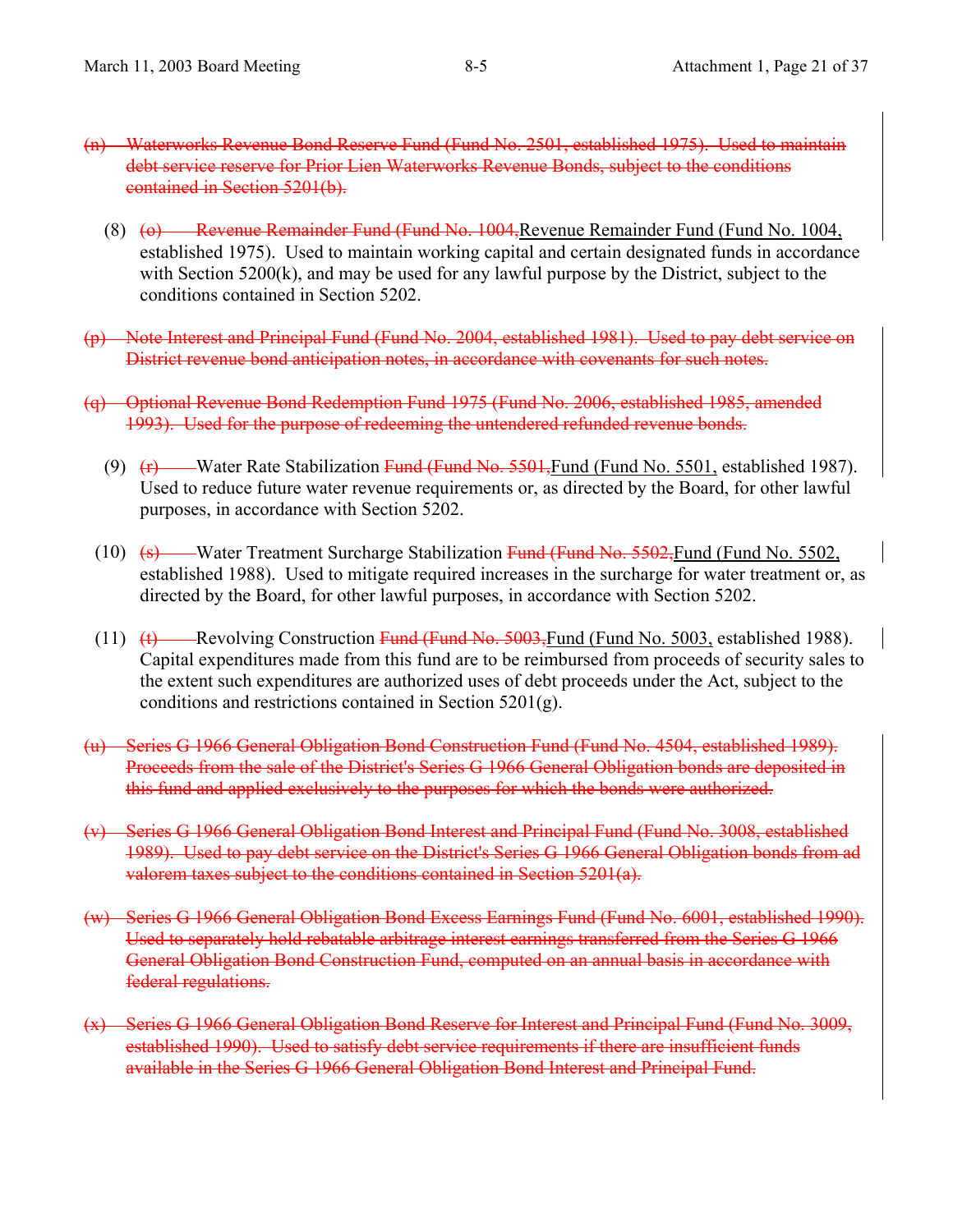(12)  $\left(\psi\right)$  Employee Deferred Compensation Fund (Fund No. 6003, Fund (Fund No. 6003, established 1976). Compensation deferred by employees under Section 457 of the Internal Revenue Code of 1986, as amended, is deposited in this fund and is withdrawn in accordance with **Articles 2**Articles 2 and 3 of Chapter 7 of Division VI of this Administrative Code.

(z) San Joaquin Reservoir Fund (Fund No. 6004, established 1980). Used for the purposes contained in the San Joaquin Reservoir Trust Agreement between the District and the other entities who share joint ownership of the facility.

- (13) <del>(aa)</del> Iron Mountain Landfill Closure/Postclosure Maintenance Trust Fund (Fund No. 6005,Fund (Fund No. 6005, established 1990). Used as a trust fund to maintain moneys sufficient to cover the costs of closure and postclosure maintenance of the District's solid waste landfill facility at Iron Mountain, in accordance with regulations of the California Integrated Waste Management Board, and subject to the conditions contained in Section 5201(l).
- (bb) Commercial Paper Note Series A, Construction Fund (Fund No. 5004, established 1991). Proceeds from the sale of Series A, commercial paper are deposited in this fund and are applied exclusively to the purposes for which the notes were authorized.
- (cc) Commercial Paper Note, Series A, Payment Fund (Fund No. 3501, established 1991). Used to pay debt service on commercial paper of the District, subject to the conditions contained in Section 5201(h).
- (dd) Commercial Paper Note, Series A, Excess Earnings Fund (Fund No. 6006, established 1991). Used to separately hold rebatable arbitrage interest earnings transferred from the Commercial Paper Note Series A Construction Fund, computed on an annual basis in accordance with federal regulations.
- (ee) Water Revenue Bonds, Issue of 1991 Construction Fund (Fund No. 4002, established 1991). Net proceeds from the sale of these subordinate revenue bonds were deposited in this fund and are used exclusively for the purposes for which the bonds were authorized.
- (ff) Water Revenue Bond Service Fund (Fund No. 2009, established 1991). Used to pay debt service on subordinate water revenue bonds after payment of Prior Lien Waterworks Revenue Bonds, including reimbursement of any payments made by providers of credit as liquidity enhancement for the bonds.
- (gg) Water Revenue Bonds, Issue of 1991 Reserve Fund (Fund No. 2502, established 1991). Proceeds from the sale of these subordinate revenue bonds, in an amount equal to the 1991 Bond Reserve Requirement, were deposited in this fund. Used to satisfy debt service requirements if there are insufficient funds available in the WaterRevenue Bond Service Fund.
- (hh) Water Revenue Bonds, Issue of 1991 Excess Earnings Fund (Fund No. 6007, established 1991). Used to separately hold in trust for payment to the Federal Government amounts deposited in accordance with the provisions of the Tax and Nonarbitrage Certificate and the First Supplemental Resolution for these subordinate bonds.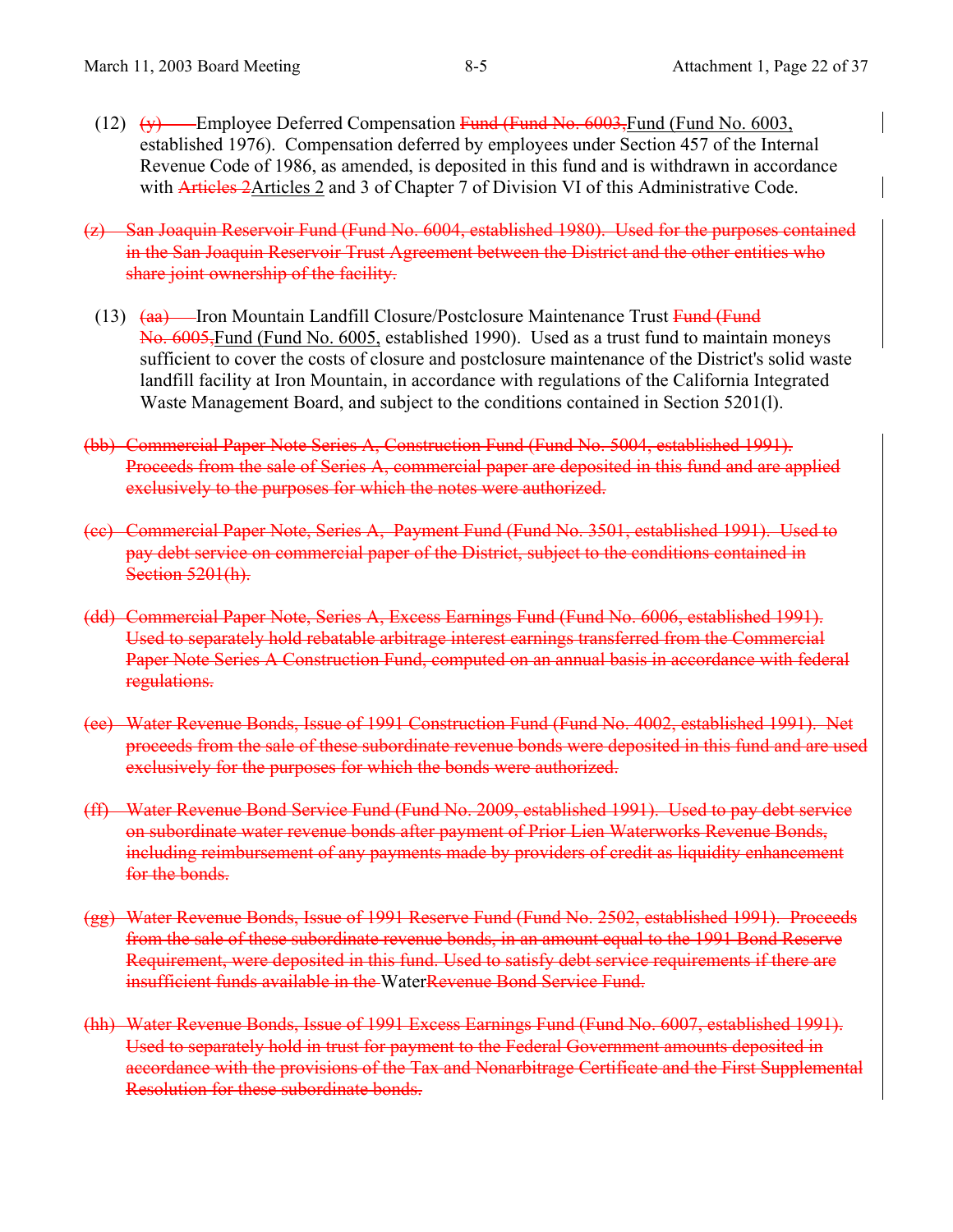- (14) (ii) Water Standby Charge Fund (Fund No. 1005, Fund (Fund No. 1005, established 1992). Used to separately hold revenues attributable to water standby charges; amounts deposited in this fund are used exclusively for the purpose for which the water standby charge was authorized.
- (jj) Water Revenue Bonds, Issue of 1992 Construction Fund (Fund No. 4003, established 1992). Net proceeds from the sale of these subordinate revenue bonds were deposited in this fund and are used exclusively for the purposes for which the bonds were authorized.
- (kk) Water Revenue Bonds, Issue of 1992 Reserve Fund (Fund No. 2503, established 1992). Proceeds from the sale of these subordinate bonds, in an amount equal to the 1992 Bond Reserve Requirement, were deposited into this fund. Used to satisfy debt service requirements if there are insufficient funds available in the Water Revenue Bond Service Fund.
- (ll) Water Revenue Bonds, Issue of 1992 Excess Earnings Fund (Fund No. 6008, established 1992). Used to separately hold in trust for payment to the Federal Government amounts deposited in accordance with the provisions of the Tax and Nonarbitrage Certificate and the Second Supplemental Resolution for these subordinate bonds.
- (mm) Water Revenue Refunding Bonds, 1993 Series A Interest and Principal Fund (Fund No. 2010, established 1993). Used to pay debt service on the subordinate water revenue refunding bonds after payment of Prior Lien Revenue Bonds.
- (nn) Water Revenue Refunding Bonds, 1993 Series A Excess Earnings Fund (Fund No. 6009, established 1993). Used to separately hold in trust for payment to the Federal Government amounts deposited in accordance with the provisions of the Tax and Nonarbitrage Certificate and the Fourth Supplemental Resolution for these refunding bonds.
- (oo) Water Revenue Refunding Bonds, 1993 Series A Construction Fund (Fund No. 4004, established 1993). Funds released from the Water Revenue Bond Reserve Fund due to the reduction in reserve requirements are deposited to this fund and used exclusively for construction purposes.
- (pp) Waterworks General Obligation Refunding Bonds, 1993 Series, A3, Interest and Principal Fund (Fund No. 3010, established 1993). Used to pay debt service on the District's 1993 Series A3, general obligation refunding bonds.
- (qq) Waterworks General Obligation Refunding Bonds, 1993 Series, Excess Earnings Fund (Fund No. 6010, established 1993). Used to separately hold in trust for payment to the Federal Government amounts deposited in accordance with the provisions of the Tax and Nonarbitrage Certificate and the Resolution for these refunding bonds.
- (rr) Waterworks General Obligation Refunding Bonds, 1993 Series A1 and A2, Escrow Account Fund (Fund No. 6011, established 1993). Proceeds from the sale of the 1993 Series A1 and A2, general obligation refunding bonds are deposited in this fund and used to pay debt service on the 1993 Series A1 and A2, general obligation refunding bonds through March 1, 1999 and March 1,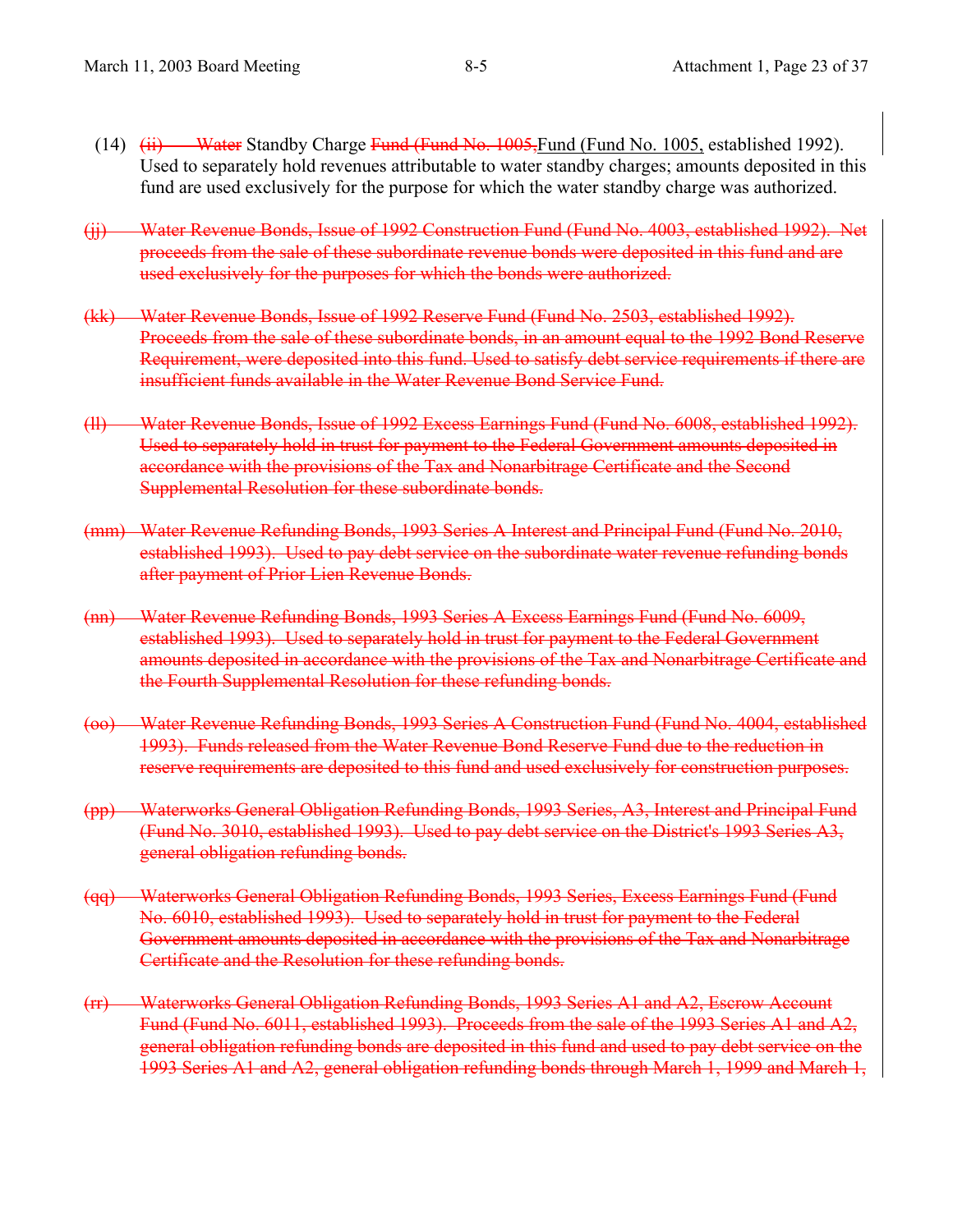1996, respectively. At these dates the funds available will be used to effect partial refunding of certain bonds for which the bonds were issued.

- (ss) Waterworks General Obligation Refunding Bonds, 1993 Series A3, Refunding Fund (Fund No. 6012, established 1993). Proceeds from the sale of the 1993 Series A3 bonds are deposited into this fund and used to defease certain maturities of outstanding prior general obligation bonds and to pay for certain costs.
- (tt) Water Revenue Refunding Bonds, 1993 Series A, Refunding Fund (Fund No. 6013, established 1993). Proceeds from the sale of the 1993 Series A bonds, along with certain other available moneys of the District, are deposited into this fund and used to defease certain maturities of outstanding prior revenue bonds and to pay for certain costs.
- (uu) Water Revenue Refunding Bonds, 1993 Series B, Refunding Fund (Fund No. 6014, established 1993). Proceeds from the sale of the 1993 Series B bonds, along with certain other available moneys of the District, are deposited into this fund and used to defease certain maturities of outstanding prior revenue bonds and to pay for certain costs.
- (vv) Water Revenue Refunding Bonds, 1993 Series B, Interest and Principal Fund (Fund No. 2011, established 1993). Used to pay debt service on these subordinate water revenue refunding bonds after payment of Prior Lien Revenue Bonds.
- (ww) Water Revenue Refunding Bonds, 1993 Series B Reserve Fund (Fund No. 2504, established 1993). Proceeds from the sale of these subordinate bonds, in an amount necessary to maintain the Bond Reserve Requirement, were deposited in this fund. Used to satisfy debt service requirements if there are insufficient funds available in the Water Revenue Refunding Bonds, 1993 Series B Interest and Principal Fund.
- (xx) Water Revenue Refunding Bonds, 1993 Series B Excess Earnings Fund (Fund No. 6015, established 1993). Used to separately hold in trust for payment to the Federal Government amounts deposited in accordance with the provisions of the Tax and Nonarbitrage Certificate and the Fourth Supplemental Resolution for these refunding bonds.
- (yy) Waterworks General Obligation Refunding Bonds, 1993 Series B Refunding Fund (Fund No. 6016, established 1993). Proceeds from the sale of the 1993 Series B Bonds are deposited into this fund and used to defease certain maturities of outstanding prior general obligation bonds and to pay for certain costs.
- (zz) Waterworks General Obligation Refunding Bonds, 1993 Series B Interest and Principal Fund (Fund No. 3011, established 1993). Used to pay debt service on the District's 1993 Series B general obligation refunding bonds.
- (aaa) Waterworks General Obligation Refunding Bonds, 1993 Series B Excess Earnings Fund (Fund No. 6017, established 1993). Used to separately hold in trust for payment to the Federal Government amounts deposited in accordance with the provisions of the Tax and Nonarbitrage Certificate and the Fourth Supplemental Resolution for these refunding bonds.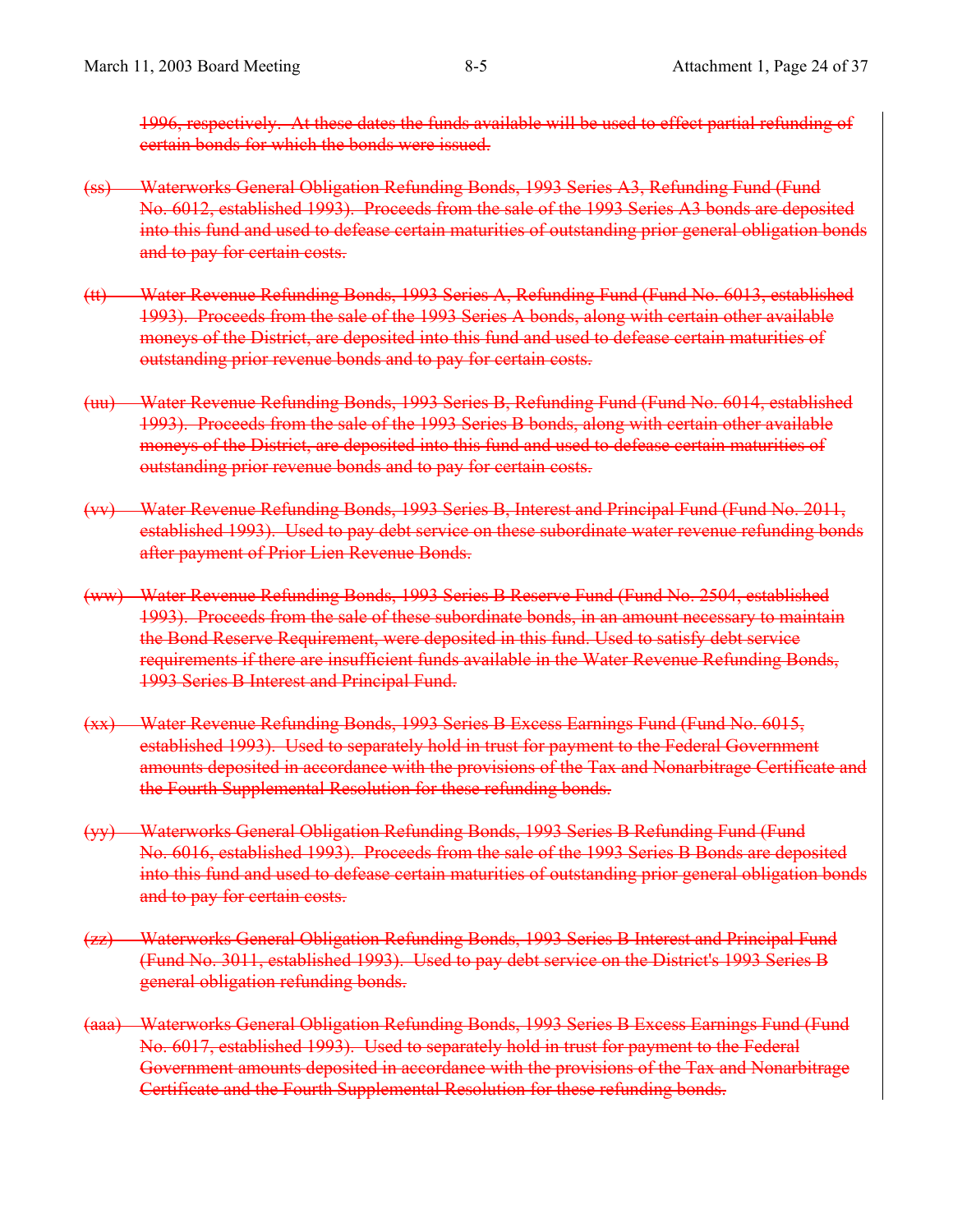- (15) (bbb) Water Transfer Fund (Fund No. 1007, Water Transfer Fund (Fund No. 1007, established 1995). Used for moneys set aside for the purchase of water through transfers or similar arrangements, and for the costs of filling the Eastside Reservoir Project.
- (ccc) Water Revenue Bonds, 1995, Series A Interest and Principal Fund (Fund No. 2012, established 1995). Used to pay debt service on these subordinate water revenue refunding bonds after payment of debt service on Prior Lien Revenue Bonds.
- (ddd) Water Revenue Bonds, 1995, Series A Construction Fund (Fund No. 4005, established 1995). Net proceeds from the sale of these subordinate revenue bonds were deposited in this fund and are used to pay costs of construction of the District's capital improvement program.
- (eee) Water Revenue Bonds, 1995 Series A Excess Earnings Fund (Fund No. 6018, established 1995). Used to separately hold in trust for payment to the Federal Government amounts deposited in accordance with the provisions of the Tax and Nonarbitrage Certificate and the Sixth Supplemental Resolution for these bonds.
- (fff) Commercial Paper, Series B, Note Payment Fund (Fund No. 3502, established 1995). Used to pay debt service on Series B commercial paper notes of the District, subject to the conditions contained in Section 5201(h).
- (ggg) Commercial Paper Note, Series B Construction Fund (Fund No. 5005, established 1995). Proceeds from the sale of Series B commercial paper notes are deposited in this fund and are applied exclusively to the purposes for which the notes were authorized.
- (hhh) Commercial Paper Note, Series B Excess Earnings Fund (Fund No. 6019, established 1995). Used to separately hold in trust for payment to the Federal Government amounts deposited in accordance with the provisions of the Tax and Nonarbitrage Certificate and resolutions authorizing these notes.
- (iii) Water Revenue Refunding Bonds, 1996 Series B Interest and Principal Funds (Fund No. 2013, established 1996). Used to pay debt series on these subordinate water revenue refunding bonds after payment of debt service on Prior Lien Revenue Bonds.
- (jjj) Water Revenue Refunding Bonds, 1996 Series B Reserve Fund (Fund No. 2505, established 1996). Proceeds from the sale of these subordinate revenue bonds in an amount equal to the Bond Reserve Requirement of fifty percent of maximum annual debt service on the 1996 Series B Bonds, were deposited and are required to be maintained in this fund.
- (kkk) Water Revenue Refunding Bonds, 1996 Series B Excess Earnings Fund (Fund No. 6021, established 1996). Used to separately hold in trust for payment to the Federal Government amounts deposited in accordance with the provisions of the Tax and Nonarbitrage Certificate and the Fourth Supplemental Resolution for these refunding bonds.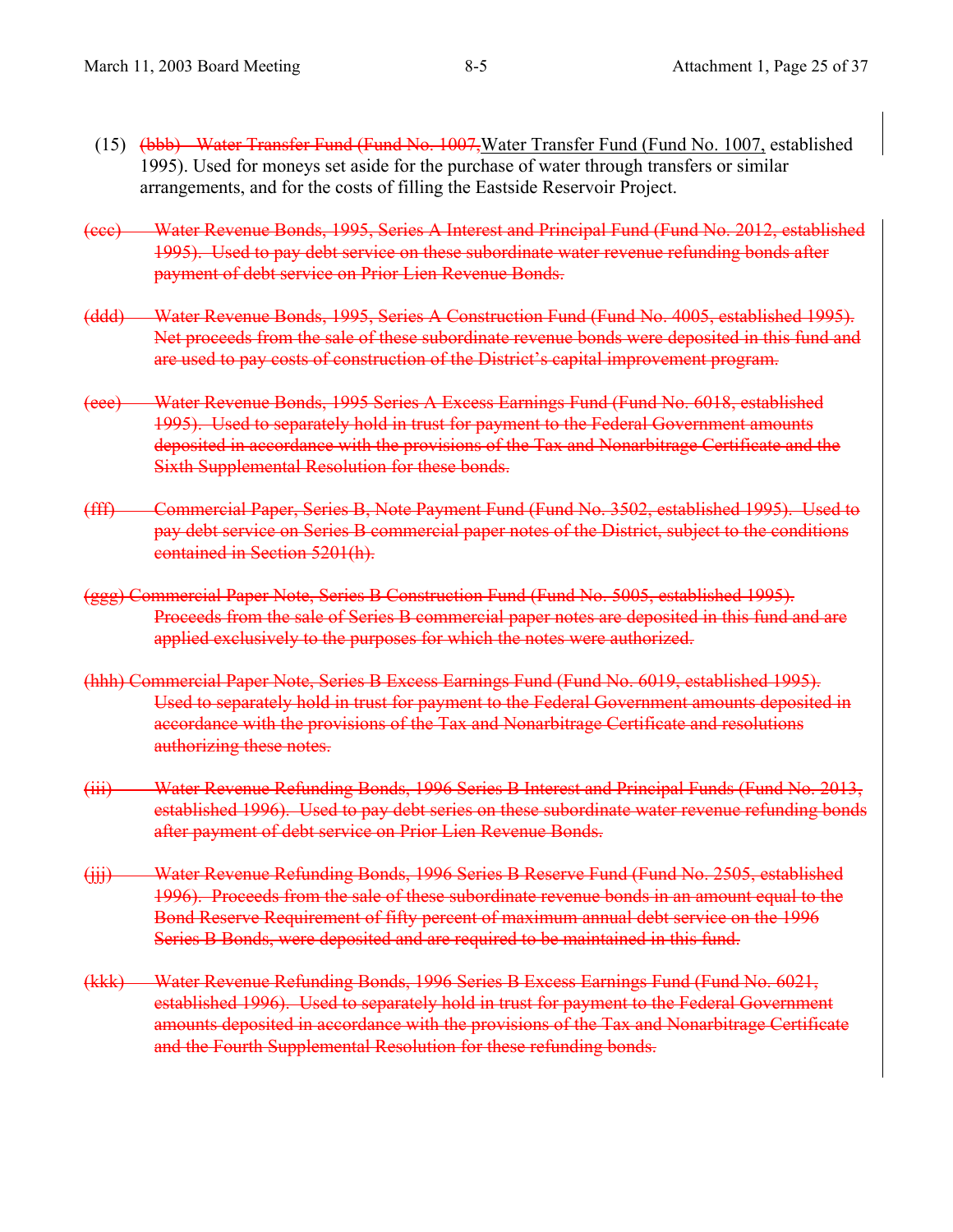- (lll) Water Revenue Refunding Bonds, 1996 Series A, Interest and Principal Fund (Fund No. 2014, established 1996). Used to pay debt service on these subordinate water revenue refunding bonds after payment of debt service on Prior Lien Revenue Bonds.
- (mmm) Water Revenue Refunding Bonds, 1996 Series A Excess Earnings Fund (Fund No. 6023, established 1996). Used to separately hold in trust for payment to the Federal Government amounts deposited in accordance with the provision of the Tax and Nonarbitrage Certificate and the Fifth Supplemental Resolution for these refunding bonds.
- (nnn) Water Revenue Bonds, 1996 Series C, Interest and Principal Fund (Fund No. 2015, established 1996). Used to pay debt service on these subordinate water revenue bonds after payment of debt service on Prior Lien Revenue Bonds.
- (ooo) Water Revenue Bonds, 1996 Series C Construction Fund (Fund No. 4006 established 1996). Net proceeds from the sale of these subordinate revenue bonds were deposited in this fund and are used to pay costs of construction of the District's capital improvement program.
- (ppp) Water Revenue Bonds, 1996 Series C Excess Earnings Fund (Fund No. 6025, established 1996). Used to separately hold in trust for payment to the Federal Government amounts deposited in accordance with the provisions of the Tax and Nonarbitrage Certificate and the Seventh Supplemental Resolution for these bonds.
- (qqq) Water Revenue Bonds, 1997 Authorization, Series A, Interest and Principal Fund (Fund No. 2016, established 1997). Used to pay debt service on these subordinate water revenue bonds after payment of debt service on Prior Lien Revenue Bonds.
- (rrr) Water Revenue Bonds, 1997 Authorization, Series A Construction Fund (Fund No. 4007, established 1997). Net proceeds from the sale of these subordinate revenue bonds were deposited in this fund and are used to pay cost of construction of the District's capital improvement program and certain costs of issuance of these bonds.
- (sss) Water Revenue Bonds, 1997 Authorization, Series A Excess Earnings Fund (Fund No. 6026, established 1997). Used to separately hold in trust for payment to the Federal Government amounts deposited in accordance with the provisions of the Tax and Nonarbitrage Certificate and the Eighth Supplemental Resolution for these bonds.
- (ttt) Water Revenue Bonds, 1997 Authorization, Series B Construction Fund (Fund No. 4008, established 1998). Net proceeds from the sale of these subordinate revenue bonds were deposited in this fund and are used to pay cost of construction of the District's capital improvement program and certain costs of issuance of these bonds.
- (uuu) Water Revenue Bonds, 1997 Authorization, Series B, Interest and Principal Fund (Fund No. 2017, established 1998). Used to pay debt service on these subordinate water revenue bonds after payment of debt service on Prior Lien Revenue Bonds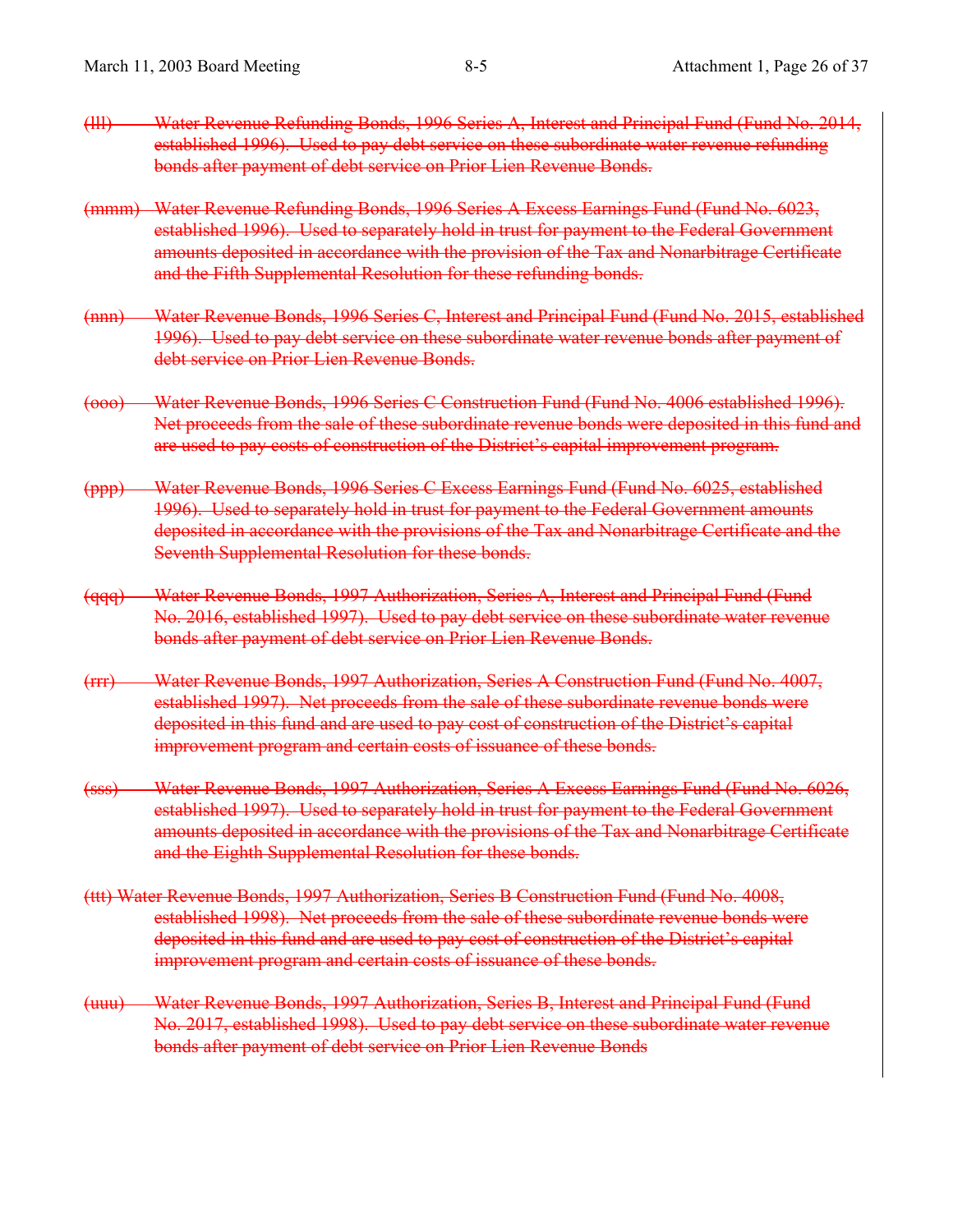- (vvv) Water Revenue Bonds, 1997, Authorization, Series B Reserve Fund (Fund No. 2507, established 1998). Proceeds from the sale of these subordinate revenue bonds in an amount equal to the Bond Reserve Requirement of \$1,000,000 were deposited and are required to be maintained in this fund.
- (www) Water Revenue Bonds, 1997 Authorization, Series B Excess Earnings Fund (Fund No. 6027, established 1998). Used to separately hold in trust for payment to the Federal Government amounts deposited in accordance with the provisions of the Tax and Nonarbitrage Certificate and the Eighth Supplemental Resolution for these bonds.
- (xxx) Water Revenue Bonds, 1997 Authorization, Series C Construction fund (Fund No. 4009, established 1998). Net proceeds from the sale of these subordinate revenue bonds were deposited in this fund and are used to pay cost of construction of the District's capital improvement program and certain costs of issuance of these bonds.
- (yyy) Water Revenue Bonds, 1997 Authorization, Series C, Interest and Principal Fund (Fund No. 2018, established 1998). Used to pay debt service on these subordinate water revenue bonds after payment of debt service on Prior Lien Revenue Bonds.
- (zzz) Water Revenue Bonds, 1997 Authorization Series C Reserve Fund (Fund No. 2508, established 1998). Proceeds from the sale of these subordinate revenue bonds in an amount equal to the Bond Reserve Requirement of \$1,000,000 were deposited and are required to be maintained in this fund.
- (aaaa) Water Revenue Bonds, 1997 Authorization, Series C Excess Earnings Fund (Fund No. 6028, established 1998). Used to separately hold in trust for payment to the Federal Government amounts deposited in accordance with the provisions of the Tax and Nonarbitrage Certificate and the Eighth Supplemental Resolution for these bonds.
- (bbbb) Water Revenue Refunding Bonds, 1998 Series A Interest and Principal Fund (Fund No. 2019, Established 1998.) Used to pay debt service on these water revenue bonds.
- (cccc) Water Revenue Refunding Bonds, 1998 Series A Reserve Fund (Fund No. 2509, established 1998.) Proceeds from the sale of these revenue bonds in an amount equal to the Bond Reserve Requirement of \$15,000,000 were deposited and are required to be maintained in this fund.
- (dddd) Water Revenue Refunding Bonds, 1998 Series A Excess Earnings Fund (Fund No. 6034, established 1998.) Used to separately hold in trust for payment to the Federal Government amounts deposited in accordance with the provisions of the Tax and Nonarbitrage Certificate and the Fourth Supplemental Resolution for these bonds.
- (eeee) Costs of Issuance Funds (Fund No. 6035, established 1998.) Net proceeds from the sale of the Water Revenue Refunding Bonds, 1998 Series A, Waterworks General Obligation Refunding Bonds, 1998 Series A and Waterworks General Obligation Bonds, Election 1966, Series H were separately deposited in this fund and are used to pay certain costs of issuance of the particular bond issue with respect to which they were deposited.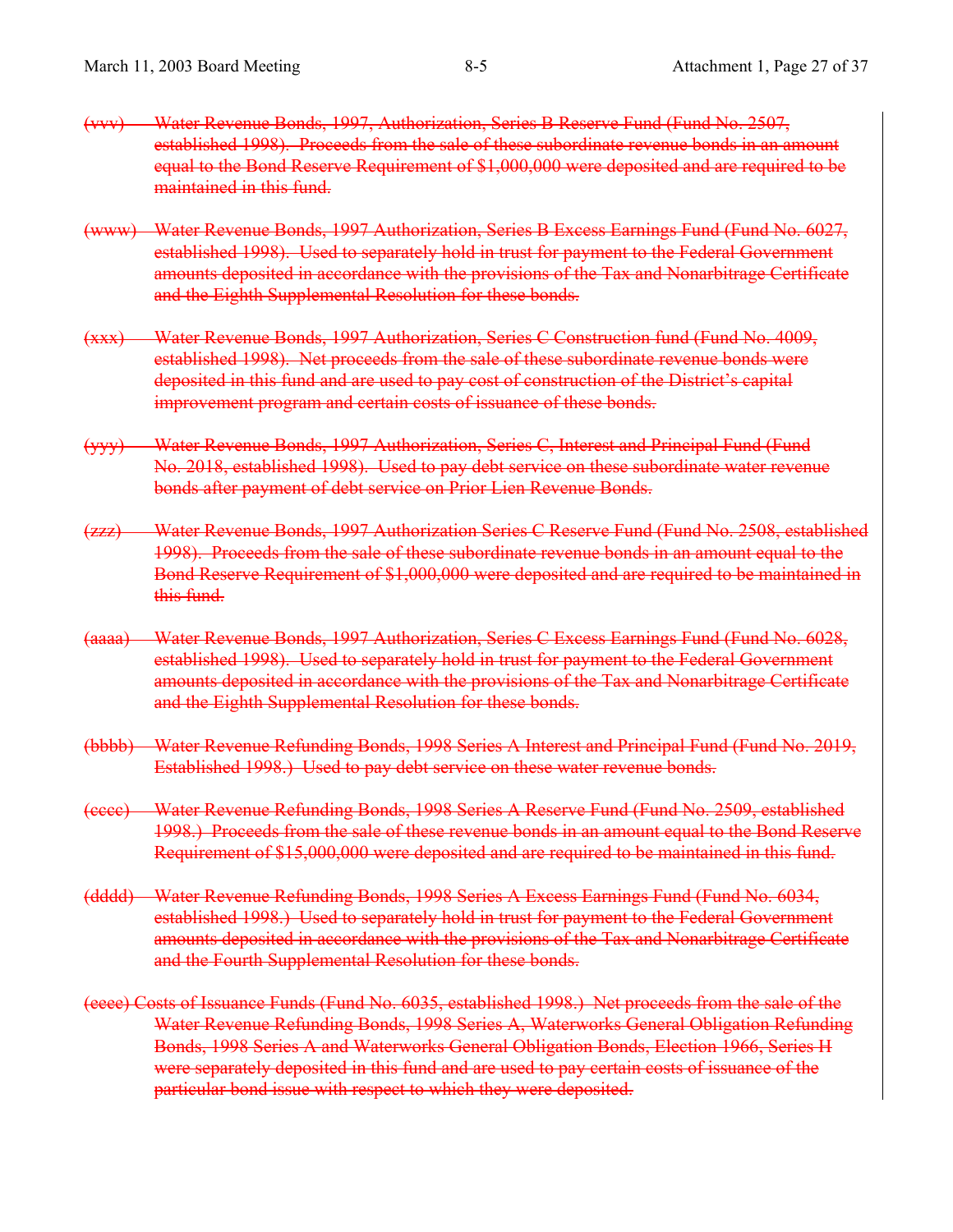- (ffff) Waterworks General Obligation Refunding Bonds, 1998 Series A, Interest and Principal Fund (Fund No. 3013, established 1998.) Used to pay debt service on these general obligation refunding bonds.
- (gggg) Waterworks General Obligation Refunding Bonds, 1998 Series A Excess Earnings Fund (Fund No. 6032, established 1998.) Used to separately hold in trust for payment to the Federal Government amounts deposited in accordance with the provisions of the Tax and Nonarbitrage Certificate and the Resolution for these bonds.
- (hhhh) Series H 1996 General Obligation Bond Interest and Principal Fund (Fund No. 3014, established 1998.) Used to pay debt service on these general obligation bonds.
- (iiii) Series H 1966 General Obligation Bond Construction fund (Fund No. 4505, established 1998.) Net proceeds from the sale of the Series H 1966 general obligation bonds were deposited in this fund and are applied exclusively to the purposes for which such bonds were authorized, as provided in Ordinance No. 105.
- (jjjj) Series H 1996 General Obligation Bond Excess Earnings Fund (Fund No. 6033, established 1998.) Used to separately hold in trust for payment to the Federal Government amounts deposited in accordance with the provisions of the Tax and Nonarbitrage Certificate and the Resolution for these bonds.
	- (16) (kkkk) Self-Insured Retention fund (Fund No. 1008, Self-Insured Retention Fund (Fund No. 1008, established 1999). Used to separately hold amounts set aside for emergency repairs and claims against the District as provided in Section  $5201(\theta)$ . Section 5201 (o).
	- (17) Lake Mathews Multi Species Reserve Trust Fund (Fund 6101, established 1997). Used as set forth in agreement between Metropolitan and the Riverside County Habitat Conservation Agency for the Multi Species Reserve.
- (b) There shall be established in the Treasury of the District such funds and accounts as are required pursuant to bond covenants, tax and non-arbitrage certificates, bond counsel letters of instruction and related documents, to provide for accountability of District funds and compliance with applicable federal and state law and regulations. Such funds and accounts shall be established for each issue of bonds, notes or other obligations of the District as required in the respective bond or note resolution and closing documents.

## **§ 5201. Restricted Funds.**

Cash and securities to be held in the various ledger funds shall be as follows:

(a) For the 1931 General Obligation Bond Interest and Redemption Fund and the 1966 General Obligation Bond Interest and Principal Fund, the Series G 1966 General Obligation Bond Interest and Principal Fund, the Waterworks General Obligation Refunding Bonds, 1993 Series A and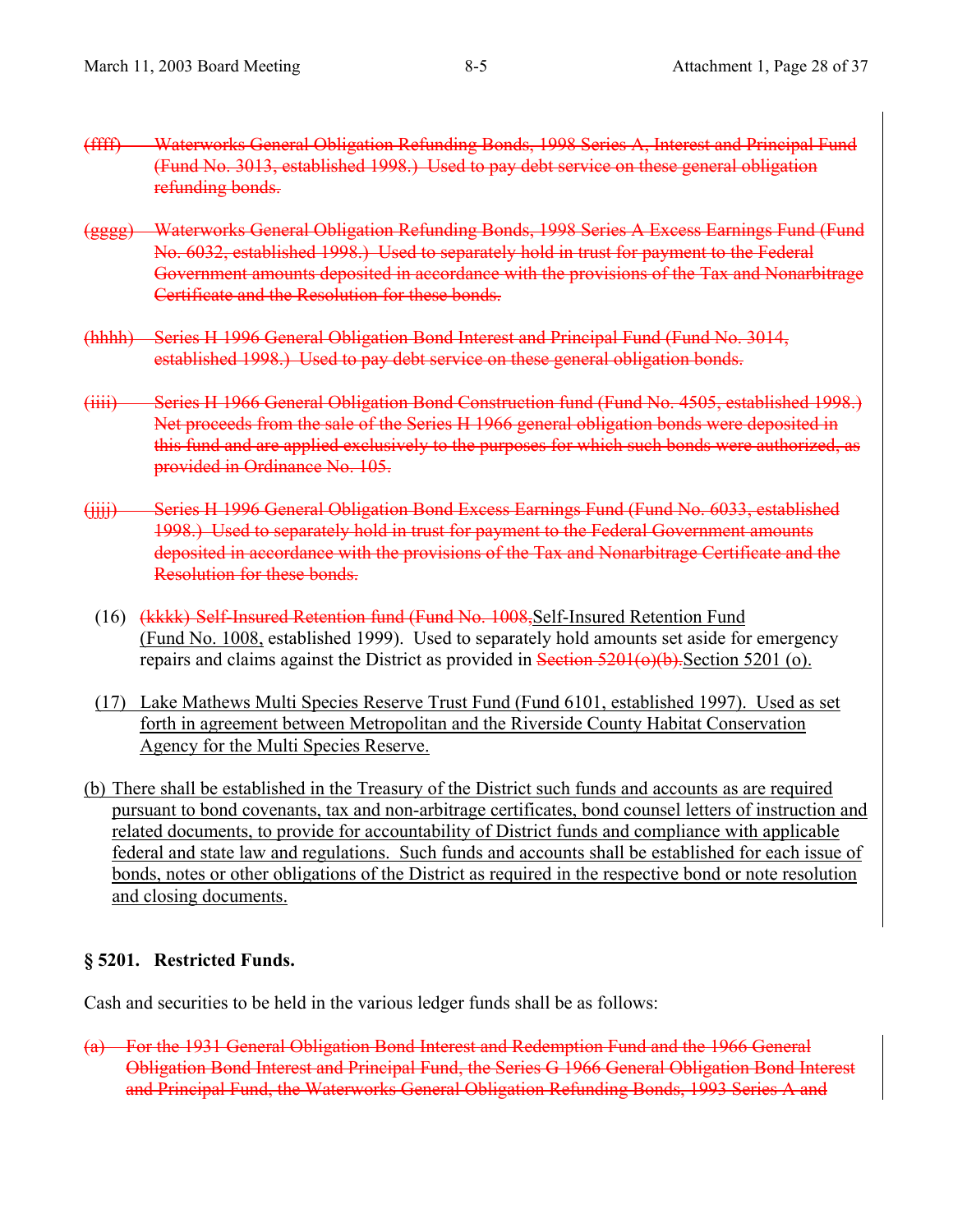Series B, Interest and Principal Fund, the Waterworks General Obligation Refunding Bonds, 1998 Series A Interest and Principal Fund, and the Series H 1966 General Obligation Bond Interest and Principal fund, the cash and securities in each as of June 30, shall be at least equal to the debt service for the ensuing 18 months, less revenues anticipated to be derived from the next succeeding tax levy specifically for such debt service.

- (b) For the Waterworks Revenue Bond Interest and Principal Fund, the Water Revenue Bond Service Fund, the Waterworks Revenue Bond Reserve Fund, the Water Revenue Bonds, Issue of 1991 Reserve Fund, the Water Revenue Bonds, Issue of 1992 Reserve Fund, the Waterworks General Obligation Refunding Bonds, 1993 Series A and Series B Interest and Principal Funds, the Water Revenue Refunding Bonds, 1993 Series B Reserve Fund, the Water Revenue Refunding Bonds, 1996 Series B Reserve Fund, the Water Revenue Bonds, 1997 Authorization, Series B Reserve Fund, the Water Revenue Bonds, 1997 Authorization, Series C Reserve Fund and the Water Revenue Refunding Bonds, 1998 Series A Reserve Fund, cash and securities in each shall be at least equal to the minimums required by the resolutions of issuance for such bonds.
- (c) For the 1966 General Obligation Bond Construction Fund, the Series G 1966 General Obligation Bond Construction Fund, the Waterworks Revenue Bond Construction Fund, the Commercial Paper Note Series A Construction Fund, the Water Revenue Bonds, Issue of 1991 Construction Fund, the Water Revenue Bonds, Issue of 1992 Construction Fund, the Water Revenue Refunding Bonds, 1993 Series A Construction Fund, the Water Revenue Bonds, 1995 Series A Construction Fund, the Commercial Paper Note, Series B Construction Fund, the Water Revenue Bonds, 1996 Series C Construction Fund, the Water Revenue Bonds, 1997 Authorization, Series A Construction Fund, the Water Revenue Bonds, 1997 Authorization, Series B Construction Fund and the Water Revenue Bonds, 1997 Authorization, Series C Construction Fund and the Series H 1996 General Obligation Bond Construction Fund, there shall be no minimum requirements; provided that any cash and securities in such funds shall be restricted to use for the purposes such finances were required.
- (d) For the State Contract Fund, cash and securities on hand June 30 and December 31 shall equal the capital payments to the State Department of Water Resources that are due on July 1 of the same year and January 1 of the following year, respectively.
- (e) For the Special Tax Fund, there shall be no minimum requirement.
- (f) For the Operation and Maintenance Fund, cash and securities shall be at least equal to the minimum required by the resolutions of issuance for revenue bonds.
- (g) For the Revolving Construction Fund, there shall be no minimum requirement. Cash and securities in this fund, unless restricted as to use by resolution of the Board, shall be available for transfer to the Water Rate Stabilization Fund and the Water Treatment Surcharge Stabilization Fund at the discretion of the Board.
- (h) For the Commercial Paper, Series A, Note Payment Fund, and the Commercial Paper, Series B, Note Payment Fund, the District shall deposit amounts sufficient to pay principal of, and interest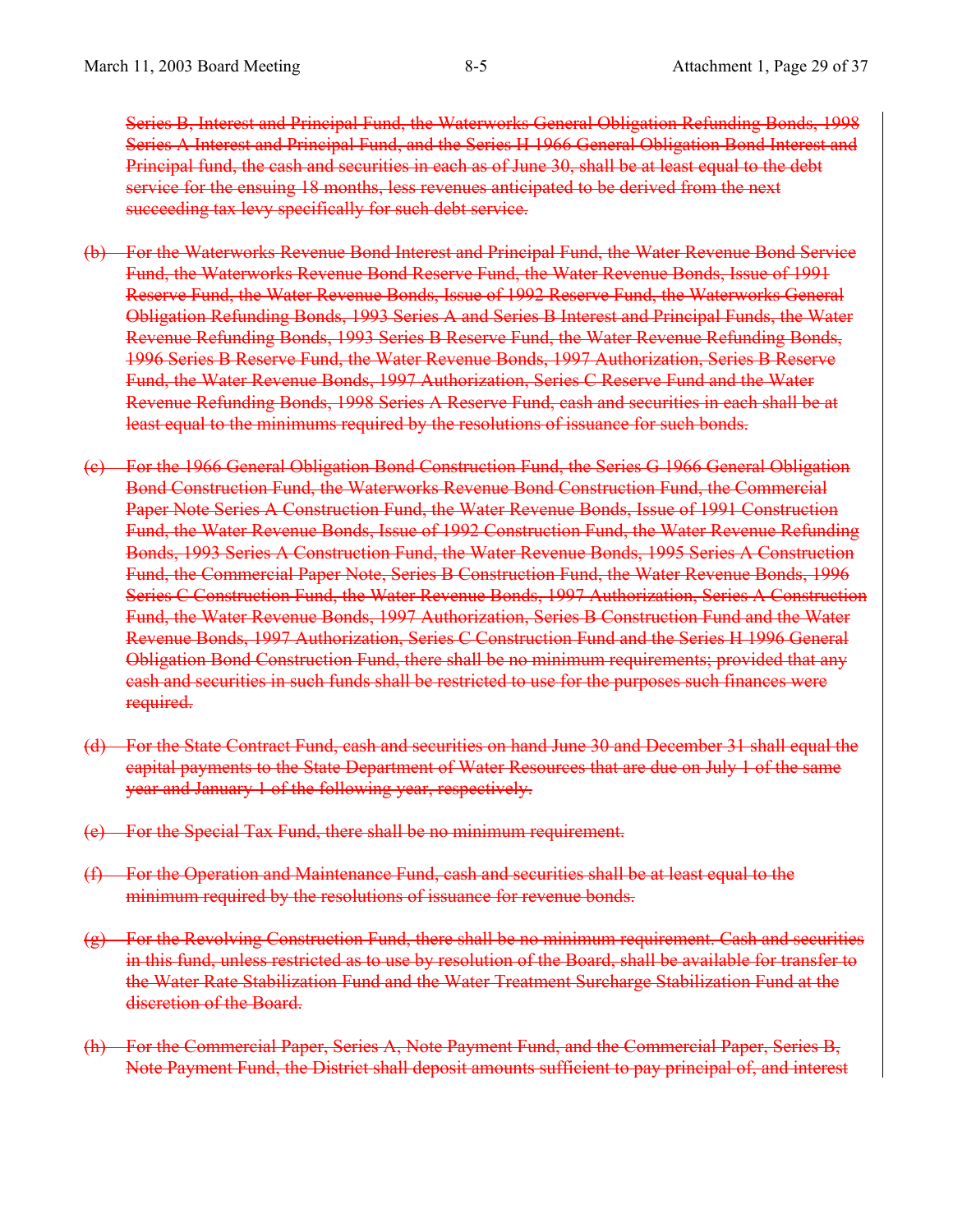on, such Commercial Paper Notes in an amount at least equal to one-half of the projected interest payments due on such notes in the subsequent fiscal year.

- (i) For the Water Standby Charge Fund, there shall be no minimum requirement; provided that any cash and securities in such fund shall be restricted to use for the purposes such moneys were authorized.
- (j) For the Series G 1966 G.O. Bond Excess Earnings Fund, the Commercial Paper Note, Series A and Series B Excess Earnings Funds, the Water Revenue Bond Issue of 1991 and Issue of 1992 Excess Earnings Funds, the Water Revenue Refunding Bonds, 1993 Series A and Series B Excess Earnings Funds the Waterworks General Obligation Refunding Bonds, 1993 Series A and Series B Excess Earning Funds, the Water Revenue Bonds, 1995 Series A Excess Earnings Fund, the Water Revenue Refunding Bonds, 1996 Series A and B Excess Earning Funds, the Water Revenue Bonds, 1996 Series C Excess Earnings Fund, the Water Revenue Bonds, 1997 Authorization, Series A Excess Earnings fund, the Water Revenue Bonds, 1997 Authorization, Series B Excess Earnings Fund, the Water Revenue Bonds, 1997 Authorization , Series C Excess Earnings Fund, the Water Revenue Refunding Bonds, 1998 Series A Excess Earnings Fund, the Waterworks General Obligation Refunding Bonds, 1998 Series A Excess Earnings Fund and the Series H 1996 General Obligation Bond Excess Earnings Fund, the minimum requirement shall be the amounts deposited into this fund in accordance with the provisions of the Tax and Nonarbitrage Certificates and Resolutions for the Bonds.
- (a) For the General Obligation Bond Interest and Principal Funds and the Waterworks General Obligation Refunding Bonds Interest and Principal Funds, the cash and securities in each as of June 30, shall be at least equal to the debt service for the ensuing 18 months, less revenues anticipated to be derived from the next succeeding tax levy specifically for such debt service.
- (b) For the Water Revenue Bonds Interest and Principal Funds, the Water Revenue Bonds Reserve Funds, the Water Revenue Refunding Bonds Interest and Principal Funds and the Water Revenue Refunding Reserve Bonds, the cash and securities in each shall be at least equal to the minimums required by the resolutions of issuance for such bonds.
- (c) For the Bond Construction Funds there shall be no minimum requirements provided that any cash and securities in such funds shall be restricted to use for the purposes for which such financings were required.
- (d) For the State Contract Fund, cash and securities on hand June 30 and December 31 shall equal the capital payments to the State Department of Water Resources that are due on July 1 of the same year and January 1 of the following year, respectively.
- (e) For the Special Tax Fund, there shall be no minimum requirement.
- (f) For the Operation and Maintenance Fund, cash and securities shall be at least equal to the minimum required by the resolutions of issuance for revenue bonds.
- (g) For the Revolving Construction Fund, there shall be no minimum requirement. Cash and securities in this fund, unless restricted as to use by resolution of the Board, shall be available for transfer to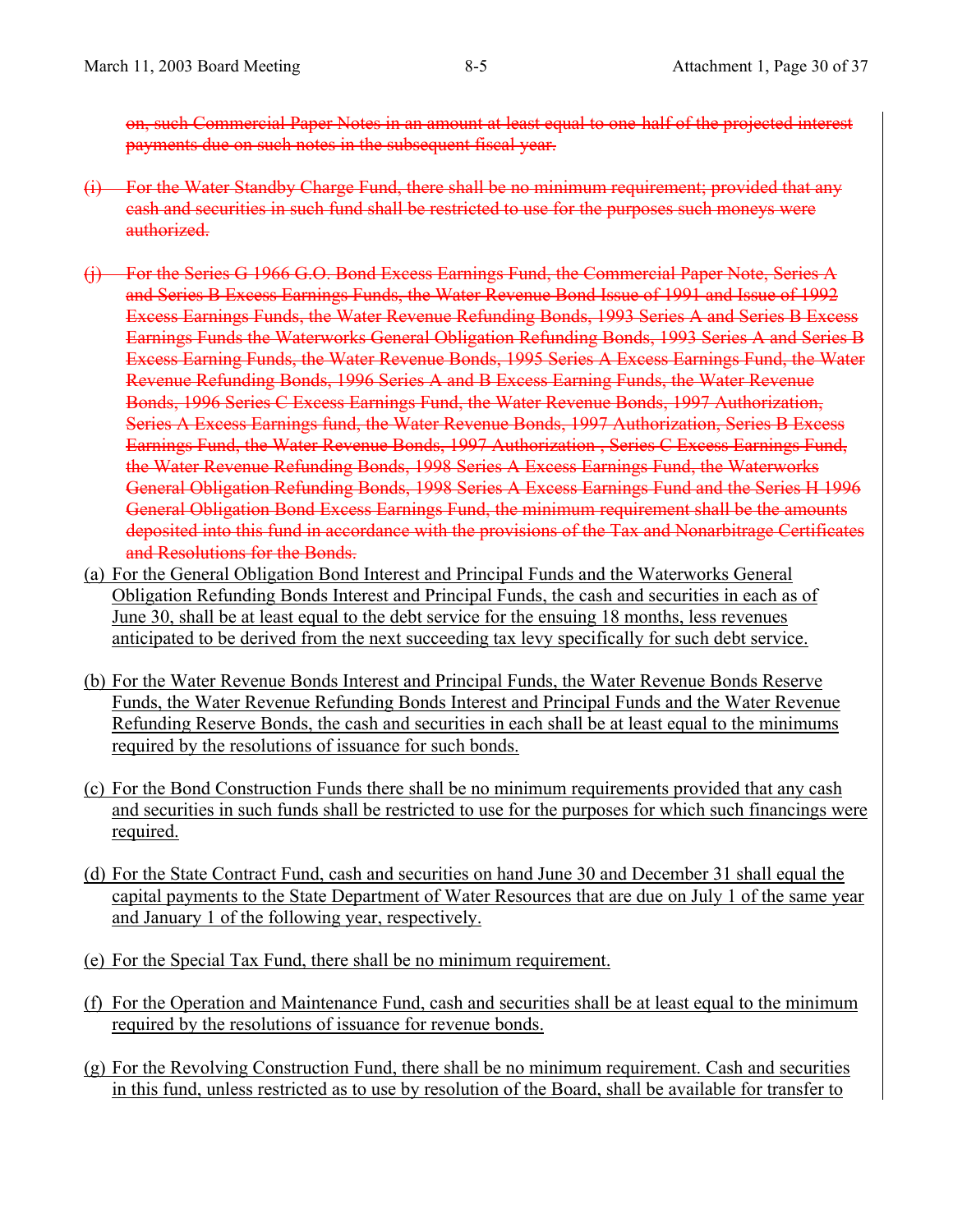the Water Rate Stabilization Fund and the Water Treatment Surcharge Stabilization Fund at the discretion of the Board.

- (h) For the Commercial Paper, Series A, Note Payment Fund, and the Commercial Paper, Series B, Note Payment Fund, the District shall deposit amounts sufficient to pay principal of, and interest on, such Commercial Paper Notes in an amount at least equal to one-half of the projected interest payments due on such notes in the subsequent fiscal year.
- (i) For the Water Standby Charge Fund, there shall be no minimum requirement; provided that any cash and securities in such fund shall be restricted to use for the purposes such moneys were authorized.
- (j) For the General Obligation Bond Excess Earnings Funds, the Waterworks General Obligation Refunding Bond Excess Earnings Funds, the Water Revenue Bond Excess Earnings Funds and the Water Revenue Refunding Bond Excess Earnings Funds, the minimum requirement shall be the amounts deposited into these funds in accordance with the provisions of the Tax and Nonarbitrage Certificates and Resolutions for the respective Bonds.
- (k)  $(k)$  For the Waterworks General Obligation Refunding Bonds, 1993 Series A1 and A2, Escrow Account Fund, the minimum requirement shall be the amounts necessary to pay the principal, if any, and the interest on the Series A1 and A2 Bonds to the crossover date, and to defease certain maturities of outstanding prior general obligation bonds.
- (l)  $(1)$  For the Iron Mountain Landfill Closure/Postclosure Maintenance Trust Fund, cash and securities as of June 30, shall be at least equal to the Chief Executive Officer's latest estimates of closure and postclosure maintenance costs.
- $(m)(m)$ For the Optional General Obligation Bond Redemption Fund and Tund and the Optional Revenue Bond Redemption Fund, the minimum requirement shall be the amount necessary to redeem such untendered, refunded bonds which have been called for redemption.
- (n)  $(n)$  For the Water Transfer Fund, all amounts budgeted or pledged for purchase of water through transfers or similar arrangements, and for the costs of filling the Eastside Reservoir Project, shall be set aside in such fund and used solely for such purpose. On July 1, 2004, any amount remaining shall be transferred to the Water Rate Stabilization Fund.
- (o)  $\leftrightarrow$  For the Self-Insured Retention fund, all amounts in such fund shall be set aside and used solely for emergency repairs and claims against the District. The minimum cash and securities to be held in such fund as of June 30 of each year shall be \$25 million.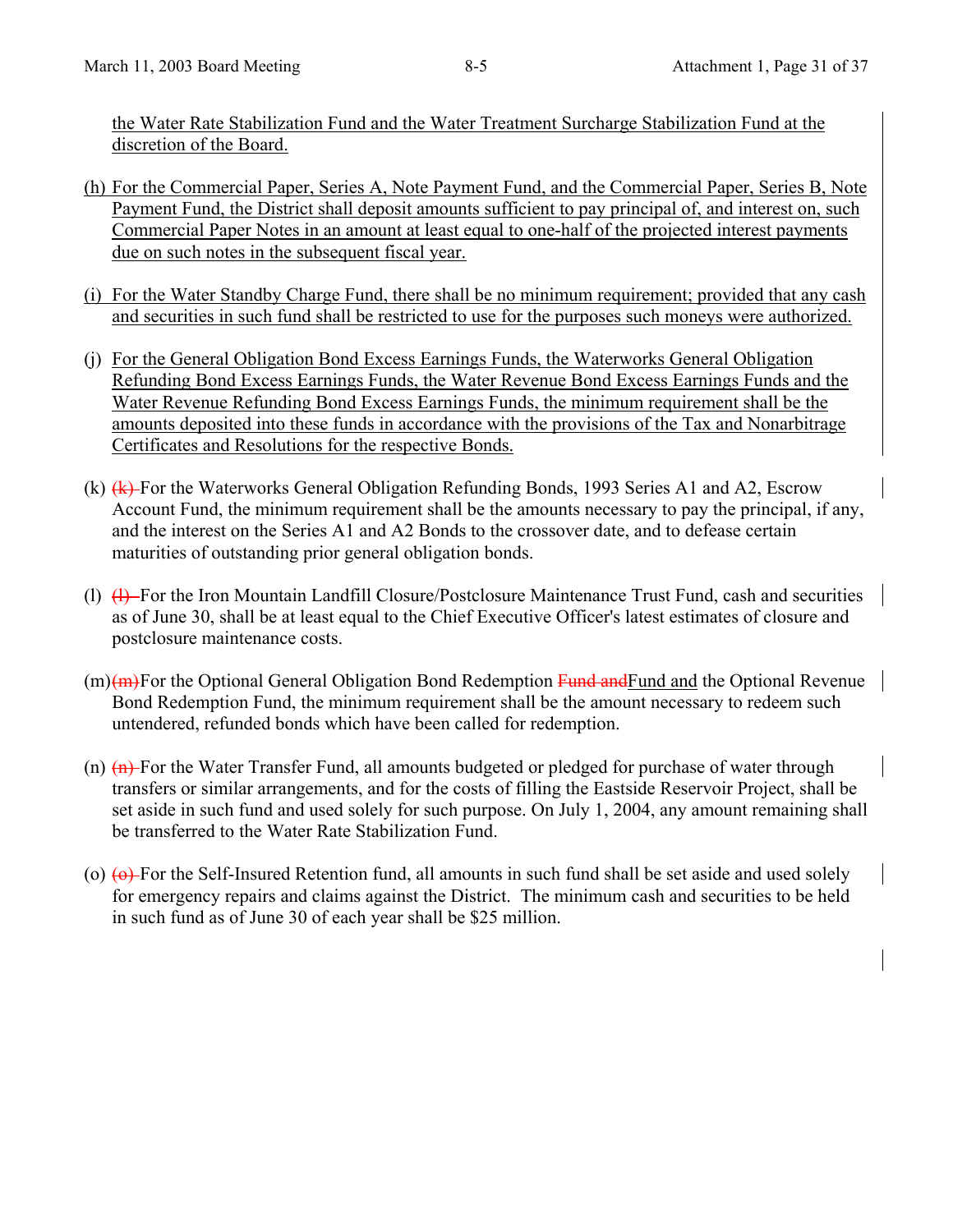#### **DIVISION VI PERSONNEL MATTERS**

## **§ 6765. Article VI -Article VI - Contribution and Allocation.**

**. . . .** 

(g)  $(g)$  All participants who have attained age 50 before the close of a Savings Plan Year listed below shall be eligible to make additional catch-up contributions in the following maximum amounts for each Savings Plan Year:

| <del>2006</del>               | <del>\$1,000</del>                             |         |
|-------------------------------|------------------------------------------------|---------|
| 2007                          | \$2,000                                        |         |
| <del>2008</del>               | \$3,000                                        |         |
| <del>2009</del>               | \$4,000                                        |         |
| <del>2010 or thereafter</del> | \$5,000 as adjusted annually pursuant to       |         |
|                               | <del>Code § 414(v)(2)(C).</del>                |         |
| 2002                          |                                                | \$1,000 |
| 2003                          |                                                | \$2,000 |
| 2004                          |                                                | \$3,000 |
| 2005                          |                                                | \$4,000 |
|                               | <u>2006 or thereafter as adjusted annually</u> | \$5,000 |
|                               | pursuant to Code $\S$ 414(v)(2)(               |         |
|                               |                                                |         |

Such catch-up contributions shall not be taken in to account for purposes of the limitations contained in § 6765(c) and (e). This Savings Plan shall not be treated as failing to satisfy the provisions of this Savings Plan implementing the requirements of Section  $401(k)(3)$ ,  $401(k)(11)$ , and  $(12)$ ,  $410(b)$ , or 416 of the code, as applicable, by reason of making such catch-up contributions.

#### **§ 6767. Article VIII -Article VIII - Distributions and Withdrawals**

**. . . .** 

(d)  $\left( \frac{d}{dx} \right)$  Withdrawal of Contributions.

(1)  $(1)$  Upon not less than 30 days prior written notice, a Participant who is at least  $\frac{59-1}{259-1/2}$ years of age may withdraw all or part of the amounts in Participant's Accounts. The Participant may make such an election no more than once each Savings Plan Year.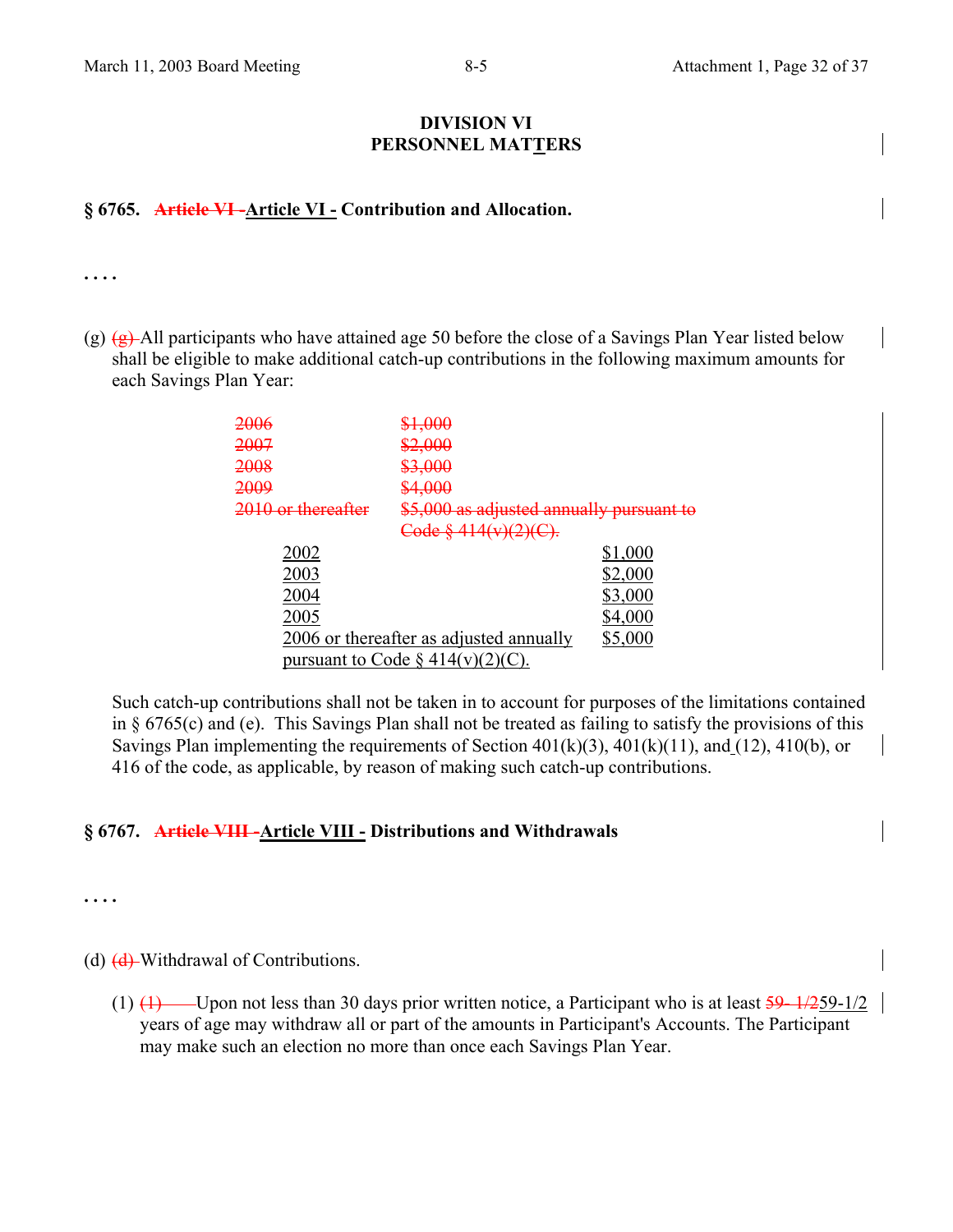- $(2)$   $(2)$  —Upon certification by a Participant of an immediate and heavy financial need, the amount of such need and the current unavailability of any distributions (other than hardship distributions) or nontaxable loans under any plan maintained by the District, a Participant may withdraw all or part of the Participant's Tax Deferred Elective Contributions and Matching Contributions in Participant's accounts (and income allocable to Tax Deferred Elective Contributions credited to the Participant's Tax Deferred Elective Contributions Account prior to January 1, 1989), to the extent not in excess of such immediate and heavy financial need. Certification may only be made on a form approved by the Chief Executive Officer, signed by the Participant and filed with the Chief Executive Officer. The form shall limit situations of immediate and heavy financial need to  $(1)$  medical(1) medical expenses described in Code Section 213(d) incurred by the Participant, the Participant's spouse or dependents (as defined in Code Section 152),  $(2)$  the  $(2)$  the purchase (excluding mortgage payments) of a principal residence of the Participant,  $(3)$  payment $(3)$ payment of tuition for the next semester or quarter of post-secondary education for the Participant, Participant's spouse, children or dependents, or (4) the (4) the need to prevent the eviction of the Participant from the Participant's principal residence or foreclosure on the mortgage of the Participant's principal residence, and  $(5)$  other(5) other deemed immediate and heavy financial needs identified by the United States Department of Treasury. No portion of a hardship distribution may be paid directly to an Eligible Retirement Plan, as defined in  $\S 6767(g)(2)$ . For distributions made on or after January 2002, if a Participant makes a withdrawal on account of an immediate and heavy financial need, the Participant's Tax Deferred Elective Contributions and Matching Contributions shall be automatically suspended under this Plan and all other qualified plans maintained by the district until reenrollment after a period of at least 6 months from the date of such withdrawal. In addition for any taxable year immediately following the taxable year of such a withdrawal, the amount of Tax Deferred
	- Elective Contributions made for the Participant for such next taxable year shall not exceed the applicable dollar amount as shown in § 6765(e) for such next taxable year less the amount of the Participant's Tax Deferred Elective Contributions for the taxable year of such withdrawal.
- **§ 6785. Article VI -Article VI Contribution and Allocation.**

. . . .

. . . .

(e) (e) Section  $402(g)$  Limit. – Section  $402(g)$  Limit. – Except as otherwise provided in  $\frac{6}{9}$  6765(g),  $\frac{6}{9}$  6785(g), the amount of Tax Deferred Elective Contributions made for any Participant for any taxable year shall not exceed the applicable dollar amount for such year, as shown below: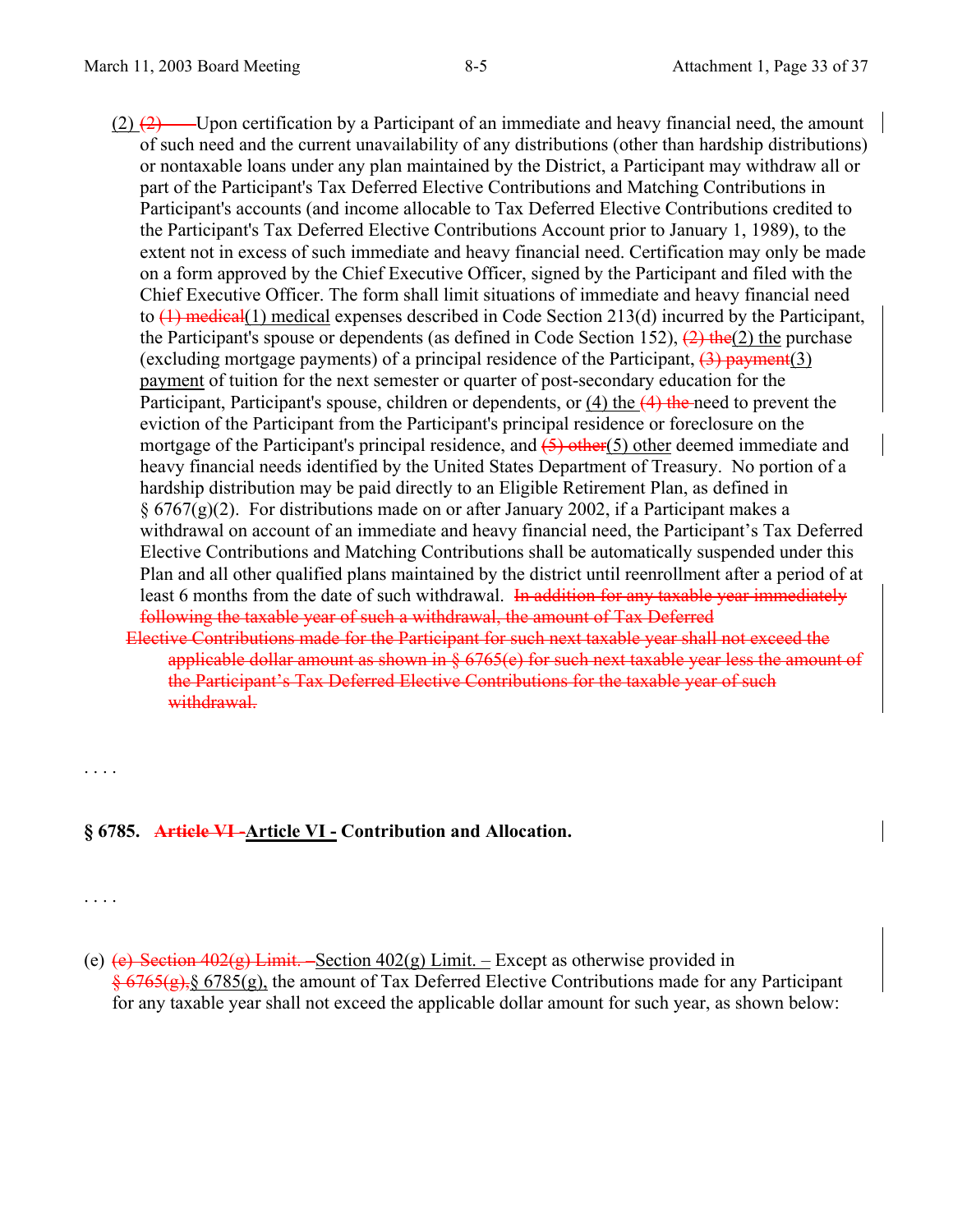| 2002               | \$11,000                         |
|--------------------|----------------------------------|
| 2003               | \$12,000                         |
| 2004               | \$13,000                         |
| 2005               | \$14,000                         |
| 2006 or thereafter | \$15,000, as adjusted annually   |
|                    | pursuant to Code $\S$ 402(g)(5). |

No Participant shall be permitted to have Tax Deferred Elective Contributions made under this Savings Plan, or any other qualified plan maintained by the District during any taxable year, in excess of the applicable dollar amount specified above for such taxable year, except to the extent permitted under (g) of this  $\S 6785$  and Section 414(v) of the Code, if applicable. In the event such dollar limitation is exceeded the Participant may request, by no later than March 1 following the close of the Participant's taxable year, and the Chief Executive Officer may authorize the Trustee to distribute, by no later than April 15 following the close of the Participant's taxable year, all or part of the excess and any income allocable thereto, to the Participant. In determining the excess amount distributable with respect to a Participant's taxable year, excess Tax Deferred Elective Contributions previously distributed for the Savings Plan II Year beginning in such taxable year shall reduce the amount otherwise distributable under this subsection.

**. . . .** 

(g)  $(g)$  All Participant's All Participants who have attained age 50 before the close of a Savings Plan Year listed below shall be eligible to make additional catch-up contributions in the following maximum amounts for each Savings Plan Year:

| <del>2006</del>    | ᡇ᠇ᡪᠣᡃᠣ᠌ᡛ                               |
|--------------------|----------------------------------------|
| 2007               | \$2,000                                |
| 2008               | \$3,000                                |
| 2009               | \$4,000                                |
| 2002               | \$1,000                                |
| 2003               | \$2,000                                |
| 2004               | \$3,000                                |
| 2005               | \$4,000                                |
| ) or thereafter    | \$5,000, as adjusted annually pursuant |
|                    | Code § 414(v)(2)(C).                   |
| 2006 or thereafter | \$5,000, as adjusted annually          |
|                    | pursuant to Code $\S$ 414(v)(2)(C).    |

Such catch-up contributions shall not be taken into account for purposes of the limitations contained in § 6786(c) and (e). This Savings Plan shall not be treated as failing to satisfy the provisions of this Savings Plan implementing the requirements of Section  $401(k)(3)$ ,  $401(k)(11)$  and  $(12)$ ,  $410(b)$ , or 416 of the Code, as applicable, by reason of making such catch-up contributions.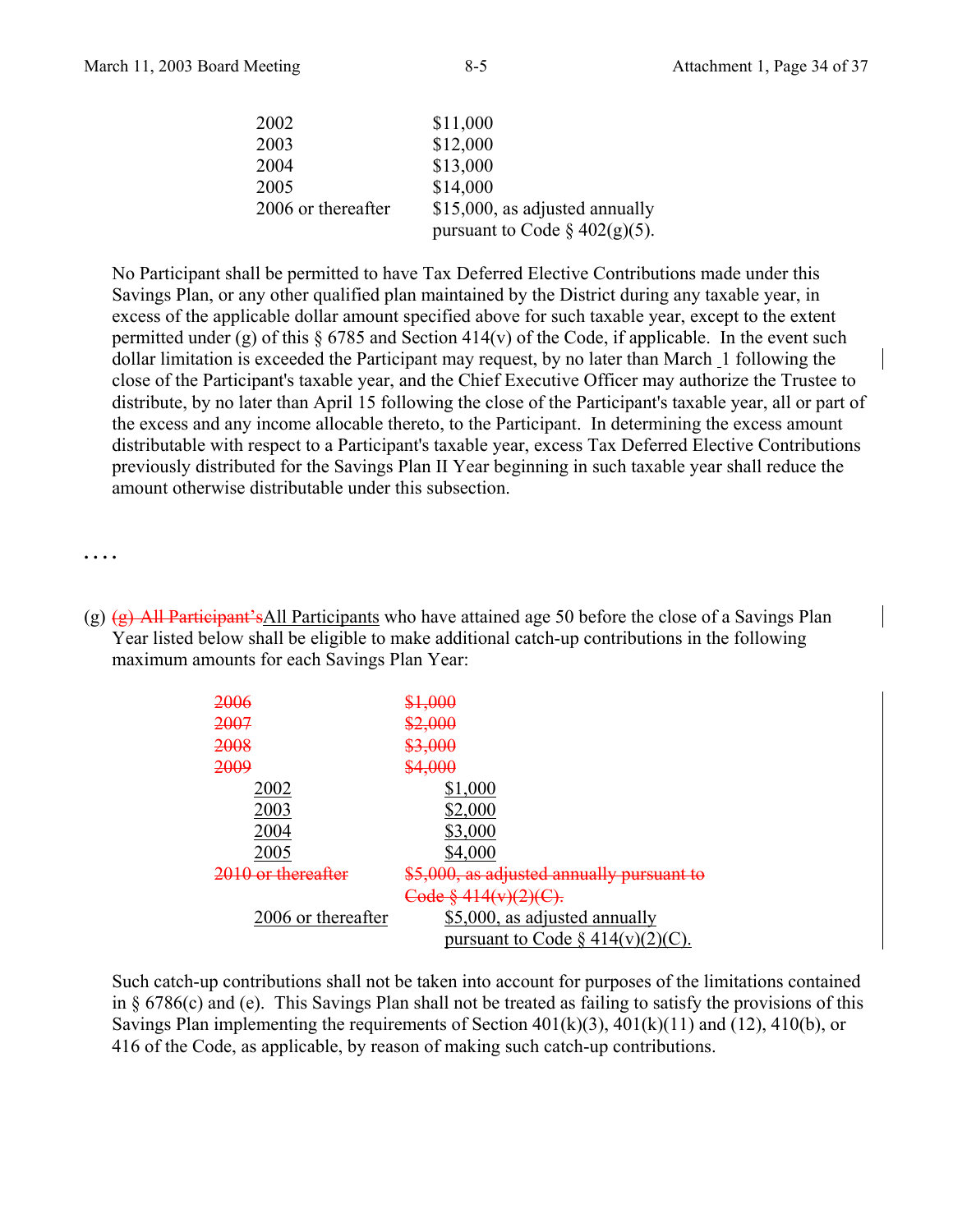#### **§ 6787. Article VIII -Article VIII - Distributions and Withdrawals.**

**. . . .** 

(d)  $\left( \frac{d}{dx} \right)$  Withdrawal of Contributions.

- $(1)$   $(1)$  Upon not less than 30 days prior written notice, a Participant who is at least 59-1/2 years59 -1/2 years of age may withdraw all or part of the amounts in Participant's Accounts. The Participant may make such an election no more than once each Savings Plan II Year.
- $(2)$   $(2)$  Upon certification by a Participant of an immediate and heavy financial need, the amount of such need and the current unavailability of any distributions (other than hardship distributions) or nontaxable loans under any plan maintained by the District, a Participant may withdraw all or part of the Participant's Tax Deferred Elective Contributions and Matching Contributions in Participant's Accounts (and income allocable to Tax Deferred Elective Contributions credited to the Participant's Tax Deferred Elective Contributions Account prior to January 1, 1989), to the extent not in excess of such immediate and heavy financial need. Certification may only be made on a form approved by the Chief Executive Officer signed by the Participant and filed with the Chief Executive Officer. The form shall limit situations of immediate and heavy financial need to (1) medical expenses described in Code Section 213(d) incurred by the Participant, the Participant's spouse or dependents (as defined in Code Section 152), (2) the purchase (excluding mortgage payments) of a principal residence of the Participant, (3) payment of tuition for the next semester or quarter of post-secondary education for the Participant, Participant's spouse, children or dependents, or (4) the need to prevent the eviction of the Participant from the Participant's principal residence or foreclosure on the mortgage of the Participant's principal residence, and (5) other deemed immediate and heavy financial needs identified by the United States Department of Treasury. No portion of a hardship distribution may be paid directly to an Eligible Retirement Plan, as defined in  $\S 6767(g)(2)$ . For distributions made on or after January 1, 2002, if a Participant makes a withdrawal on account of an immediate and heavy financial need, the participant's Tax Deferred Elective contributions and Matching Contributions shall be automatically suspended under this Plan and all other qualified plan maintained by the district until re-enrollment after a period of at least 6 months from the date of such withdrawal.

In addition, for any taxable year immediately following the taxable year of such a withdrawal, the amount of Tax Deferred Elective Contributions made for the Participant for such next taxable year shall not exceed the applicable dollar amount as shown in § 6785(e) for such next taxable year less the amount of the Participant's Tax Deferred Elective Contributions for the taxable year of such withdrawal.

#### **§ 6802. Article III - Definitions.**

**. . . .**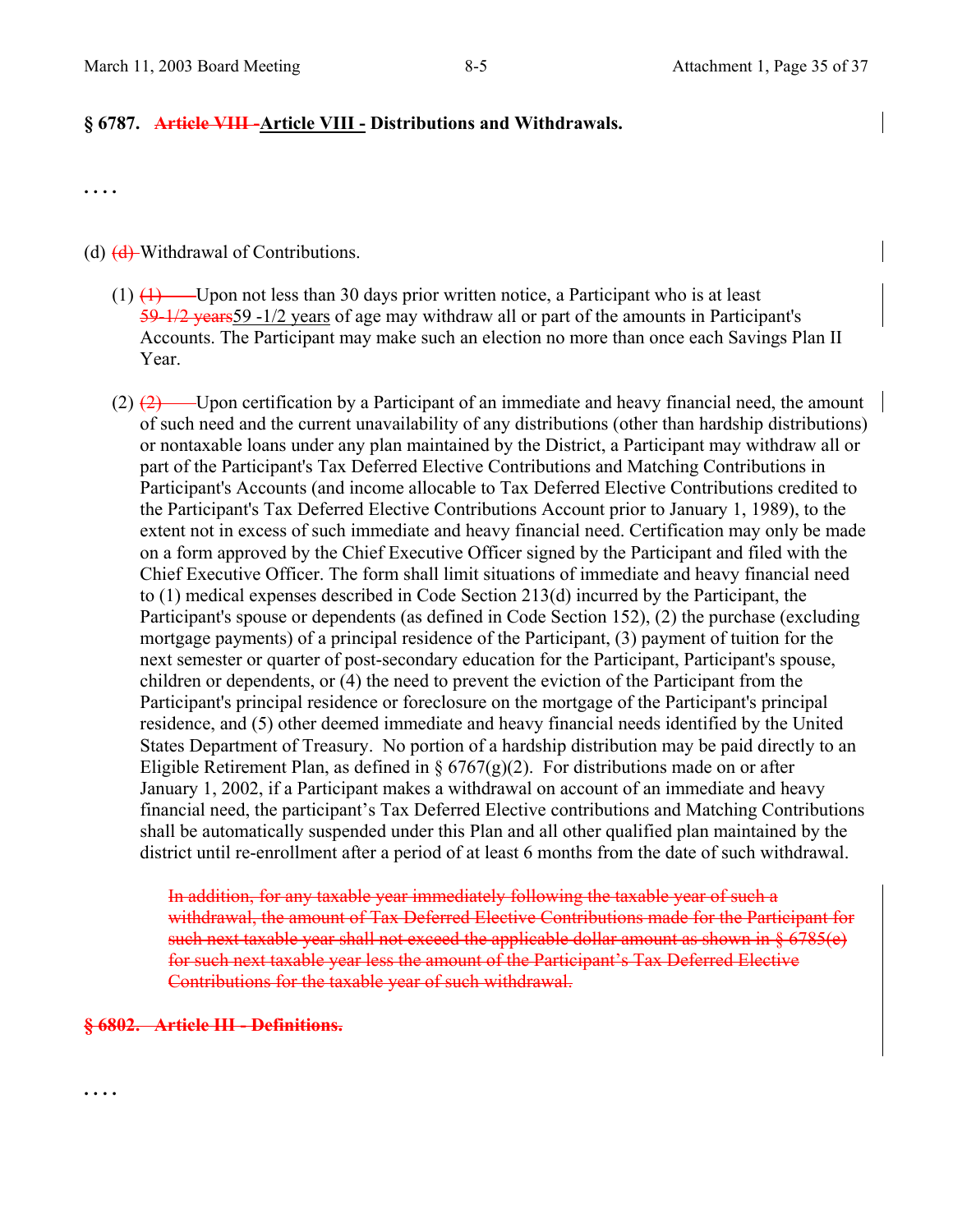#### **§ 6802. Article III - Definitions.**

**. . . .**

(i)  $(i)$  "Beneficiary" shall mean any person, trust, corporation or firm, or the estate of the **participant**, "Beneficiary" shall mean an individual, or individual beneficiaries of a trust, or any combination of the foregoing designation by a participant to receive benefits under the 1997 Plan. 1997 Plan. Beneficiary may be singular or plural, primary or contingent. The designation must be in writing on a form approved by and filed with the Chief Executive Officer, and shall be revocable by written notice filed with the Chief Executive Officer, unless otherwise expressly provided by the designation. If a participant does not have on file with the Chief Executive Officer a valid and effective beneficiary designation, the participant's estate shall be the beneficiary.

#### **§ 6810. Article XI -Article XI - Payments to Participant.**

- (a)  $(a)$  For participants who separate from service on or after September 1, 2002, unless the participant affirmatively elects otherwise, upon separation from service on or after normal retirement age, the participant shall be deemed to have elected to defer distributions of the amounts deferred on behalf of the participant until the  $60<sup>th</sup>$  day after the date on which the participant separates from service, at which time the amount deferred shall be paid to the participant in a lump sum, or if elected by the participant at least 30 days 30 days prior to the date payment is to be made, distribution may be made in the form of periodic payments on a monthly, quarterly, semiannual, or annual basis for a specific length of time, but not less than ten years subject to the provisions of Article XIV.
- (b)  $(b)$  For participants who separated from service before September 1, 2002, and who made an irrevocable election regarding payment of deferred amounts, such election may be revoked and a new payment election may be made in accordance with the above requirements at any time after September 1, 2002. If a participant separated from service prior to September 1, 2002, and the participant does not affirmatively revoke a prior payment election, all payments shall continue as previously elected.
- (c)  $(e)$  No payment schedule selected by a participant shall be effective unless it is consented to by the District in its sole discretion. The District shall, however, only consent to the schedule if it conforms in all respects to the requirements of Section 457 and 401(a)(9) of the Code and the regulations thereunder.
- (d)  $(d)$ -All distributions shall be subject to the rollover and plan-to-plan transfer provisions of  $\S 6826$  of the MWD Administrative Code.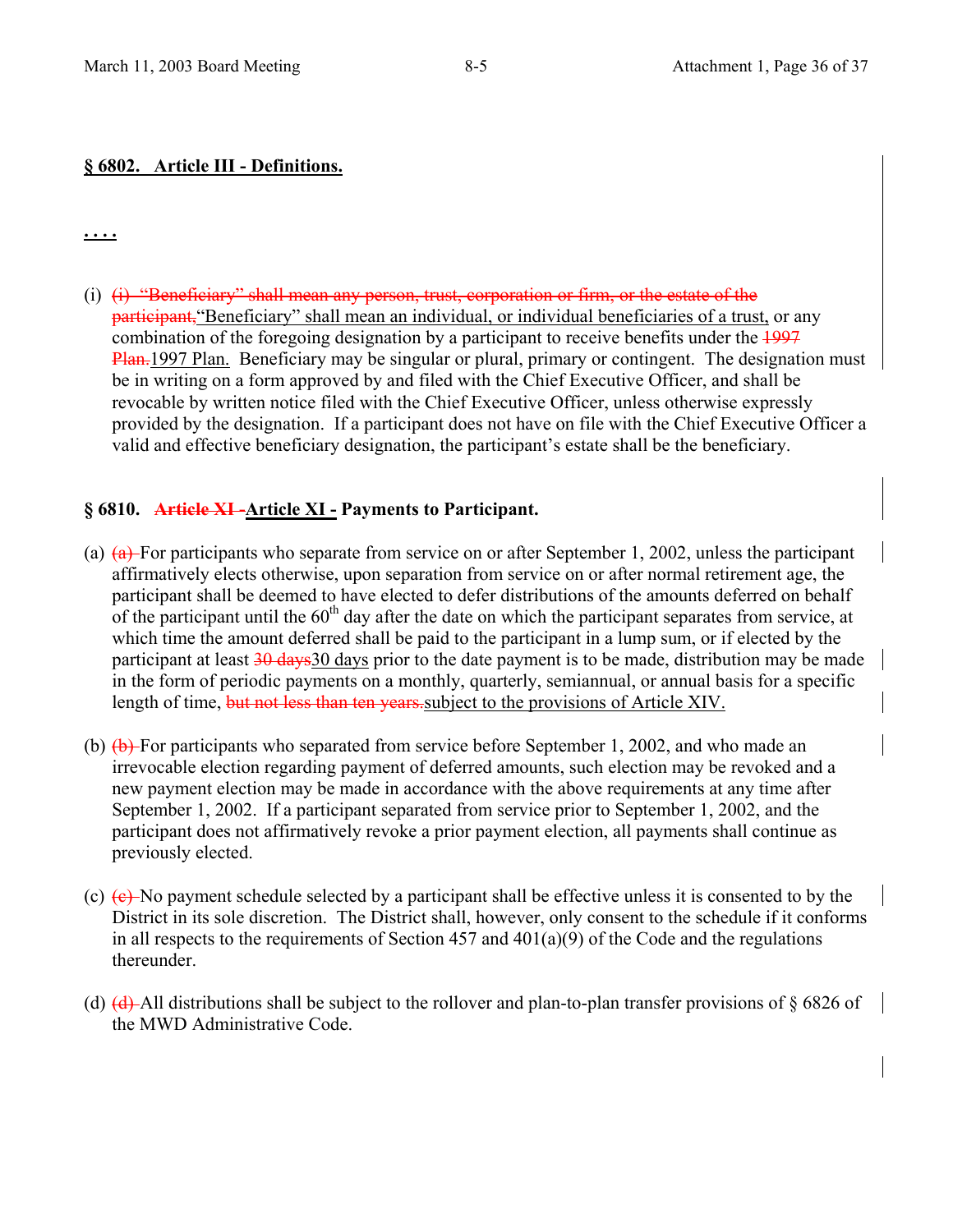# **§ 6811.** Article XII -**Article XII - Payments to Beneficiary.**

If the participant dies before the entire amount deferred is paid to the participant, any amounts deferred and remaining unpaid shall be paid to or on behalf of a beneficiary in a lump sum on the 10th day of during the second month next following the month in which the participant dies.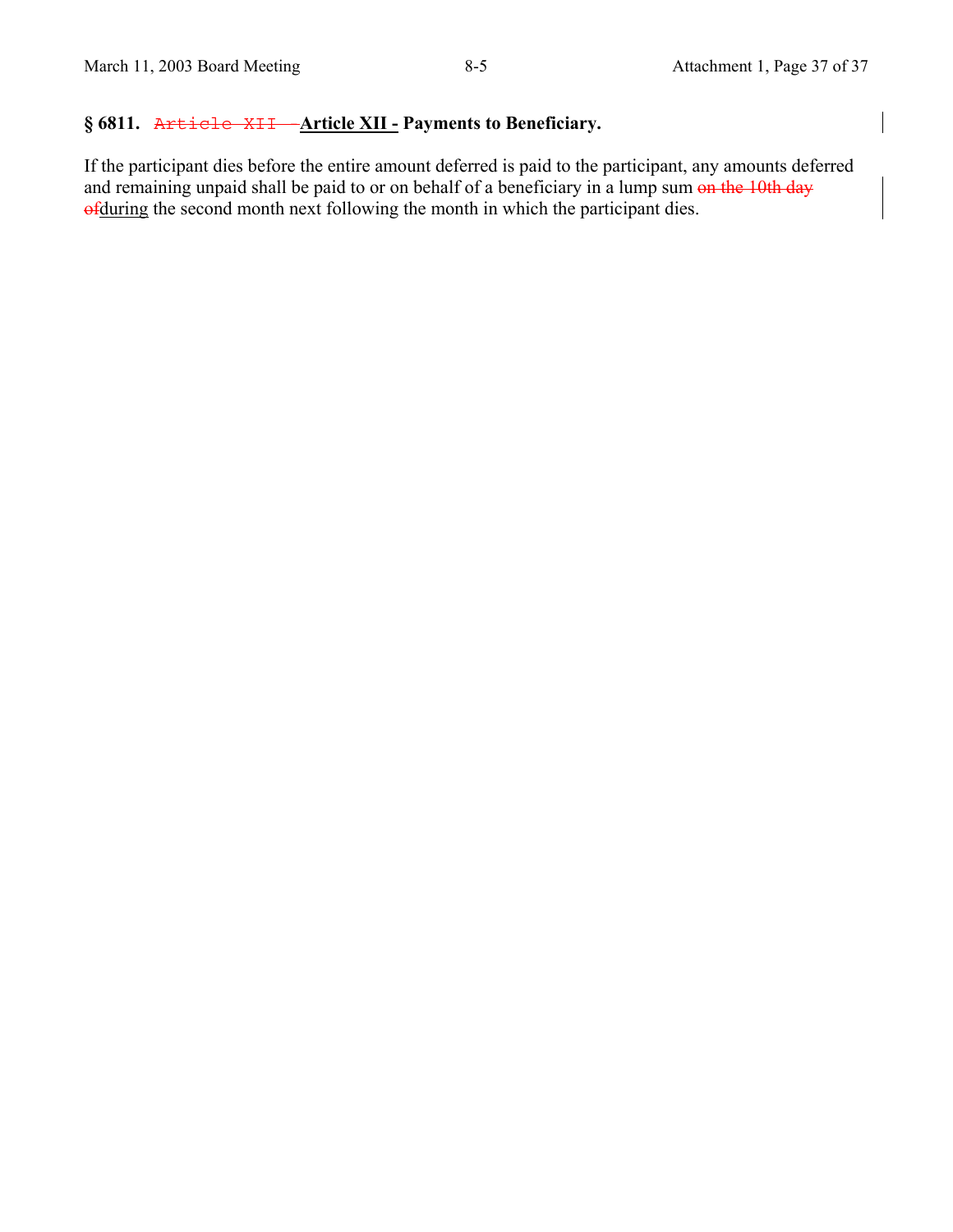## **ATTACHMENT 2**

#### **THE ADMINISTRATIVE CODE OF THE METROPOLITAN WATER DISTRICT OF SOUTHERN CALIFORNIA (changed provisions only)**

## **DIVISION II PROCEDURES PERTAINING TO BOARD, COMMITTEES AND DIRECTORS**

#### **§ 2201. Terms of Office; Limitations.**

- (a) The term of office of officers of the Board shall commence on January 1 of the year immediately following their election, except for the Vice Chairs who are appointed to their positions.
- (b) A director may serve as a Board officer for not more than two consecutive full two-year terms.
- (c) A director shall not be eligible to serve in a combination of offices of the Board or as a nonofficer member of the Executive Committee for more than four consecutive full two-year terms except that any member may serve in the office of Chair for two consecutive full two-year terms without regard to previously held office and may thereafter serve as a member of the Executive Committee in the capacity as a past Chair.

#### **§ 2410. Membership.**

The membership of the Executive Committee shall consist of the Chair, Vice Chairs, Secretary, all past Chairs of the Board who are directors of the District, eight additional directors as nonofficer members, of which two of the eight nonofficer members shall be appointed by the Chair, and the Chairs of the six standing committees in addition to the Executive Committee, the Chairs of the Ethics Subcommittee and Audit Subcommittee, and the Chairs of Special Committees whose membership on the Executive Committee is specifically directed by the Board. In the event a Chair of a Standing Committee or the Ethics Subcommittee and Audit Subcommittee is ineligible to serve on the Executive Committee because of the limitation set forth in Section 2201(c), or is otherwise ineligible or is absent, the Vice Chair of the committee shall serve.

#### **§ 2414. Limitation on Service.**

Each director may be elected as a nonofficer member of the Executive Committee for not more than two consecutive full two-year terms.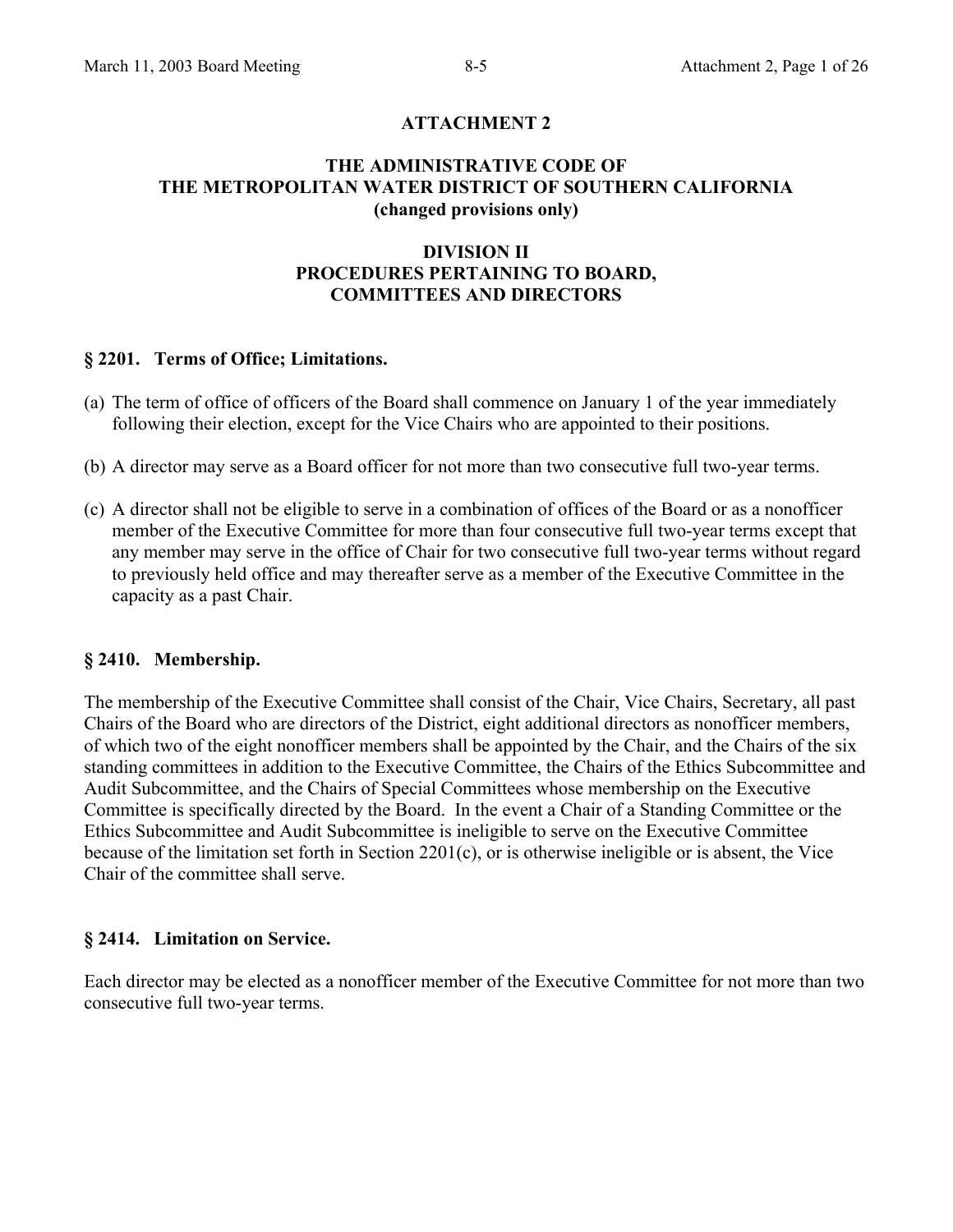## **§ 2417. Duties and Functions.**

(d) The Executive Committee shall study, advise, and make recommendations with regard to:

- (1) Public information for governmental and other entities and officials, and for the citizens of California regarding matters affecting the District's interests;
- (2) Official dealings with the United States Government, the State of California or other states, member public agencies or their sub-agencies, foreign governments and other entities or persons in matters of public policy or other activities as deemed appropriate;
- (3) Review and approve board and committee agendas and, notwithstanding the jurisdiction of other standing committees in this Code, have the authority to direct which committee shall consider an item;
- (4) Review and approve the scheduling of board and committee meetings;
- (5) Study, advise and make recommendations with regard to policies and procedures to be considered by the Board or committees thereof, except for proposed amendments to the Metropolitan Water District Act or this Code affecting the organization and personnel policies of the District, the acquisition, ownership and sale of land by the District, or other policy matters within the jurisdiction of a specific standing committee;
- (6) Matters relating to the Colorado River Board of California;
- (7) Major policy issues to be considered by the Board, including proposed amendments to the Metropolitan Water District Act;
- (8) Questions raised by the officers and staff in intervals between meetings of the Board and in unexpected situations and emergencies;
- (9) The terms and conditions of employment of all consultants and advisors not within the jurisdiction of other committees;
- (10) Resolution of conflicting committee recommendations pursuant to Section 2314;
- (11) Monitor the progress of, and propose modifications to, the Board's goals in light of then existing and projected future conditions;
- (12) Policies regarding annexation and the requirements, procedures, terms and conditions for annexations; and
- (13) Such other matters as may be required under Division 2 of this Administrative Code.
- (b) The Executive Committee shall retain ultimate responsibility for those duties as are specifically assigned to the subcommittees of the Executive Committee.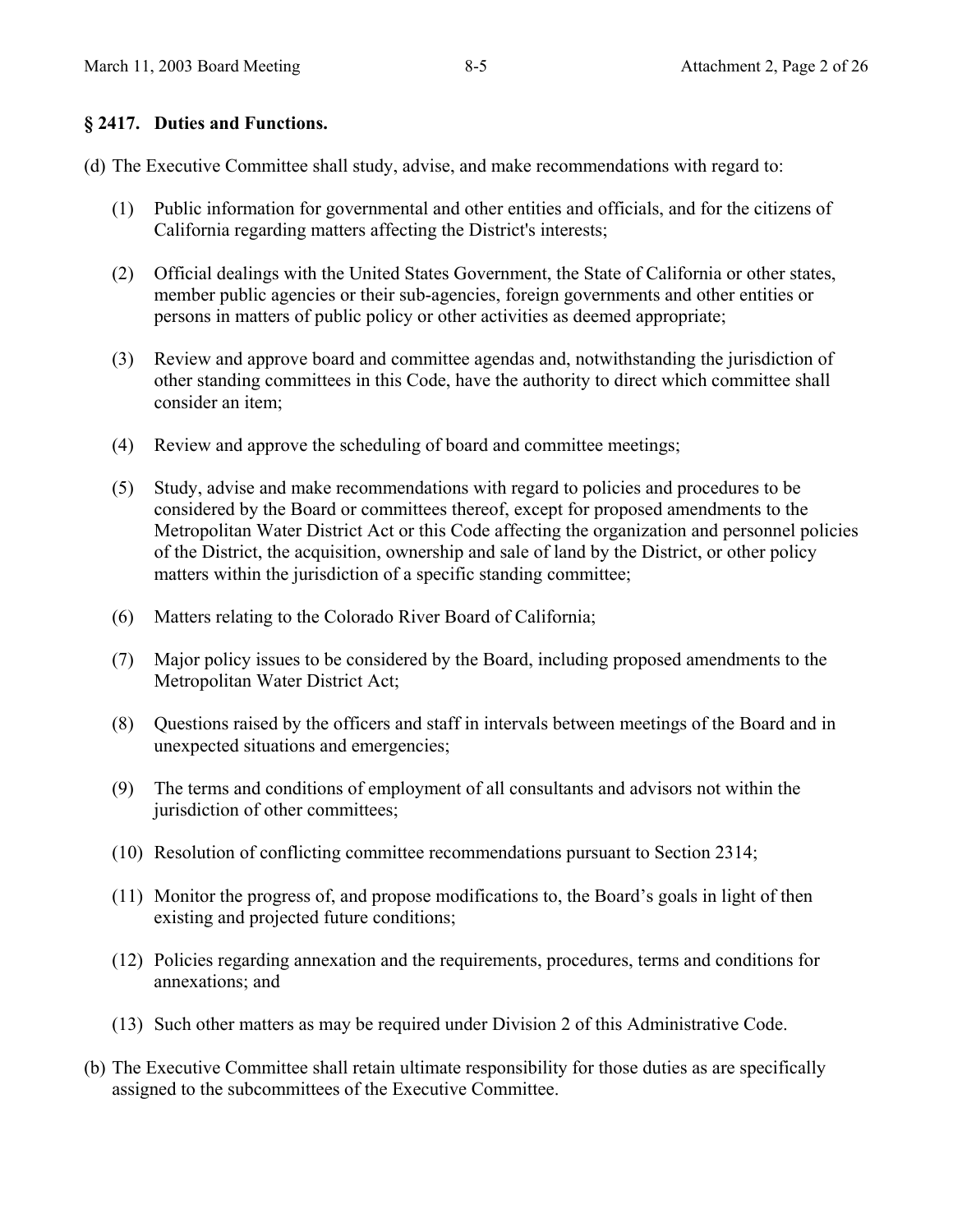- (c) The Executive Committee shall be responsible for the oversight of the performances and activities of the Chief Executive Officer, General Counsel, and General Auditor and an annual review of the Chief Executive Officer's compensation. The Executive Committee shall evaluate the performance of the Chief Executive Officer at least annually in advance of the July Board meetings. It shall also review and approve the Chief Executive Officer's comprehensive business plan and annual goals and work objectives at the start of each fiscal year in advance of the August Board meetings.
- (d) After review and consideration of the annual assessment of, and recommendations concerning, Department Heads by the committees responsible for oversight of the performance and activities of a Department Head, the Executive Committee shall make recommendations to the Board on the salary and other compensation of Department Heads in advance of the July meetings, with any changes to be effective at the start of the payroll period nearest to July 1.
- (e) The Executive Committee shall also:
	- (1) Assign and reassign the directors to the standing committees and designate the Committee Chairs and Vice Chairs, subject to approval by the Board of Directors, and to the limitations on terms of office;
	- (2) Designate a Board Vice Chair to act in the Board Chair's absence, failure or inability to act if the Chair has not previously made such a designation.
	- (3) Act on behalf of the Board in unexpected situations and emergencies, subject to subsequent approval or ratification of the actions taken whenever such approval or ratification is required by law.
	- (4) Provide policy guidance where appropriate to those directors and District staff members who are associated with organizations in which the District has membership.
	- (5) Conduct hearings on Vendors' Protests:
		- (i) Hearings requested pursuant to Section 8104(d), and other hearings granted on the Executive Committee's own motion, unless delegated pursuant to Section 8119 shall be held by the committee at its next regular meeting to be held at least 72 hours after filing of the notice of protest. The hearing shall be conducted in accordance with such rules as the Chair of the committee shall announce. The committee shall make a decision on the bidder's or applicant's protest, shall set forth its reasons therefor, and shall cause the Executive Secretary to serve a copy of the decision on the bidder or applicant. The decision of the committee shall be final unless the committee chooses to refer the notice of protest to the Board.
		- (ii) The Chair of the Executive Committee may redelegate hearings provided for under Section  $2417(k)(5)(i)$  to a minimum of three members of the Executive Committee who shall act in place of the committee in the conduct of the hearing and who shall at the conclusion thereof make their recommendations to the full committee. Such recommendations shall be accompanied by copies of any materials submitted in evidence. Any hearing held and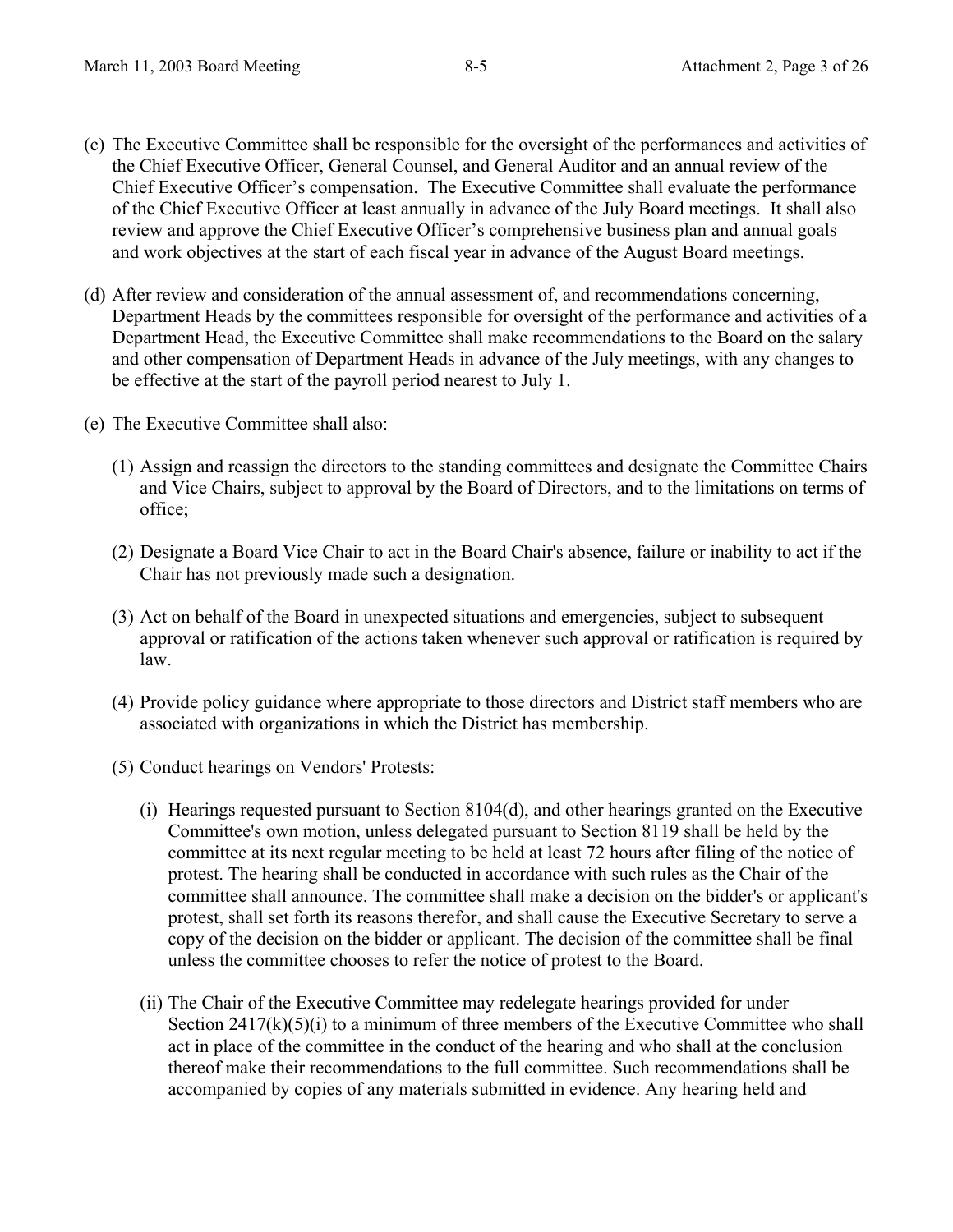recommendations made pursuant to such delegated authority shall be completed in advance of the time set for the next regular meeting of the full committee following the meeting at which the matter would otherwise have been heard by the committee.

(6) Resolve disputes over inspection dates and monitor conduct of inspection trips to assure maximum effectiveness.

#### **§ 2419. Ethics Subcommittee.**

Within the Executive Committee there shall be an Ethics Subcommittee, appointed by, and serving at the pleasure of, the Chair of the Executive Committee. The Ethics Subcommittee shall:

- (a) Study, advise and make recommendations to the Executive Committee regarding the policies and procedures of Metropolitan's ethics program.
- (b) Hold regular meetings no less than four times a year on a quarterly basis or as required to accomplish a specific policy objective.

#### **§ 2451. Duties and Functions.**

The Asset, Real Estate and Infrastructure Policy Committee shall study, advise and make recommendation with regard to:

- (a) Proposed amendments to the Metropolitan Water District Act and Code affecting the acquisition, ownership and sale of land by the District;
- (b) Proposed rules and proposals regarding business development opportunities including real property and intellectual property transactions;
- (c) Policies for the acquisition of rights-of-way;
- (d) The purchase, sale, and leasing of land and building, including the performance of oversight and coordination of the District's various office and garage space needs, the development of recreational facilities at Diamond Valley Lake, and issues relating to boating regulations at any District facility;
- (e) The incidental use of land in farming operations and otherwise;
- (f) The operation and maintenance of buildings;
- (g) The selection of appraisers and the determination of the scope of their assignments;
- (h) The purchase, management and disposition of personal property assets such as equipment and vehicles;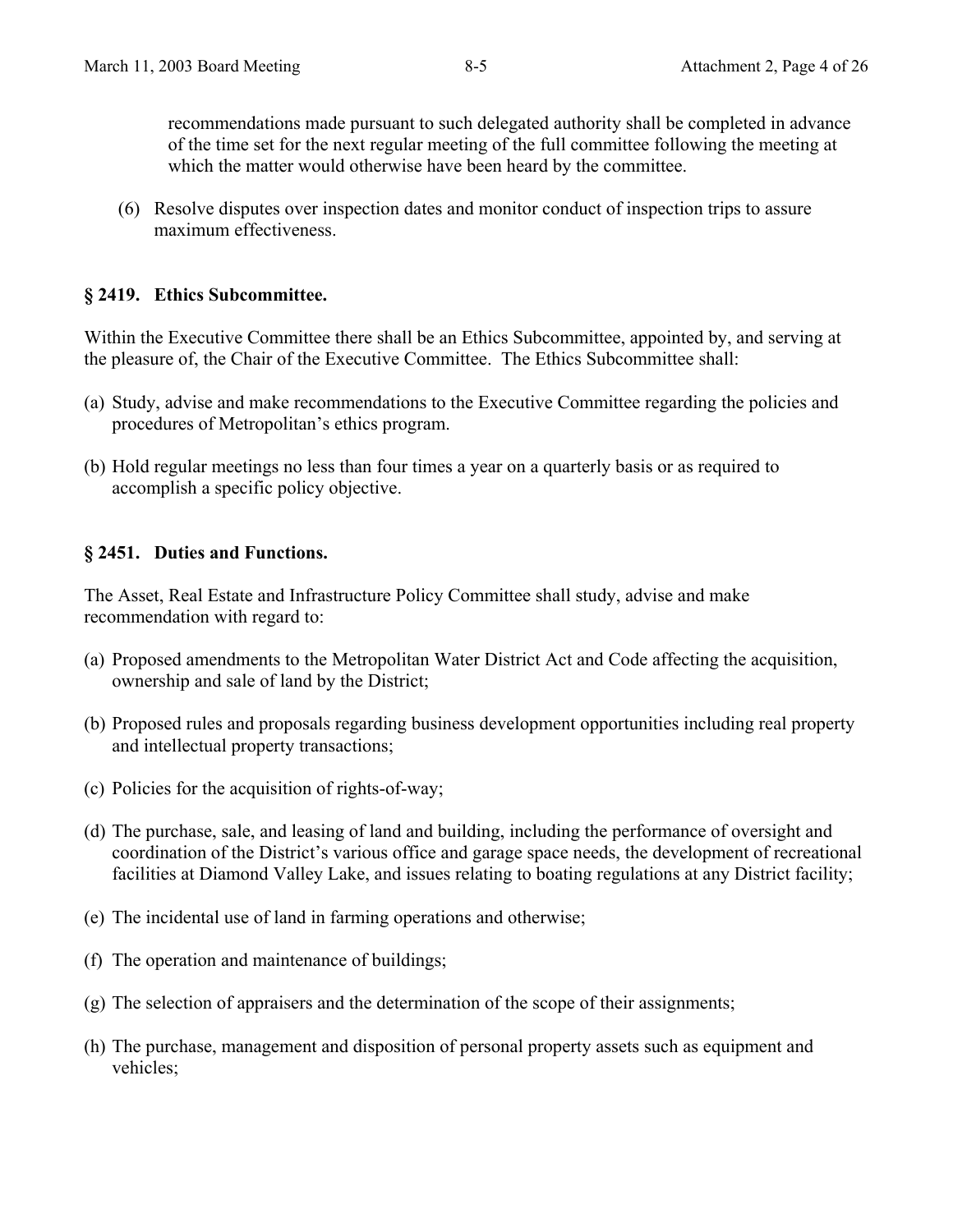- (i) Approval and oversight of facilities master plans, including budgeting for capital improvements and long-term facilities commitments; and,
- (j) Approval and oversight of information technology strategies, projects and activities, including budgeting and tracking of information technology resources and asset management.

## **§ 2520. Membership.**

The Nominating Committee membership shall consist of seven directors selected at large. Four members of the Nominating Committee shall be appointed at the February meeting of the Board in oddnumbered years, and three members shall be appointed at the February meeting of the Board in evennumbered years, by the Chairman of the Board with the approval of the Executive Committee and the Board.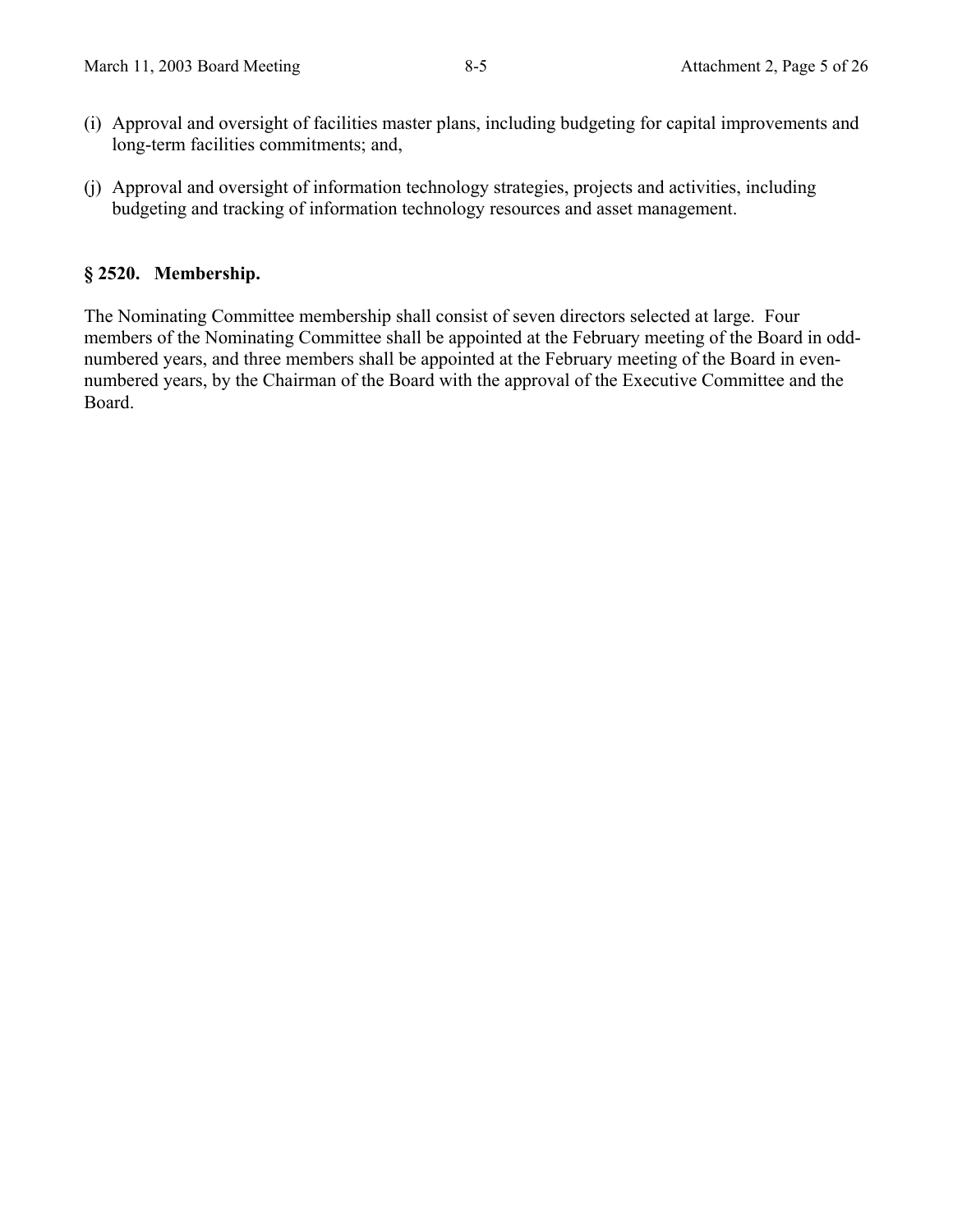#### **DIVISION IV WATER SERVICE POLICIES**

## **§ 4108. Groundwater Replenishment by Injection.**

"Groundwater Replenishment by Injection" shall mean the act of injecting or causing to be injected, water for the purpose of replenishing natural groundwater basins.

- (a) "Direct Replenishment by Injection" shall mean groundwater replenishment that results from the act of injecting without regard to subsequent use of the water.
- (b) "Seawater Barrier Groundwater Replenishment" shall mean groundwater replenishment having as a principal purpose the injection of water for the purpose of maintaining groundwater barriers designed and intended to avoid the contamination of groundwater storage basins by the intrusion of seawater.

## **§ 4110. Direct Reservoir Replenishment.**

"Direct Reservoir Replenishment" shall mean the act of storing water in surface reservoirs for long-term storage by delivering water directly into a reservoir.

## **§ 4111. In-Lieu Reservoir Replenishment.**

"In-Lieu Reservoir Replenishment" shall mean the act of storing water in surface reservoirs for longterm storage by reducing or eliminating local supply outflow, through substitution of deliveries of water to consumers from surface distribution facilities in lieu of such withdrawals, thus conserving storage acquired from local sources.

## **§ 4114. Replenishment Service.**

"Replenishment Service" shall mean delivery of water for long-term storage in either groundwater basins or surface reservoirs by direct or in-lieu means. Direct means shall be either through groundwater spreading or through injection. Such service shall be governed by the provisions of Section 4514.

#### **§ 4120. Purchase Order; Purchase Order Commitment.**

"Purchase Order" shall mean a member agency's written commitment to purchase a specified total volume of water from the District during a specified period, as provided in Section 4404, and "Purchase Order commitment" shall mean 60% of a member agency's Initial Base Firm Demand times the number of years in the term of the Purchase Order. Deliveries of surplus and interruptible system water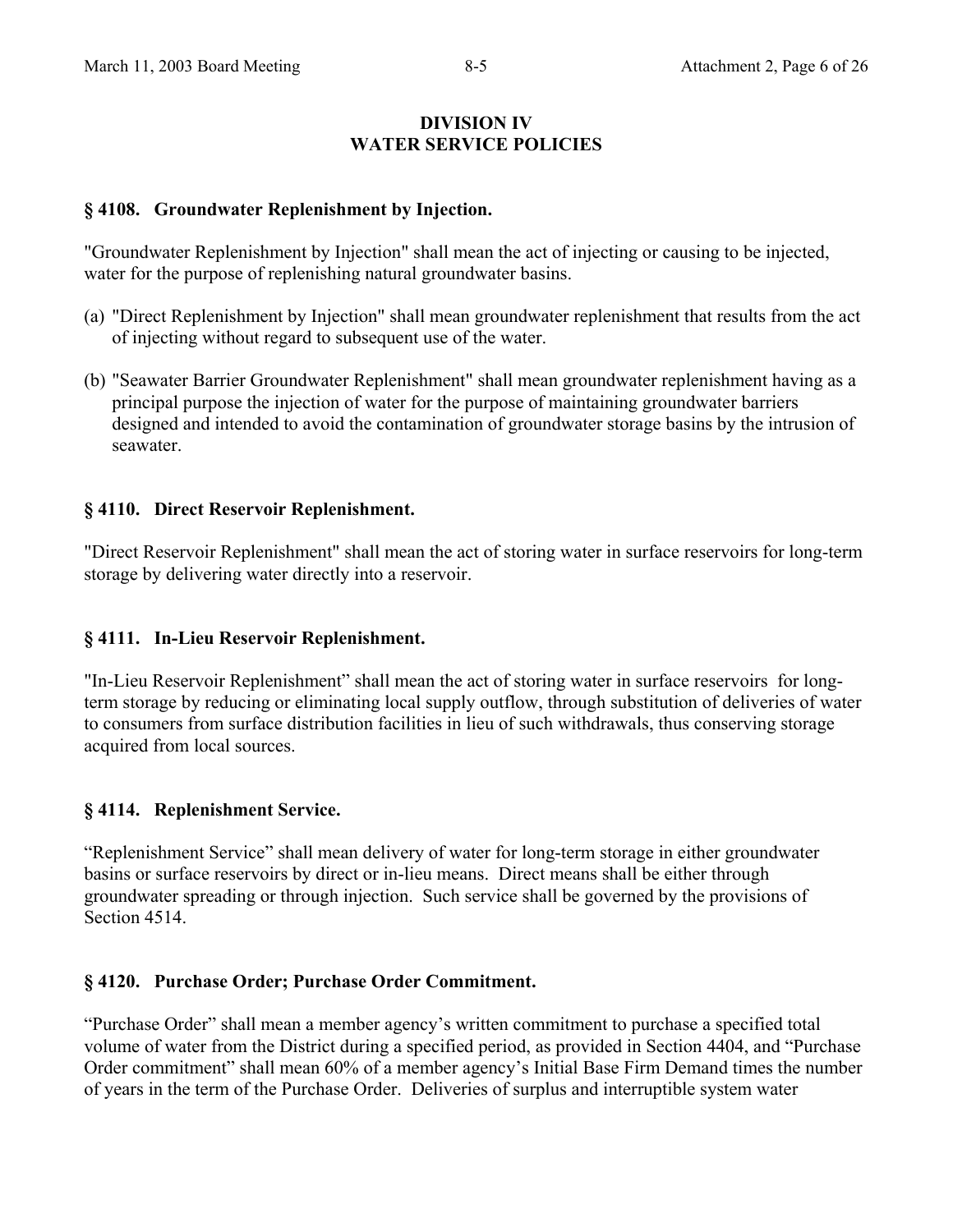supplies, including, but not limited to, deliveries under the Interim Agricultural Water Program and Replenishment Service, will not count toward the Purchase Order commitment.

## **§ 4122. Base Firm Demand; Initial Base Firm Demand.**

"Base Firm Demand" shall mean the greater of a) the member agency's Initial Base Firm Demand or b) the member agency's ten fiscal year rolling average of deliveries of water from the District for the most recent ten fiscal year period, excluding, in either case, water delivered under Long-Term Seasonal Storage Service or Replenishment Service, whichever is applicable, and Interim Agricultural Water Program Service, and "Initial Base Firm Demand" shall mean the member agency's highest annual delivery of water from the District, excluding water delivered under Long-Term Seasonal Storage Service or Replenishment Service, Interruptible Service, and Interim Agricultural Water Program Service, during any fiscal year from fiscal year 1989/90 through fiscal year 2001/02.

## **§ 4401. Rates.**

(a) The rates per acre-foot for water sold and delivered for each class of service on order of any member public agency for use therein shall be as follows:

. . . .

(2) For Replenishment Service (All water delivered for Replenishment Service as described in this Division and the most current User Handbook for Replenishment Service.)

| <b>Effective Date:</b> $01/01/2003$ ; | <b>Untreated Water:</b> | \$233.00 |
|---------------------------------------|-------------------------|----------|
|                                       | <b>Treated Water:</b>   | \$290.00 |

. . . .

#### **§ 4402. Readiness-to-Serve Charge.**

(a) The readiness-to-serve charge shall be set by the Board from time to time to recover the costs of emergency system storage and the cost of system conveyance capacity for peak and standby use not recovered by property tax revenue. The readiness-to-serve charge will be allocated among the member public agencies (i) through December 31, 2002, in proportion to the average of Metropolitan water sales (in acre-feet) to each member public agency during the three fiscal year period ending June 30, 1996; provided that replenishment, cyclic storage, and water taken under the one-time drought storage agreement, Cooperative Storage Program through April 12, 1994, 1993 Demonstration Program and cooperative storage purchases paid for in fiscal year 1995-96 shall be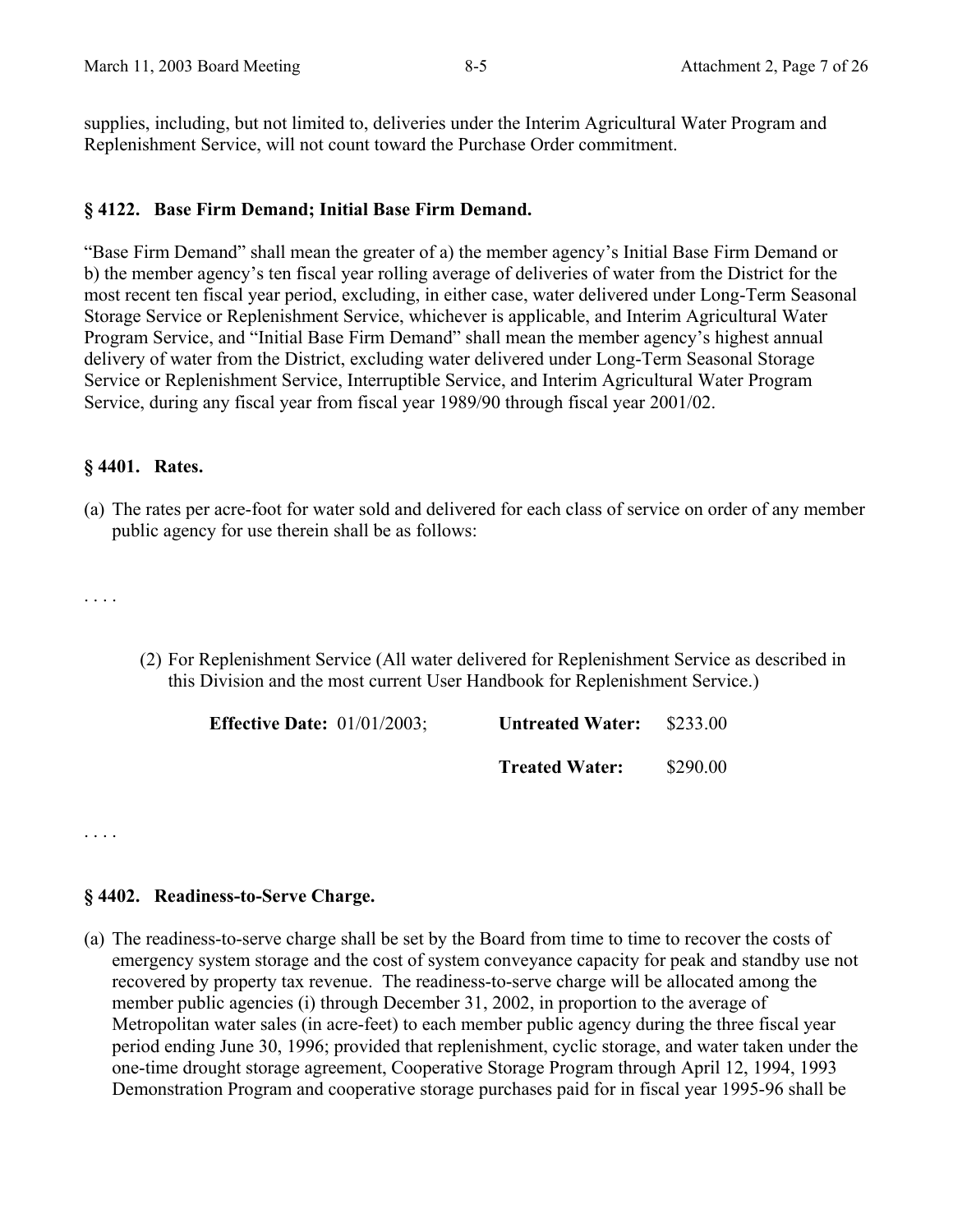subtracted from the water sales calculation, and (ii) beginning January 1, 2003, in proportion to the average of deliveries (including exchanges and transfers) through Metropolitan's system (in acrefeet) to each member public agency during the ten-year period ending June 30, 2001; and thereafter as a ten-year rolling average; period that Metropolitan sales of reclaimed water under the Local Projects Program, Local Resources Program, and groundwater under the Groundwater Recovery Program and deliveries under Replenishment and Interim Agricultural Water Service shall not be included in the water deliveries calculation.

. . . .

#### **§ 4403. Capacity Reservation Charge and Peaking Surcharge.**

- (a) The capacity reservation charge and peaking surcharge shall be set by the Board from time to time. The capacity reservation charge shall be set to recover the cost of distribution capacity that is used for peaking. The capacity reservation charge will be payable by each member agency for system capacity (on a per cubic foot per second basis) requested by the member agency. The peaking surcharge shall be levied on the member agency's maximum daily flow (excepting for that flow associated with the delivery of replenishment water) during May 1 through September 30 that exceeds its requested capacity amount.
- (b) The capacity reservation charge shall be due monthly, quarterly or semiannually, as agreed upon by Metropolitan and the member public agency. The peaking surcharge will be levied one time each year for flows (excepting for that flow associated with the delivery of replenishment water ) in the preceding year that exceed a member public agency's requested capacity and will be payable within 60 days of the District's invoice for the peaking surcharge. The peaking surcharge will be levied on the maximum amount of flow (excepting for that flow associated with the delivery of replenishment water) that exceeds the requested capacity only. A member public agency may increase or decrease its requested capacity amount annually.
- (c) For the three years ending December 31, 2005, Peaking Surcharge revenues recovered from the member agency for use of system capacity that exceed the greater of the member agency's requested capacity or 75 % of the member agency's maximum day demand for the five years ending June 30, 2001, shall be made available to member agencies (in proportion to such member agency's payment of the Peaking Surcharge) to be used for the purposes of defraying the cost of capital investments that will reduce peak day demands on Metropolitan's system. Such monies will be made available during the year following the year in which the Peaking Surcharge was incurred. This provision shall expire and be of no further effect on December 31, 2005.
- (d) Each member agency shall provide the Chief Executive Officer with written notice of its requested capacity amount (in cubic feet per second) to be in effect for the subsequent calendar year no later than October 31 of each year. If a member agency fails to provide such notice by such date, the preceding year's request shall apply.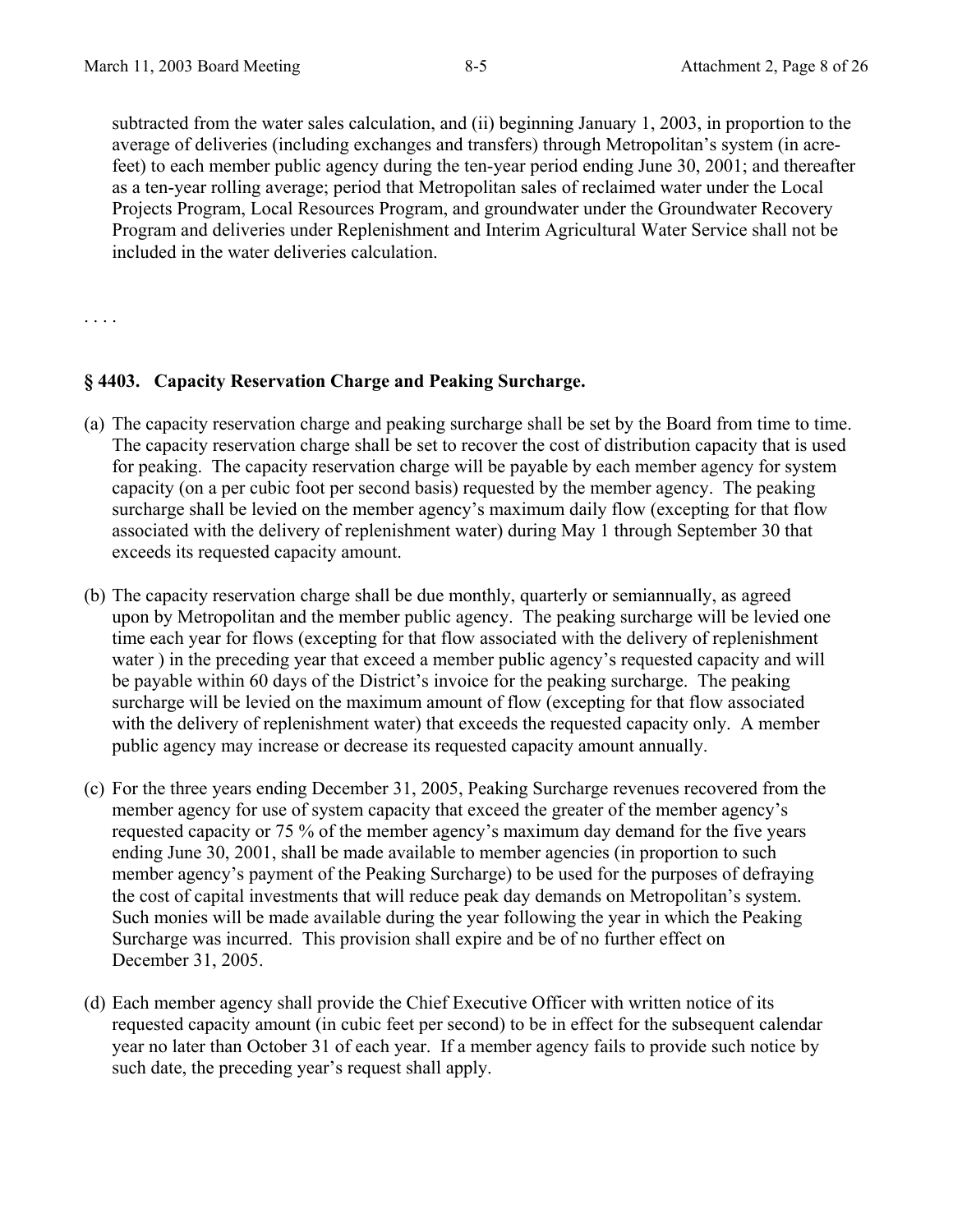## **§ 4505. Estimates of Water Requirements and Schedules of Deliveries.**

- (a) General. Before April 1 of each year, each member public agency shall furnish the District, in form provided by the District, with an estimate of the amounts of water to be furnished to such member public agency by the District. These estimates will be used by the District in planning the construction needed to complete the District's ultimate aqueduct and distribution system; in planning the future operation of such system; and in preparing notices for submission to the State Department of Water Resources which will be used by the State to order power for pumping on the State Water Project.
- (b) Contents of Estimates
	- (1) Each estimate furnished by a member public agency pursuant to Section 4505(a) shall contain, as a minimum, for each service connection and for each month of the year beginning with the succeeding July 1, and for the entire member public agency for each month of the succeeding four years, the following information:
		- (i) The quantity of water to be delivered by Metropolitan to the member public agency in full service.
		- (ii) The quantity of water to be delivered by Metropolitan to the member public agency in Interim Agricultural Water Program service.
		- (iii) With regard to water estimated to be delivered in full service, the quantity of water to be used for seawater barrier groundwater replenishment.
		- (iv) With regard to water estimated to be delivered for replenishment , the quantity of water to be used for:
			- (aa) In-Lieu Groundwater Replenishment , exclusive of groundwater replenishment by spreading or injecting ; and
			- (bb) Groundwater replenishment by spreading or injecting.
			- (cc) Direct reservoir Replenishment.
			- (dd) In-Lieu Reservoir Replenishment
		- (2) The estimate shall constitute the member public agency's request for deliveries for the first of the five years covered therein.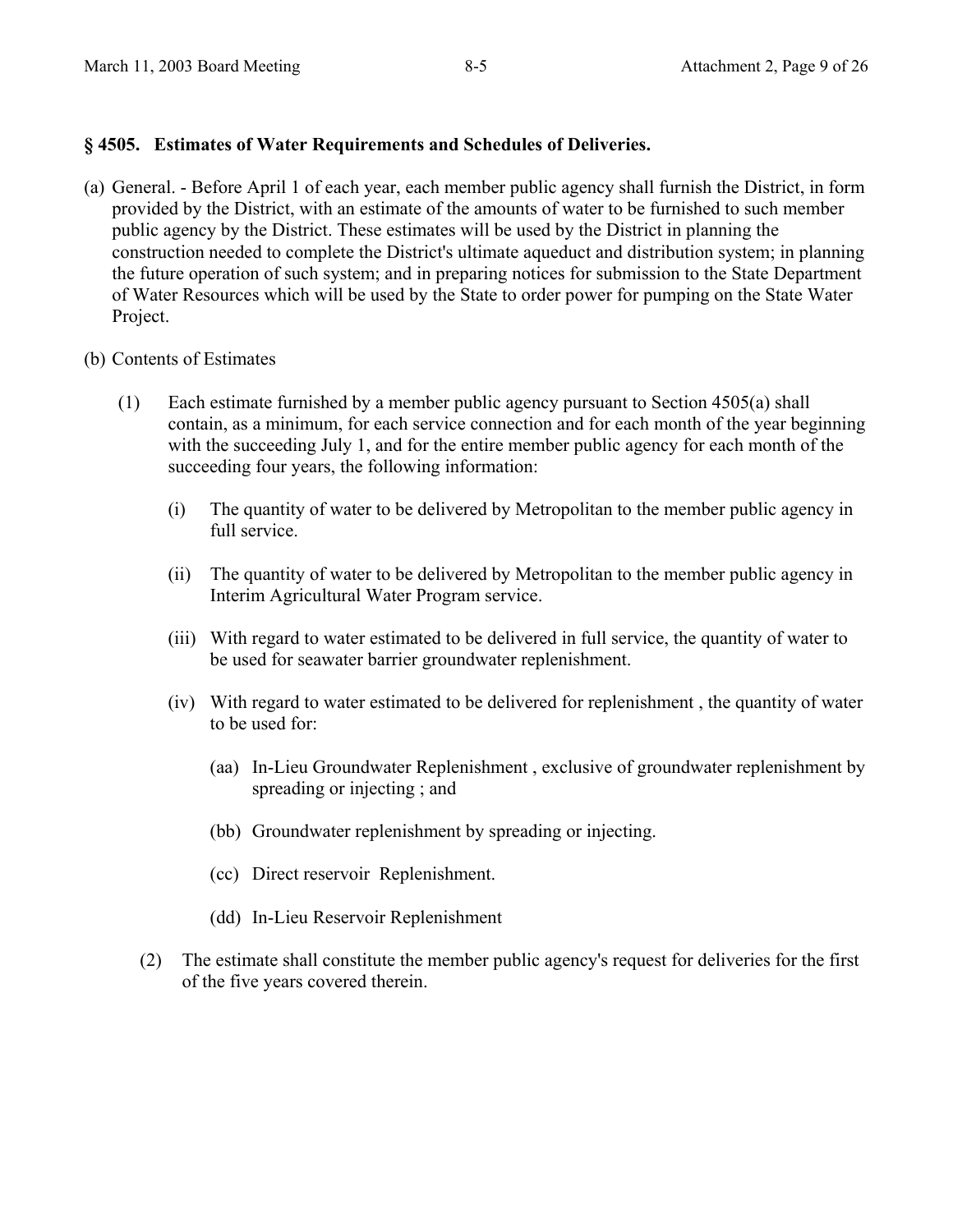#### **§ 4507. Billing and Payment for Water Deliveries.**

(a) **Timeframe for Billing and Payment.** Except as noted hereinbelow, invoices shall be mailed electronically, or, if requested by the member agency, by hardcopy via United States mail, not later than the tenth day of the month following delivery to a member public agency. Each such invoice shall indicate the date of mailing and the date on which the payment thereunder becomes delinquent and shall show the total amount of water delivered for each class of service, the charges for water sold and delivered for each class, the readiness-to-serve and capacity reservation, charges, as applicable, and the total amount due and owing, all as determined by the Chief Executive Officer. Payment of the amount shown on any such invoice shall be due on the last business day of that month and shall be delinquent if not received by the Treasurer of the District before the close of crediting activity on the last business day of the first month following such date of mailing. When making any such payment the member public agency shall specify the invoice or invoices to which the payment shall be credited by the District.

. . . .

- (d) **Exclusive Direct Groundwater Replenishment Facility.** In the event water delivered by the District through a particular facility is used exclusively for direct groundwater replenishment through spreading the member public agency shall be charged therefore at the rates for water sold and delivered for Replenishment Service as set forth in Section 4401, when Replenishment Service water is available as determined by the Chief Executive Officer. When Replenishment Service water is not available, the member public agency shall be charged at the rates for water sold and delivered set forth in Section 4401(a) (1).
- (e) **Full Service, Interim Agricultural Water Program, and Replenishment Water Facility.** In cases where water through a particular facility is delivered during any month for full service or Interim Agricultural Water Service or both, and for Replenishment Service, the bill for water delivered in such month will be prepared by applying the rates for water sold and delivered in full service to the total quantity of water delivered. In addition to the procedures for crediting Interim Agricultural Water Program Service, if the member public agency desires to receive credit for water used in Replenishment Service the facts concerning the quantities of water so used must be certified to the District in writing or electronically by computer modem or otherwise by a responsible officer of the member public agency purchasing such water as provided for in Section 4507 (f) and (h). The amount of such credits shall be based on the difference in water rates in effect at the time the water is used.

. . . .

(i) **Determination by Chief Executive Officer as to Type of Delivery.** In the event the respective quantities of water sold and delivered in any month on order of any member public agency for use therein in Interim Agricultural Water Program Service or Replenishment Service are not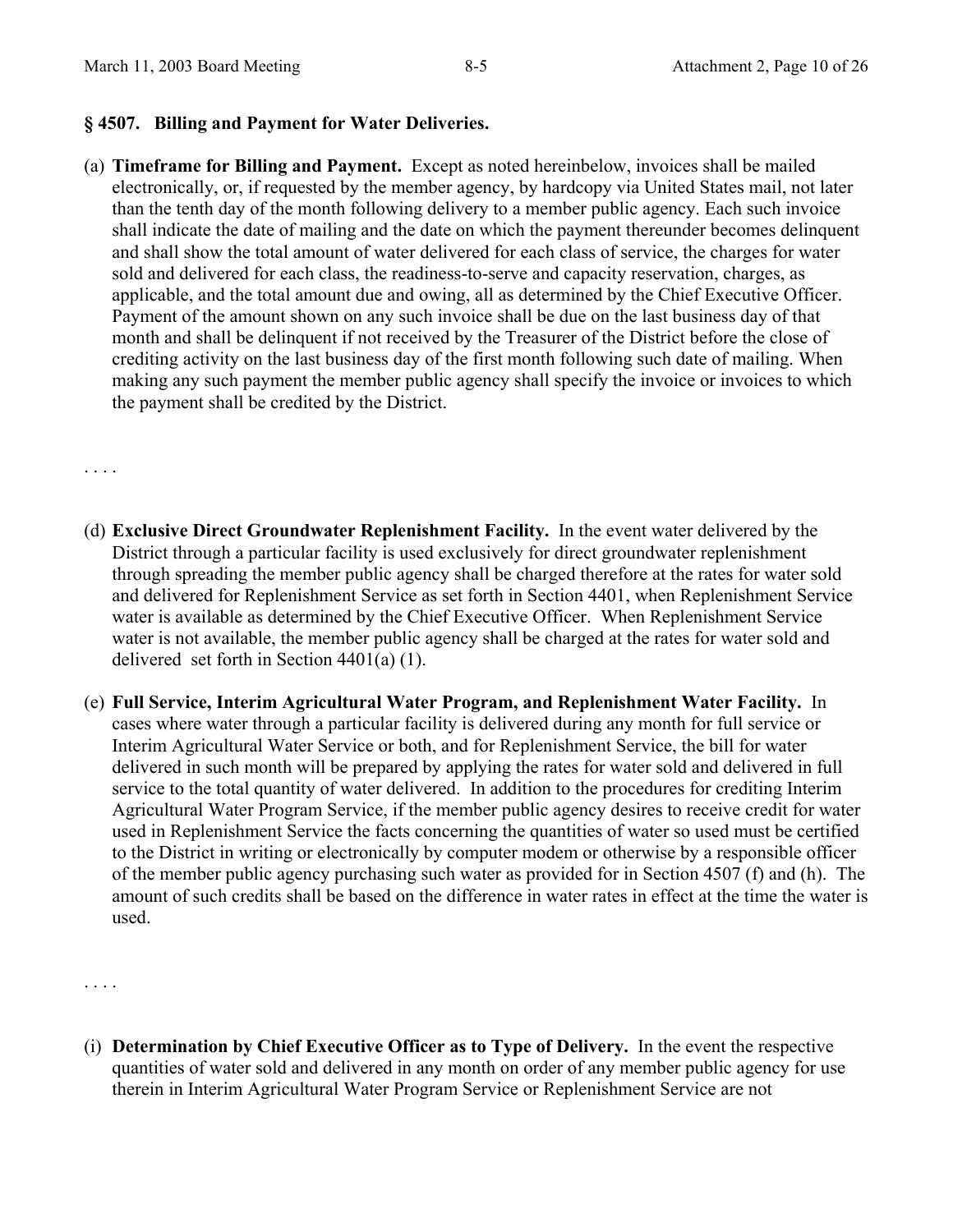determinable to the satisfaction of the Chief Executive Officer in time for preparing regular monthly bills therefor, then billing and payment for all water sold and delivered in such month to such member public agency shall be made at the rates prescribed for water used in full service in Section  $4401(a)(1)$  hereof. Upon the determination by the Chief Executive Officer of the correct quantities of water sold and delivered and used in Interim Agricultural Water Program Service or Replenishment Service, any adjustment which is necessary to give effect to the reduced rates applicable to water used in Interim Agricultural Water Program Service or Replenishment Service shall be made by application of credits on subsequent purchases of water from the District by such member public agency. Such adjustments shall not be made in cases where a claim for the reduced rates is not submitted within the period provided in Section 4507(f).

- (j) **Obligation to Pay for Appropriate Class of Service.** If water has been sold and delivered at the rates prescribed for water sold in Interim Agricultural Water Program Service, Replenishment Service, or other water program or contract and appropriate certifications have been submitted for the water so used, but the water has in fact been used in full service or another class of service, the member public agency shall be obligated to pay the difference between the rates prescribed for water sold for Interim Agricultural Water Service, Replenishment Service, or other water program or contract and the rates prescribed for the class of service actually used.
- (k) **Submission of Documentation by Member Agency.** With respect to water sold and delivered at the rates prescribed for water sold in Interim Agricultural Water Program Service, or other water programs (unless otherwise specified in an agreement with the District or excluding Replenishment Service which shall follow the provisions outlined in its Handbook) original documentation supporting the use of such water as certified must be submitted no later than December 31 following the end of the fiscal year in which a certification is submitted. If the documentation is not submitted by December 31 following the end of the fiscal year in which a certification is submitted, an agency will receive a late penalty of \$2,500. If the agency does not submit documentation by February 28/29 following the end of the fiscal year in which a certification is submitted, it shall be conclusively presumed that:
	- (1) The water sold from the District was used for full service, and the District's next monthly billing shall reflect such adjustment; or
	- (2) The yield was not produced as certified and the District's next monthly billing shall reflect such adjustment.

This provision will apply individually to each program or agreement that an agency or sub-agency participates in separately.

- (l) **Review Process.** With respect to water sold and delivered at the rates prescribed for water sold in Interim Agricultural Water Program Service, or other water programs (excluding Replenishment Service which shall follow the provisions outlined in its Handbook) the District will complete its review within twelve months from date of receipt of the original supporting documentation.
	- (1) Should the District not complete its review within twelve months of the submittal of all source documentation, the review will be considered complete and the certifications final.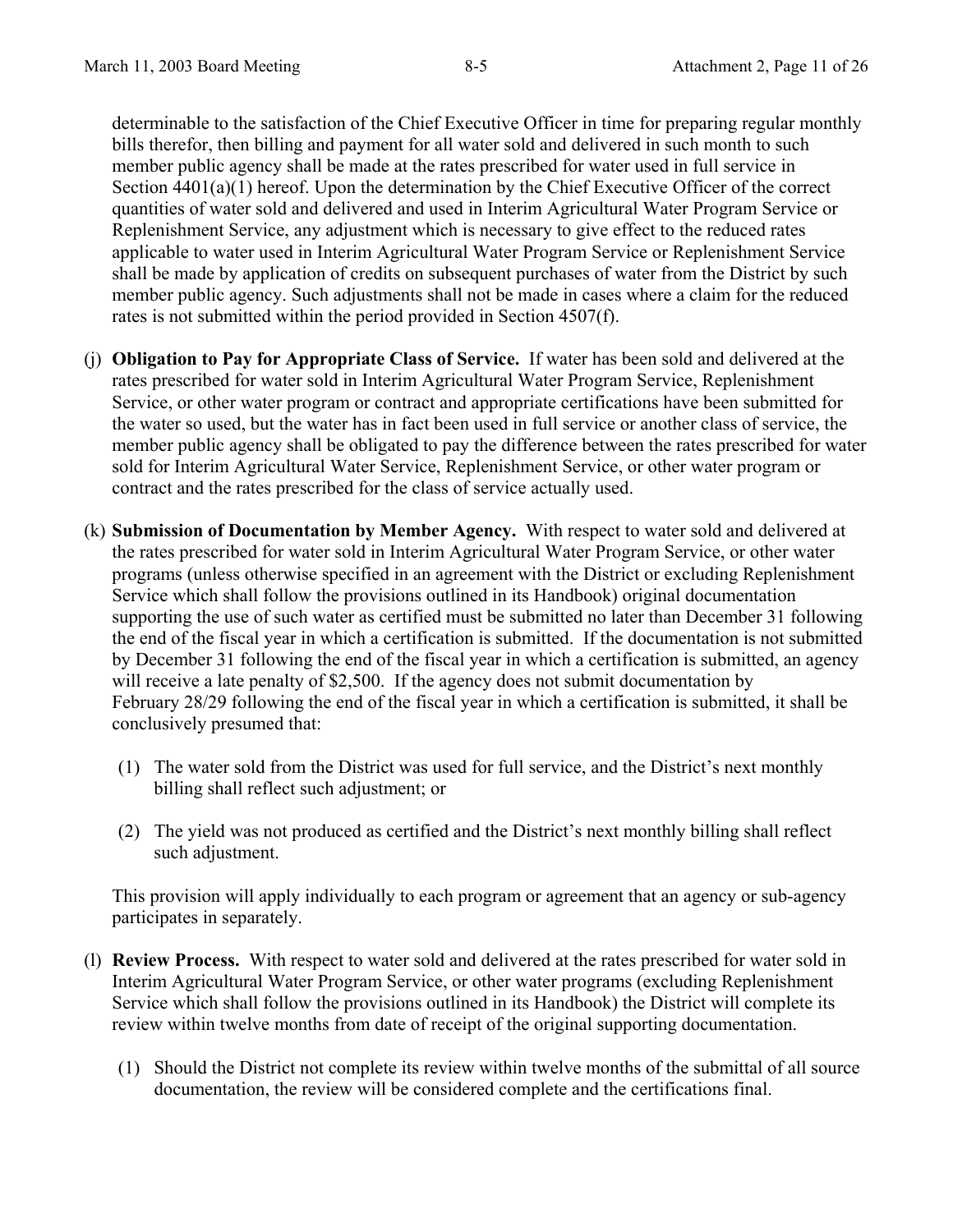- (2) When the review is completed, the District will notify the member agency of its initial findings for its comments. The member agency will provide its comments within 60 days. Metropolitan staff and the agency will work together to reconcile any differences.
- (3) If the member agency and Metropolitan staff cannot reconcile the differences, Metropolitan's Water System Operations' Group Manager has the responsibility to consult with the member agency and make a final ruling subject to the Chief Executive Officer's oversight. If the ruling is unsatisfactory to the agency, it can be appealed to Metropolitan's Water Planning, Quality and Resources Committee.
- (4) If the member agency does not provide further documentation correcting Metropolitan staff findings within the 60-day comment period as specified in (m) (2), then it shall be conclusively presumed that the District's findings are correct and the District's next monthly billing shall reflect such adjustment.
- (m) **Discovery of Mistakes or Errors.** In the event a mistake or error is discovered in a District water sales record, the Chief Executive Officer shall initiate appropriate corrective action. No mistake or error made more than three years prior to its discovery shall be corrected unless otherwise specified in an agreement with the District. In the event a mistake or error is discovered by a member agency in its water sales record or certifications, no mistake or error made more than three years prior to its discovery shall be corrected unless otherwise specified in an agreement with the District.
	- (1) A District water sales record shall include a water billing invoice, or district invoice for other water-related charges.
	- (2) If the District finds the mistake or error, the discovery of the mistake or error shall be documented in writing to the member agency. The date of discovery for corrective action purposes shall be the date notice is sent to the member agency.
	- (3) If the member agency discovers the mistake or error, the discovery of the mistake or error shall be documented in writing to the District by either a revised certification form or letter, whichever is applicable. The date of discovery for corrective action purposes shall be the date the certification or letter is received by the District.
	- (4) If an incorrect invoice has been issued to a member public agency, the Chief Executive Officer shall notify the affected agency of any adjustment and the manner of making any required credit or charge, neither of which shall bear interest.
	- (5) Mistakes or errors shall also include but are not limited to mistakes or errors in metering or recording deliveries to member agencies, entry or calculation errors in fixed charges, discovery of errors in either a member agency or sub-agency submitted certification(s), or processing of a certification(s) for the Local Projects Program, the Local Resources Program, the Groundwater Recovery Program, Conservation Credit Program, Interim Agricultural Water Program,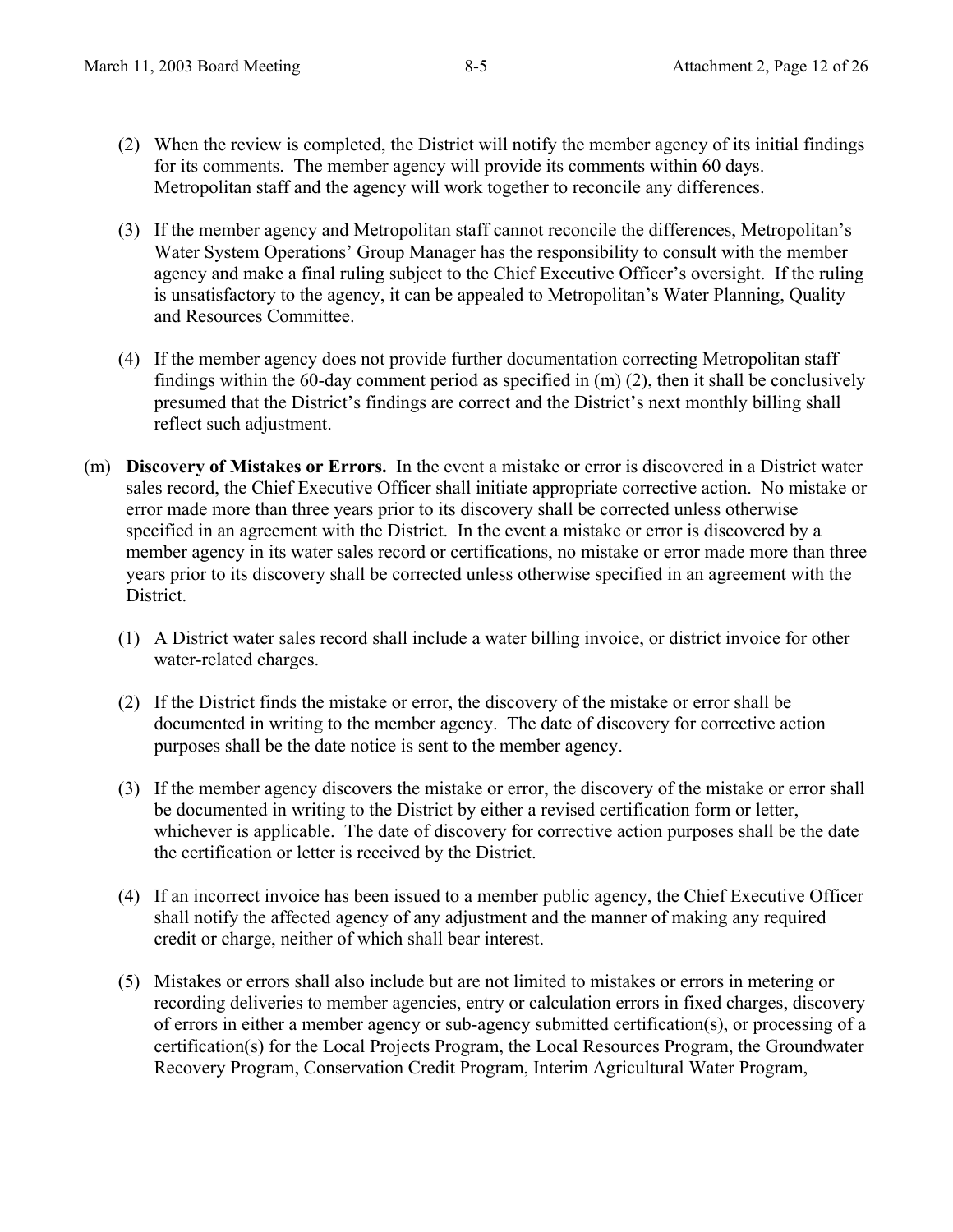Replenishment Service Program, or any other water management program or storage programs or agreements unless specified otherwise in the contract.

(6) Any mistakes or error for a fiscal year period that is less than five acre-feet cumulative by agency or sub-agency, by program or agreement, shall be waived.

. . . .

#### **§ 4514. Replenishment Service.**

(a) General - The goals of the Replenishment Service program are to:

- 1. Achieve greater conjunctive use of imported and local supplies.
- 2. Encourage construction of additional local production facilities.
- 3. Reduce member agencies' dependence on deliveries from Metropolitan during periods of shortage.

Member agencies are encouraged to take replenishment water through a discounted rate offered by Metropolitan. This economic incentive encourages local agencies to invest in new water production, storage, treatment and transmission facilities, or to fully utilize existing facilities. These facilities are needed to augment local agencies' capability to produce local water, as well as store imported water purchased from Metropolitan during periods of abundance.

To receive the lower rates, agencies must certify to Metropolitan the amounts of imported water that they have stored in local reservoirs and groundwater basins by direct and in-lieu means. Certification forms are provided to agencies to assist in their calculations and standardize the certifications. Agencies shall comply with the administrative procedures as set forth in the most current Replenishment Service Handbook, as amended from time to time by the Chief Executive Officer, to receive the Replenishment Service rate on water purchased from Metropolitan.

- (b) Storage Types Replenishment Service water shall be stored for long-term storage. Long-term storage is that water delivered by Metropolitan to a member public agency or sub-agency for storage, by direct or in-lieu methods, beyond a 12-month period. Under this concept, total annual purchases from Metropolitan increase by the amount of Replenishment Service water purchased. Water that an agency leaves in storage to replace groundwater overdraft in any previous drought year when Replenishment Service was declared unavailable is considered long-term storage.
- (c) Normal Period of Availability Replenishment Service water shall be available between July 1 through June 30 whenever and so long as the Chief Executive Officer determines that water and system capacity are available. If required for Metropolitan's system regulation, groundwater replenishment by spreading or injecting or water deliveries/sales pursuant to any storage or operating agreement, may be offered to specific member public agencies during any time of the year at the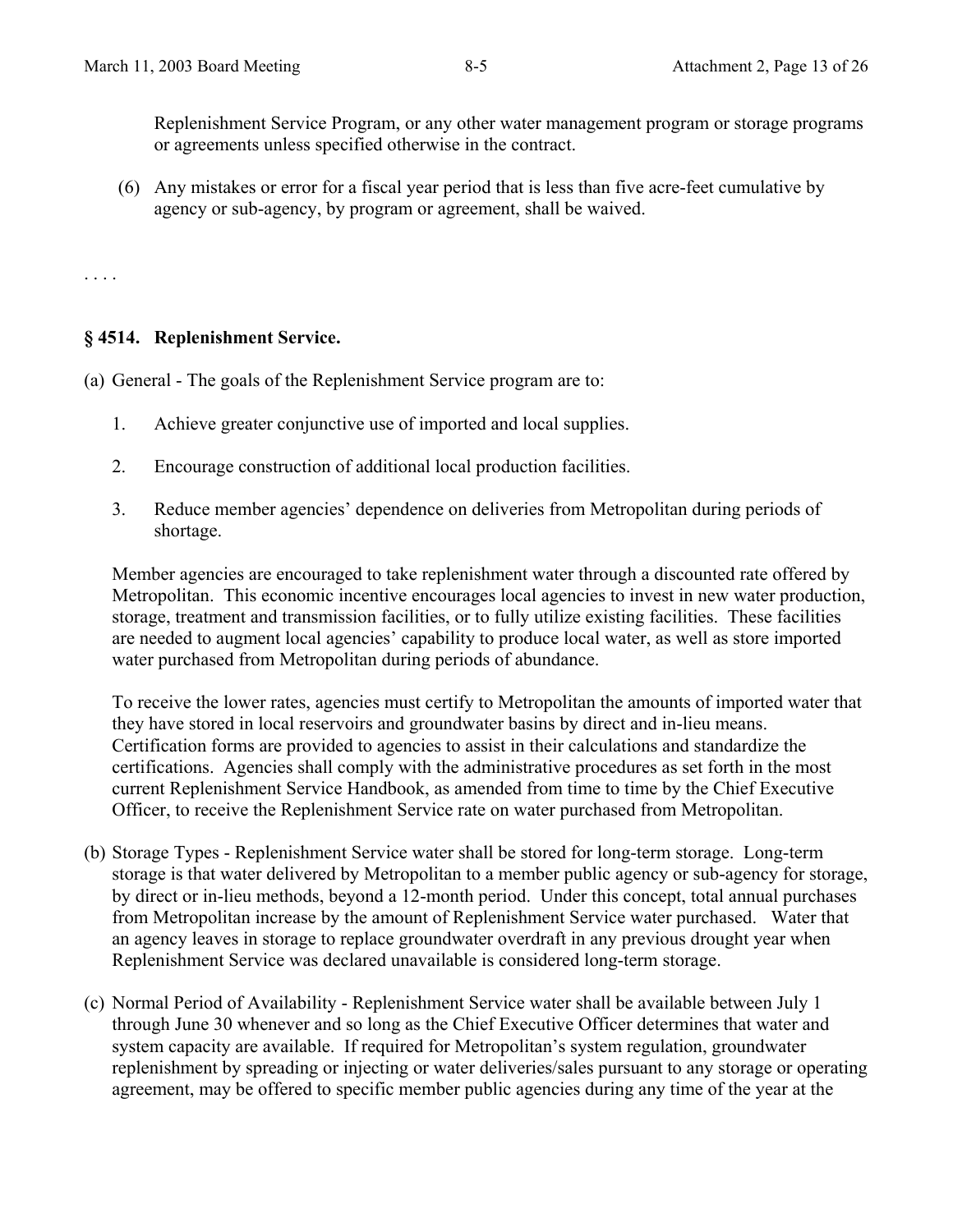Replenishment Service rate at the Chief Executive Officer's discretion. If an agency should take Replenishment Service water when it is deemed not available by the Chief Executive Officer then it shall pay the rates for that water set forth in Section  $4401(a)(1)$ . With respect to service for direct reservoir replenishment and for groundwater replenishment by spreading or injecting, service availability may be activated or terminated immediately upon notice by the Chief Executive Officer to affected member public agencies. With respect to service for in-lieu groundwater replenishment or in-lieu reservoir replenishment, service availability may be activated upon notice to the member public agencies and terminated upon 48 hours notice to the member public agencies.

(d) Certification - Member public agencies may receive Replenishment Service water only upon filing of the required certifications specified in Section 4507. All certifications as to the storage of water for Replenishment Service must be on forms provided by the District or in electronic format acceptable to the District. Receipt of a certification electronically by computer modem or otherwise shall be considered identical to receipt of a written and signed certification binding on the member public agency for all purposes. The Chief Executive Officer may make or cause to be made such investigations as the Chief Executive Officer may require in order to determine the quantities of water to which the Replenishment Service rates shall apply. Such investigations may result in revisions either upward or downward in the amount of water actually received in Replenishment Service. No such investigation shall be made unless the member public agency has requested Replenishment Service and submitted the requisite certifications. The Chief Executive Officer may reject any certification if the certifying agency is unable to furnish sufficient documentation as to the facts of the certification.

## **§ 4517. Cooperative Storage Program.**

(a) The Cooperative Storage Program that provides a means for coordinating storage capacity available to the District's member public agencies, with the District's annual carryover storage needs as those needs are determined under Subsection 4206(c). The purpose of the Program is to place additional amounts of imported water in local storage to improve regional water supply reliability within the District's service area, in a manner that will recognize local costs and risks of participating in the program, but will not adversely impact either the District's finances or the member public agencies' ability to participate in the Replenishment Service Program.

. . . .

## (g) Storage Accounting

(1) Each participating member public agency shall maintain a Program storage account for Program water it stores, which shall account for monthly deliveries, releases, and storage losses approved by the District, if any, and other information which the Chief Executive Officer shall deem necessary.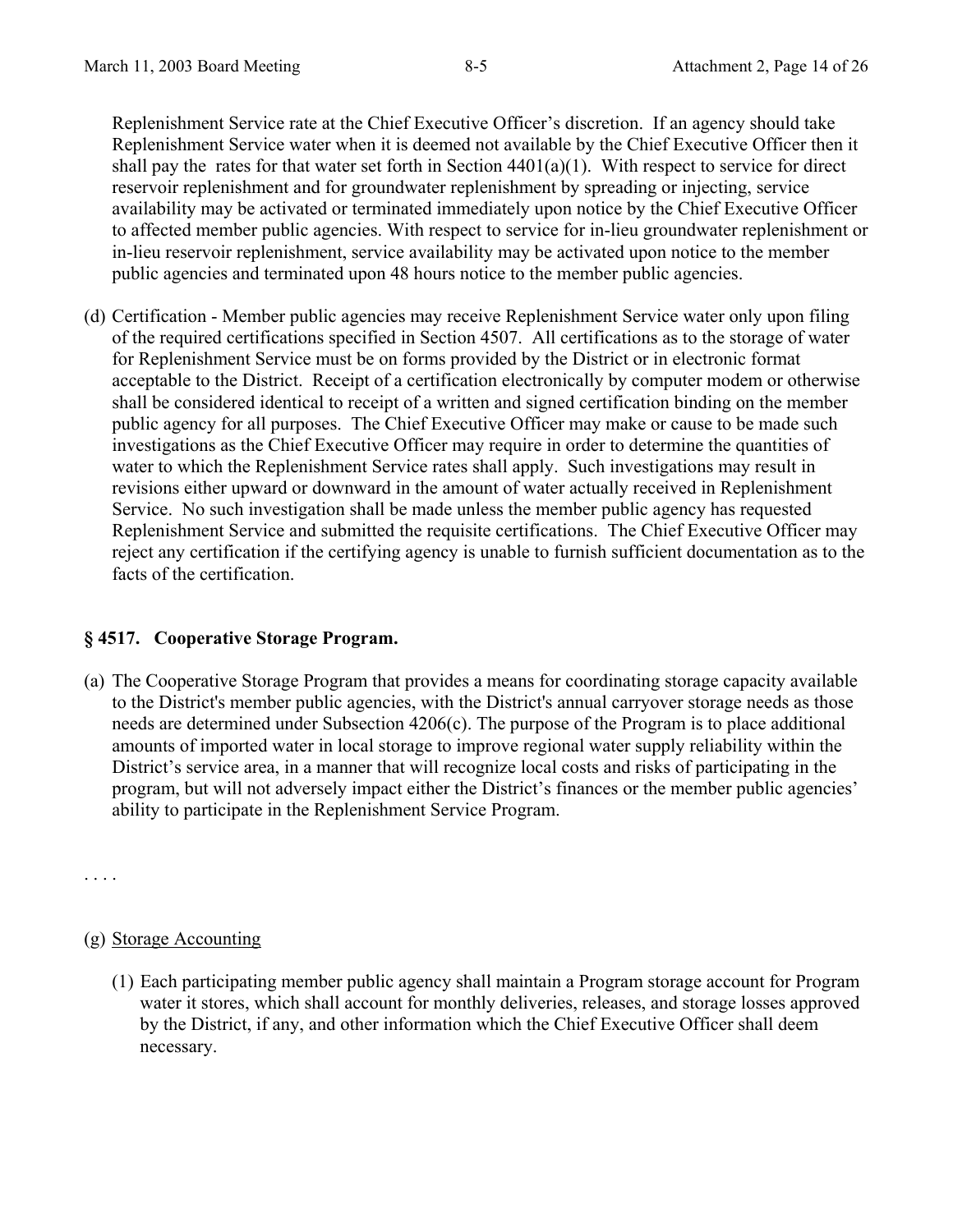- (2) The District shall bear reasonable and equitable losses of stored water provided that the Chief Executive Officer approves the respective member public agency's justification of the loss criteria prior to placement of water into storage and shall consider those losses in allocating Program storage. Otherwise the District shall not bear any loss of stored water.
- (3) Water stored under this Program shall be stored by a participating agency in such a manner as to assure that such water can be produced by that agency when released by Metropolitan. Program water delivered to a member public agency for storage shall be considered local water produced in that year for purposes of Replenishment Service.
- (h) Release of Stored Water The Chief Executive Officer shall release stored Program water to the participating member public agency in which it is stored under the following criteria:
	- (1) Water Delivered to Storage Prior to 1995
		- (i) In a fiscal year when Replenishment Service deliveries are available, the Chief Executive Officer may release, up to half of the Program water stored by the respective member public agency, in place of the agency's request for delivery of Replenishment Service through the District's distribution system, except for conditions described in provisions (iv) and (v) of this subsection;
		- (ii) In a fiscal year in which Replenishment Service or Full Service deliveries have been suspended, the Chief Executive Officer shall release, and the participating member public agency shall accept, up to half of the Program water stored by the respective public agency, to the extent the agency requests that release, except for conditions described in provisions (iv) and (v) of this subsection;
		- (iii)During an emergency such as an earthquake, when District water service is interrupted, the Chief Executive Officer shall release up to all stored Program water stored by the respective member public agency, to the extent of the interruption in water service and that the agency requests that release;
		- (iv) When the Program water stored by the respective member public agency is less that ten percent of the agency's average annual purchase of Seasonal Storage Service or Replenishment Service, whichever is applicable, deliveries for the prior four years, the Chief Executive Officer may release all of the Program water stored by the agency;
		- (v) In any fiscal year during which a participating member public agency's Replenishment Service or Program water release request is less than its average annual purchase of Seasonal Storage Service or Replenishment Service, whichever is applicable, of the prior four years, the Chief Executive Officer may release the Program water stored by the respective member public agency in combination with Replenishment Service sales up to the agency's four-year average Seasonal Storage Service or Replenishment Service purchase. The District shall not release more than half of the Program water stored by the respective member public agency for this purpose and shall provide the agency with a 90-day advance notice of the release.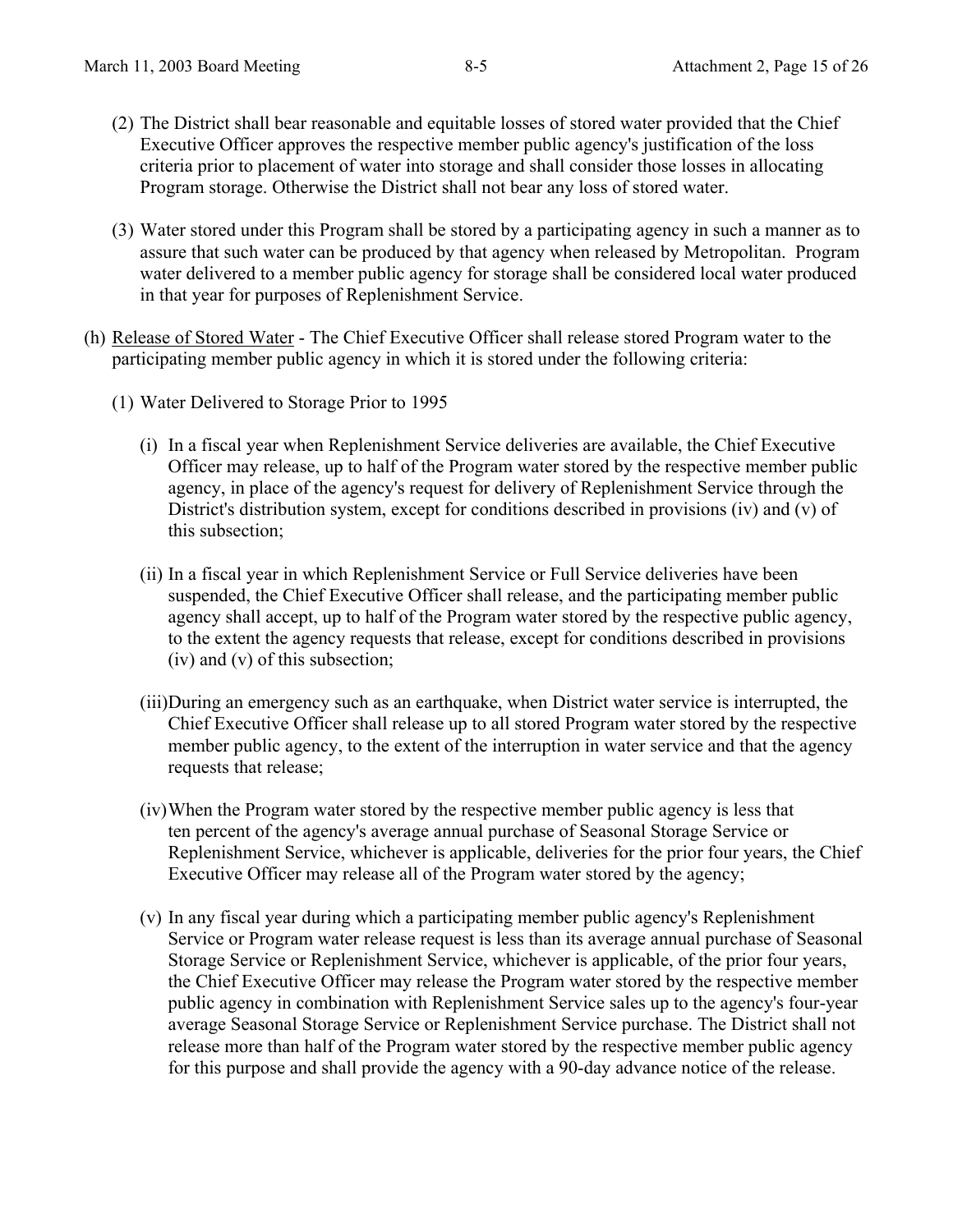- (2) Water Delivered to Storage After 1994
	- (i) The Chief Executive Officer may release in a fiscal year up to one-third of the total amount of Program water placed in storage by a respective member public agency in place of that agency's request for delivery of water from the District's distribution system or for Replenishment Service, in order to fill Diamond Valley Lake, meet operational requirements, or reduce or eliminate shortages. Program water used to reduce or eliminate shortages, or for operational requirements may be released during any ten months selected by the Chief Executive Officer during a twelve-month period from the time of release. Program Water may be released at any time in place of the agency's request for Replenishment Service.
	- (ii) Upon release of Program water by District, the participating member agency shall furnish to District, within 60 days, water supply and demand data based on historical information sufficient to document that it has produced the amount of Program water released to it.
	- (iii)The Chief Executive Officer shall release stored Program water to the respective member public agency no later than ten years after delivering it to that agency for storage.
	- (iv) If a member public agency receives delivery of Program water for storage after 1994, any Program water that agency has stored in previous years shall also be subject to the release provisions of this Subsection (h)(2).
	- (v) Participating Member Public Agencies may transfer Program water they have placed into storage under the Program into other long-term water storage programs the District may develop as part of its Integrated Resource Plan under mutually agreeable transfer terms, executed in writing by both parties.

## (i) Payment

- (1) The participating member public agency shall pay the District's incremental costs of delivering Program water for storage plus interest at the average yield on the District's investment portfolio, from the date of delivery to the member public agency to the date of the invoice. Pursuant to the provisions of Section 4507, the District will invoice the member public agency on or about July 10 of the calendar year following the year in which the water is delivered.
- (2) At the time the Chief Executive Officer releases stored Program water to the respective participating member public agency the District shall invoice the respective participating member public agency pursuant to the provisions of Section 4507, at the applicable treated or untreated Replenishment Service rate in effect when the respective Program water was placed in storage, less any previous payment for the incremental costs of delivering the water for storage (but not including credit for the interest required by Subsection  $(i)(1)$ ).
- (3) Water released from storage to the participating member public agency shall be the oldest water then in storage.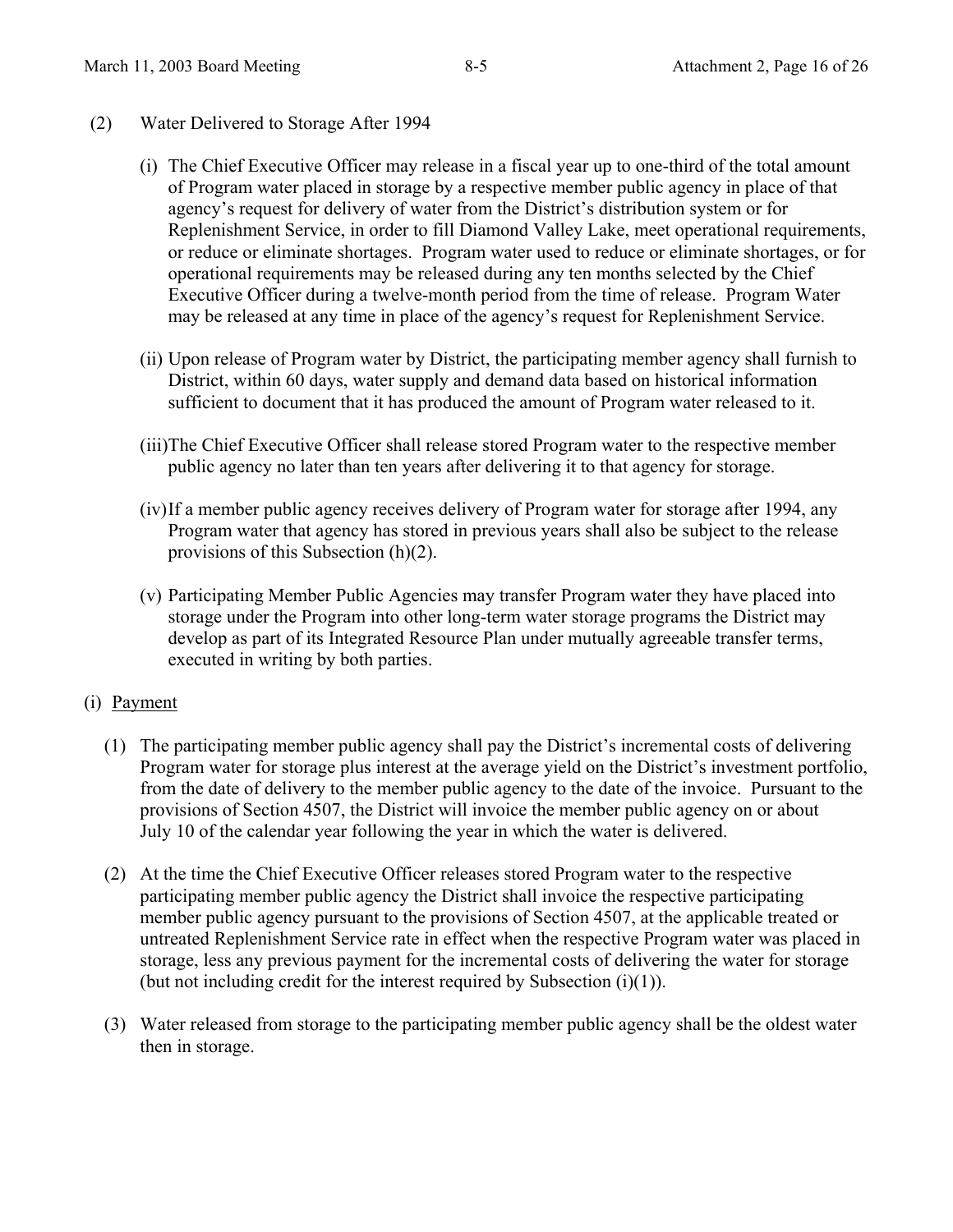- (4) Readiness-to-Serve Charge Treatment.
	- (i) Program water delivered to storage prior to April 12, 1994 shall be exempted from the Readiness-to-Serve charge determination. Those charge determinations shall be applied to water delivered to storage after that date, except as applied in (ii) below, when the stored water is released to the participating member public agency.
	- (ii) The Readiness-to-Serve charge for Program water delivered for storage in 1995 shall be \$36 per acre foot and will be paid monthly as the water is released to the member public agency.

. . . .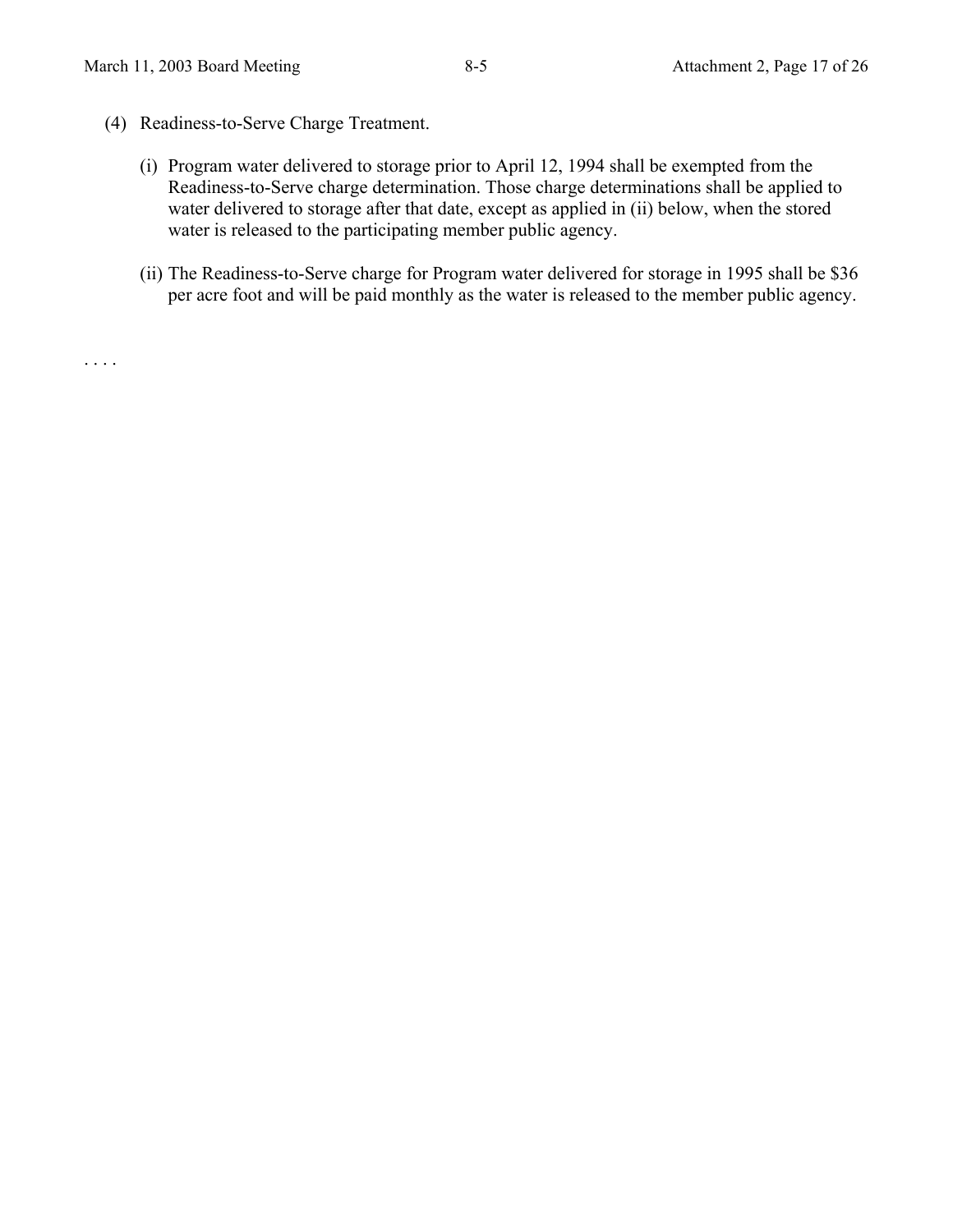#### **DIVISION V FINANCIAL MATTERS**

#### **§ 5200. Funds Established.**

- (a) To provide for accountability of public moneys in accordance with applicable federal and state law and regulations and Board policies, the following funds active or prospectively active have been established in the Treasury of the District:
	- (1) General Fund (Fund No. 1001, established 1929). Moneys not specifically allocated or appropriated may be placed in this fund and used for general purposes of the District. Expenditures for reimbursable work and water conservation capital and indirect costs under the contract with Imperial Irrigation District are paid from this fund.
	- (2) Pay-As-You-Go Fund (Fund No. 5001, established 1988). Used to finance certain capital program expenditures from current revenues in accordance with Section 5109, subject to the conditions contained in Section 5202(b).
	- (3) State Contract Fund (Fund No. 5701, established 1960). Used for the payment of capital charges under the State Water Contract, including the capital charges for off-aqueduct power facilities, subject to the conditions contained in Section 5201(d).
	- (4) Special Tax Fund (Fund No. 5702, established 1951). Annexation fees (cash payments and special tax collections) are deposited in this fund and transferred to the State Contract Fund to pay a portion of State Water Contract capital charges.
	- (5) Replacement Reserve Fund (Fund No. 6002, established 1960, inactive as of 1967). May be used to set aside funds for the purchase of replacements.
	- (6) Water Revenue Fund (Fund No. 1002, established 1975). Receipts from water sales are deposited in this fund and are transferred to various other funds in accordance with revenue bond covenants and Board resolutions to pay in order of priority:
		- (i) Operation and maintenance expenditures;
		- (ii) Principal of, premium, if any, and interest on the Prior Lien Waterworks Revenue Bonds and any required deposits into any reserve funds or accounts therefore;
		- (iii) The interest on and bond obligation of Subordinate Lien Water Revenue Bonds and Parity Obligations issued pursuant to Master Resolution 8329 (the Master Resolution) adopted by the Board on July 9, 1991 and any Supplemental Resolutions thereto;
		- (iv) All other payments required for compliance with the Master Resolution, and any Supplemental Resolutions;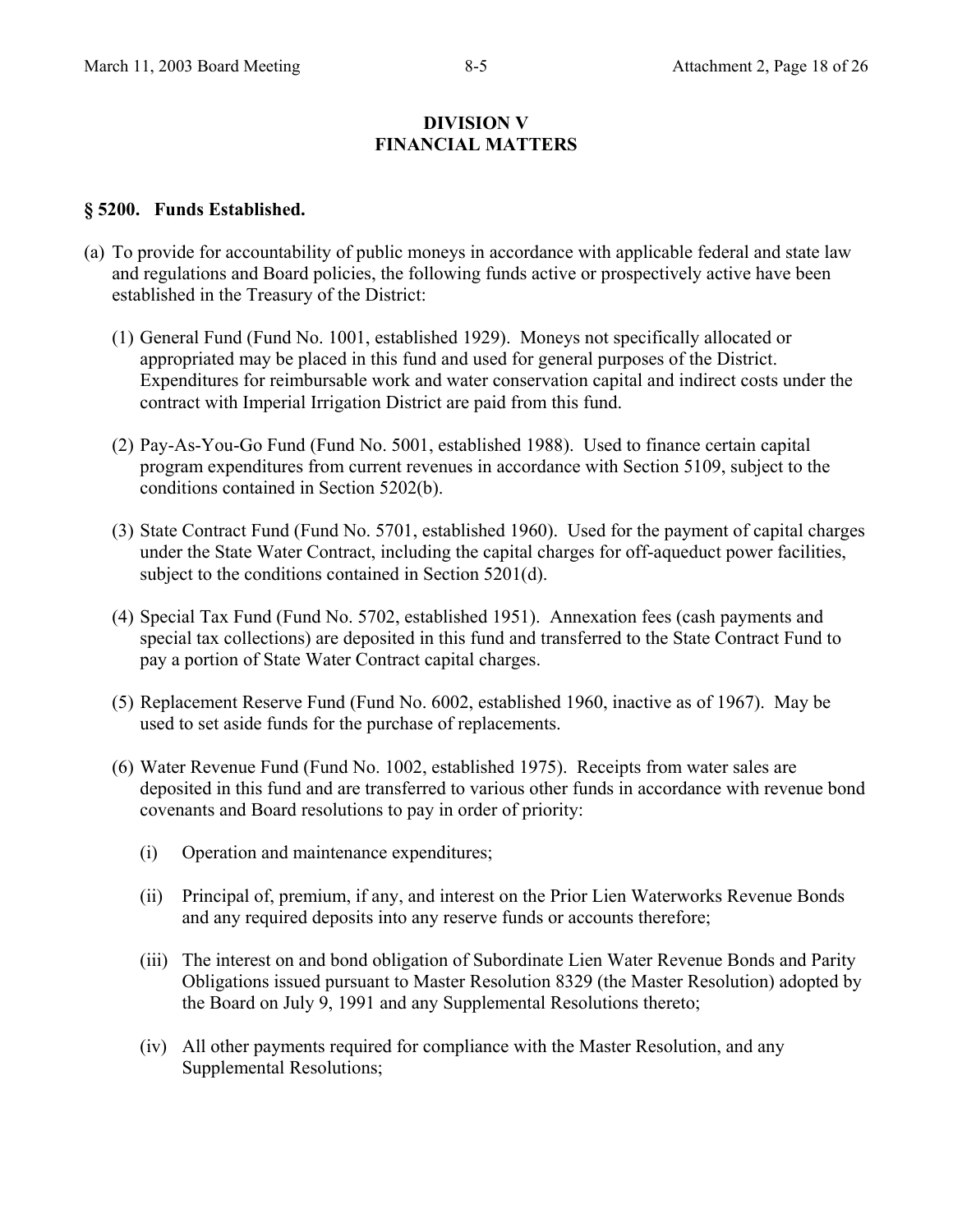- (v) Principal of and interest on Commercial Paper Notes and other amounts due a provider of a liquidity facility;
- (vi) Deposits into the Water Standby Charge Fund in accordance with resolutions imposing such charges; and
- (vii) Any other obligations which are charges, liens, or encumbrances upon or payable from net operating revenues.
- (viii) Moneys remaining at the end of each month, after the foregoing transfers, are transferred to the Revenue Remainder Fund.
- (7) Operation and Maintenance Fund (Fund No. 1003, established 1975). Used to pay all operation and maintenance expenditures, including State Water Contract operation, maintenance, power and replacement charges, subject to the conditions contained in Section 5201(f).
- (8) Revenue Remainder Fund (Fund No. 1004, established 1975). Used to maintain working capital and certain designated funds in accordance with Section 5200(k), and may be used for any lawful purpose by the District, subject to the conditions contained in Section 5202.
- (9) Water Rate Stabilization Fund (Fund No. 5501, established 1987). Used to reduce future water revenue requirements or, as directed by the Board, for other lawful purposes, in accordance with Section 5202.
- (10) Water Treatment Surcharge Stabilization Fund (Fund No. 5502, established 1988). Used to mitigate required increases in the surcharge for water treatment or, as directed by the Board, for other lawful purposes, in accordance with Section 5202.
- (11) Revolving Construction Fund (Fund No. 5003, established 1988). Capital expenditures made from this fund are to be reimbursed from proceeds of security sales to the extent such expenditures are authorized uses of debt proceeds under the Act, subject to the conditions and restrictions contained in Section 5201(g).
- (12) Employee Deferred Compensation Fund (Fund No. 6003, established 1976). Compensation deferred by employees under Section 457 of the Internal Revenue Code of 1986, as amended, is deposited in this fund and is withdrawn in accordance with Articles 2 and 3 of Chapter 7 of Division VI of this Administrative Code.
- (13) Iron Mountain Landfill Closure/Postclosure Maintenance Trust Fund (Fund No. 6005, established 1990). Used as a trust fund to maintain moneys sufficient to cover the costs of closure and postclosure maintenance of the District's solid waste landfill facility at Iron Mountain, in accordance with regulations of the California Integrated Waste Management Board, and subject to the conditions contained in Section 5201(l).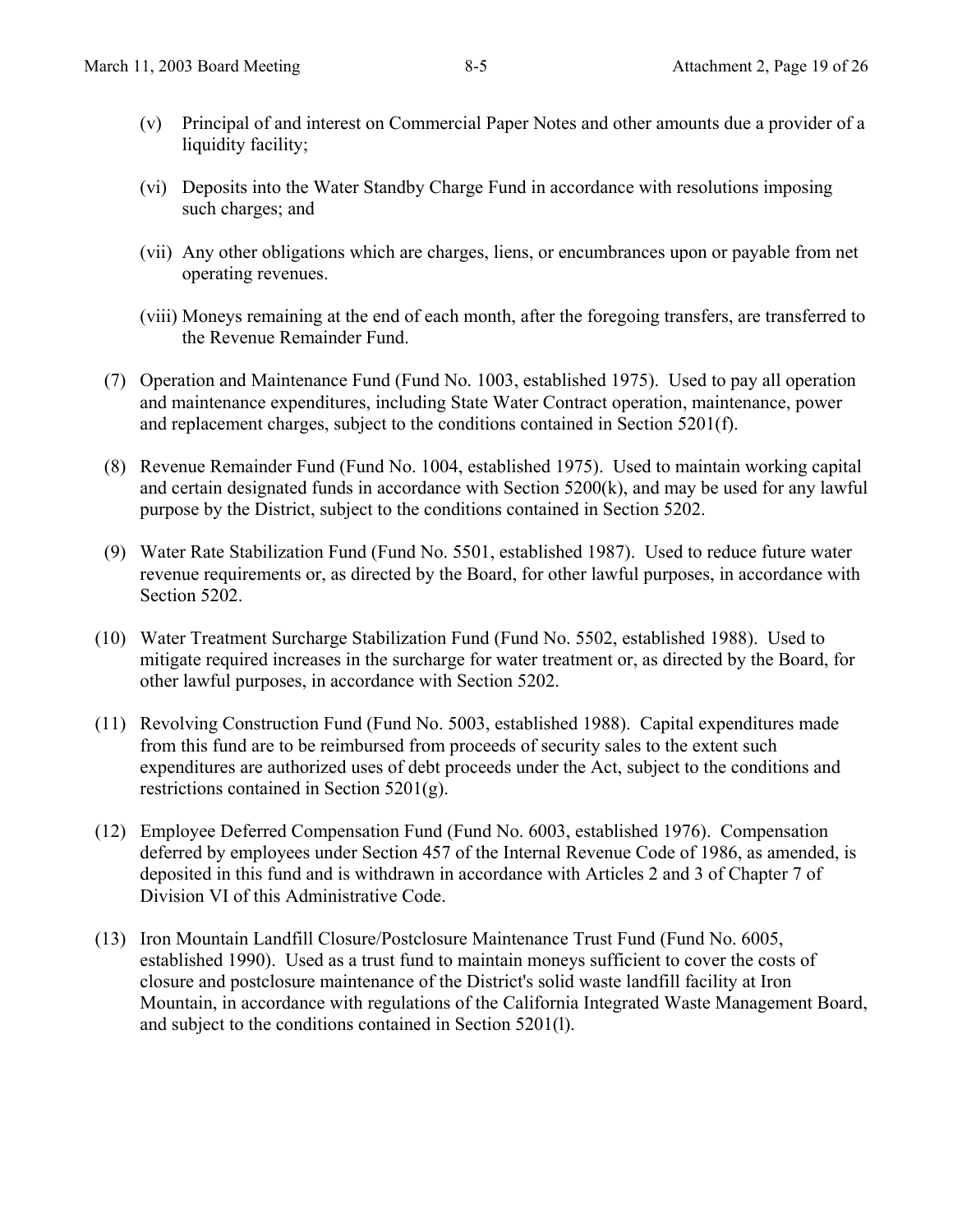- (14) Water Standby Charge Fund (Fund No. 1005, established 1992). Used to separately hold revenues attributable to water standby charges; amounts deposited in this fund are used exclusively for the purpose for which the water standby charge was authorized.
- (15) Water Transfer Fund (Fund No. 1007, established 1995). Used for moneys set aside for the purchase of water through transfers or similar arrangements, and for the costs of filling the Eastside Reservoir Project.
- (16) Self-Insured Retention Fund (Fund No. 1008, established 1999). Used to separately hold amounts set aside for emergency repairs and claims against the District as provided in Section 5201 (o).
- (17) Lake Mathews Multi Species Reserve Trust Fund (Fund 6101, established 1997). Used as set forth in agreement between Metropolitan and the Riverside County Habitat Conservation Agency for the Multi Species Reserve.
- (b) There shall be established in the Treasury of the District such funds and accounts as are required pursuant to bond covenants, tax and non-arbitrage certificates, bond counsel letters of instruction and related documents, to provide for accountability of District funds and compliance with applicable federal and state law and regulations. Such funds and accounts shall be established for each issue of bonds, notes or other obligations of the District as required in the respective bond or note resolution and closing documents.

#### **§ 5201. Restricted Funds.**

Cash and securities to be held in the various ledger funds shall be as follows:

- (a) For the General Obligation Bond Interest and Principal Funds and the Waterworks General Obligation Refunding Bonds Interest and Principal Funds, the cash and securities in each as of June 30, shall be at least equal to the debt service for the ensuing 18 months, less revenues anticipated to be derived from the next succeeding tax levy specifically for such debt service.
- (b) For the Water Revenue Bonds Interest and Principal Funds, the Water Revenue Bonds Reserve Funds, the Water Revenue Refunding Bonds Interest and Principal Funds and the Water Revenue Refunding Reserve Bonds, the cash and securities in each shall be at least equal to the minimums required by the resolutions of issuance for such bonds.
- (c) For the Bond Construction Funds there shall be no minimum requirements provided that any cash and securities in such funds shall be restricted to use for the purposes for which such financings were required.
- (d) For the State Contract Fund, cash and securities on hand June 30 and December 31 shall equal the capital payments to the State Department of Water Resources that are due on July 1 of the same year and January 1 of the following year, respectively.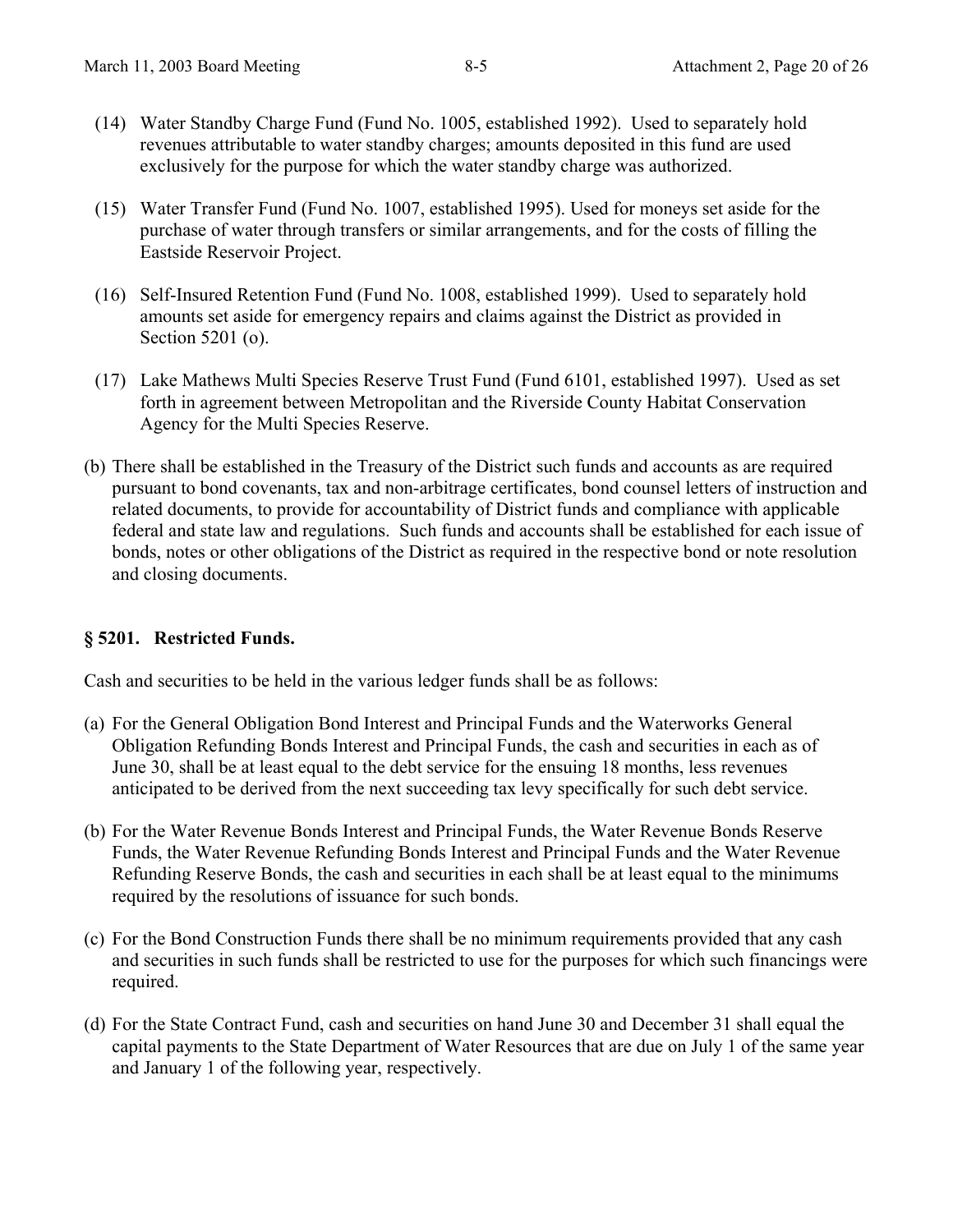- (e) For the Special Tax Fund, there shall be no minimum requirement.
- (f) For the Operation and Maintenance Fund, cash and securities shall be at least equal to the minimum required by the resolutions of issuance for revenue bonds.
- (g) For the Revolving Construction Fund, there shall be no minimum requirement. Cash and securities in this fund, unless restricted as to use by resolution of the Board, shall be available for transfer to the Water Rate Stabilization Fund and the Water Treatment Surcharge Stabilization Fund at the discretion of the Board.
- (h) For the Commercial Paper, Series A, Note Payment Fund, and the Commercial Paper, Series B, Note Payment Fund, the District shall deposit amounts sufficient to pay principal of, and interest on, such Commercial Paper Notes in an amount at least equal to one-half of the projected interest payments due on such notes in the subsequent fiscal year.
- (i) For the Water Standby Charge Fund, there shall be no minimum requirement; provided that any cash and securities in such fund shall be restricted to use for the purposes such moneys were authorized.
- (j) For the General Obligation Bond Excess Earnings Funds, the Waterworks General Obligation Refunding Bond Excess Earnings Funds, the Water Revenue Bond Excess Earnings Funds and the Water Revenue Refunding Bond Excess Earnings Funds, the minimum requirement shall be the amounts deposited into these funds in accordance with the provisions of the Tax and Nonarbitrage Certificates and Resolutions for the respective Bonds.
- (k) For the Waterworks General Obligation Refunding Bonds, 1993 Series A1 and A2, Escrow Account Fund, the minimum requirement shall be the amounts necessary to pay the principal, if any, and the interest on the Series A1 and A2 Bonds to the crossover date, and to defease certain maturities of outstanding prior general obligation bonds.
- (l) For the Iron Mountain Landfill Closure/Postclosure Maintenance Trust Fund, cash and securities as of June 30, shall be at least equal to the Chief Executive Officer's latest estimates of closure and postclosure maintenance costs.
- (m) For the Optional General Obligation Bond Redemption Fund and the Optional Revenue Bond Redemption Fund, the minimum requirement shall be the amount necessary to redeem such untendered, refunded bonds which have been called for redemption.
- (n) For the Water Transfer Fund, all amounts budgeted or pledged for purchase of water through transfers or similar arrangements, and for the costs of filling the Eastside Reservoir Project, shall be set aside in such fund and used solely for such purpose. On July 1, 2004, any amount remaining shall be transferred to the Water Rate Stabilization Fund.
- (o) For the Self-Insured Retention fund, all amounts in such fund shall be set aside and used solely for emergency repairs and claims against the District. The minimum cash and securities to be held in such fund as of June 30 of each year shall be \$25 million.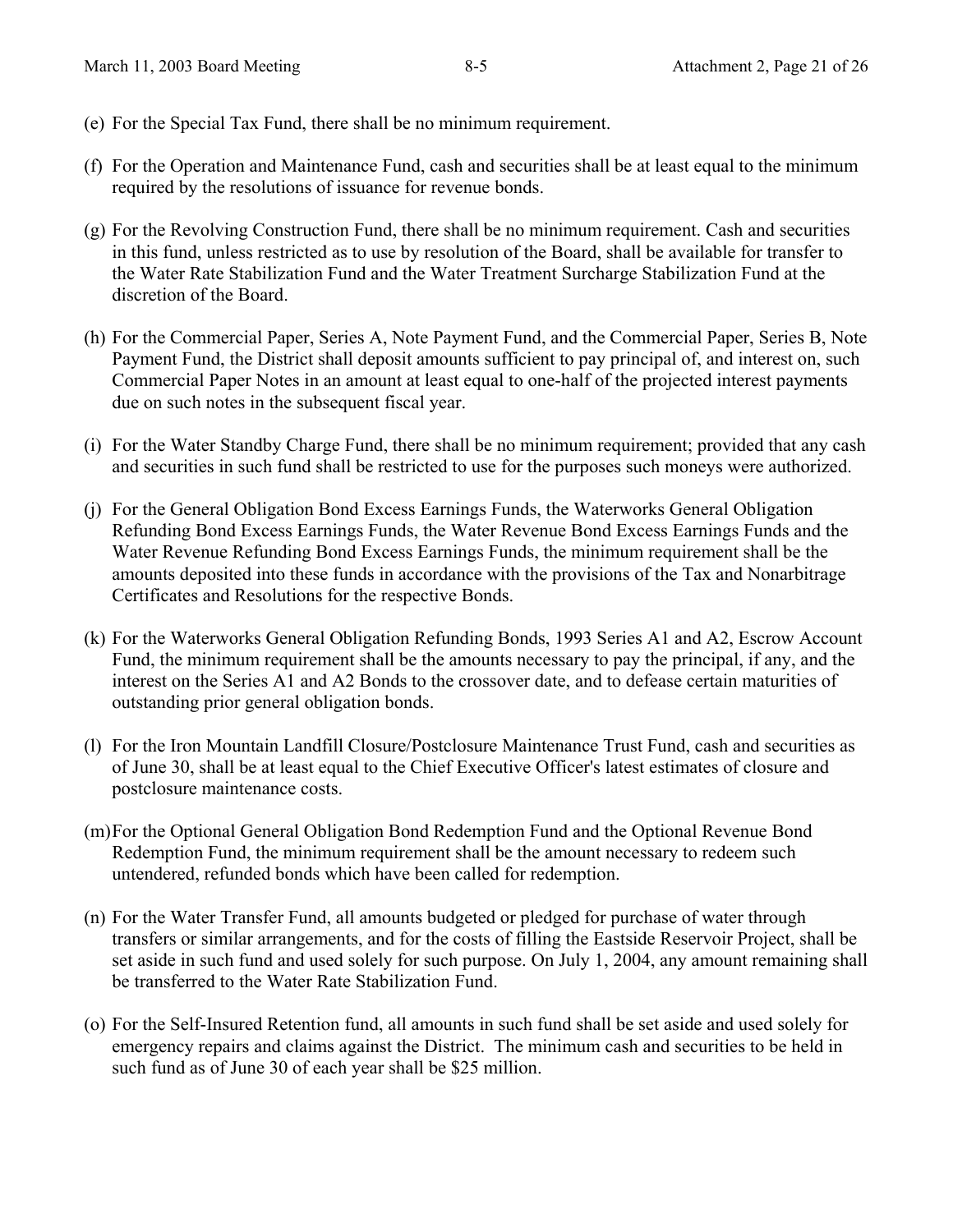#### **DIVISION VI PERSONNEL MATTERS**

#### **§ 6765. Article VI - Contribution and Allocation.**

**. . . .** 

(g) All participants who have attained age 50 before the close of a Savings Plan Year listed below shall be eligible to make additional catch-up contributions in the following maximum amounts for each Savings Plan Year:

| 2002                                    | \$1,000 |
|-----------------------------------------|---------|
| 2003                                    | \$2,000 |
| 2004                                    | \$3,000 |
| 2005                                    | \$4,000 |
| 2006 or thereafter as adjusted annually | \$5,000 |
| pursuant to Code § $414(v)(2)(C)$ .     |         |

Such catch-up contributions shall not be taken in to account for purposes of the limitations contained in § 6765(c) and (e). This Savings Plan shall not be treated as failing to satisfy the provisions of this Savings Plan implementing the requirements of Section  $401(k)(3)$ ,  $401(k)(11)$ , and  $(12)$ ,  $410(b)$ , or 416 of the code, as applicable, by reason of making such catch-up contributions.

#### **§ 6767. Article VIII - Distributions and Withdrawals**

**. . . .** 

(d) Withdrawal of Contributions.

- (1) Upon not less than 30 days prior written notice, a Participant who is at least 59-1/2 years of age may withdraw all or part of the amounts in Participant's Accounts. The Participant may make such an election no more than once each Savings Plan Year.
- (2) Upon certification by a Participant of an immediate and heavy financial need, the amount of such need and the current unavailability of any distributions (other than hardship distributions) or nontaxable loans under any plan maintained by the District, a Participant may withdraw all or part of the Participant's Tax Deferred Elective Contributions and Matching Contributions in Participant's accounts (and income allocable to Tax Deferred Elective Contributions credited to the Participant's Tax Deferred Elective Contributions Account prior to January 1, 1989), to the extent not in excess of such immediate and heavy financial need. Certification may only be made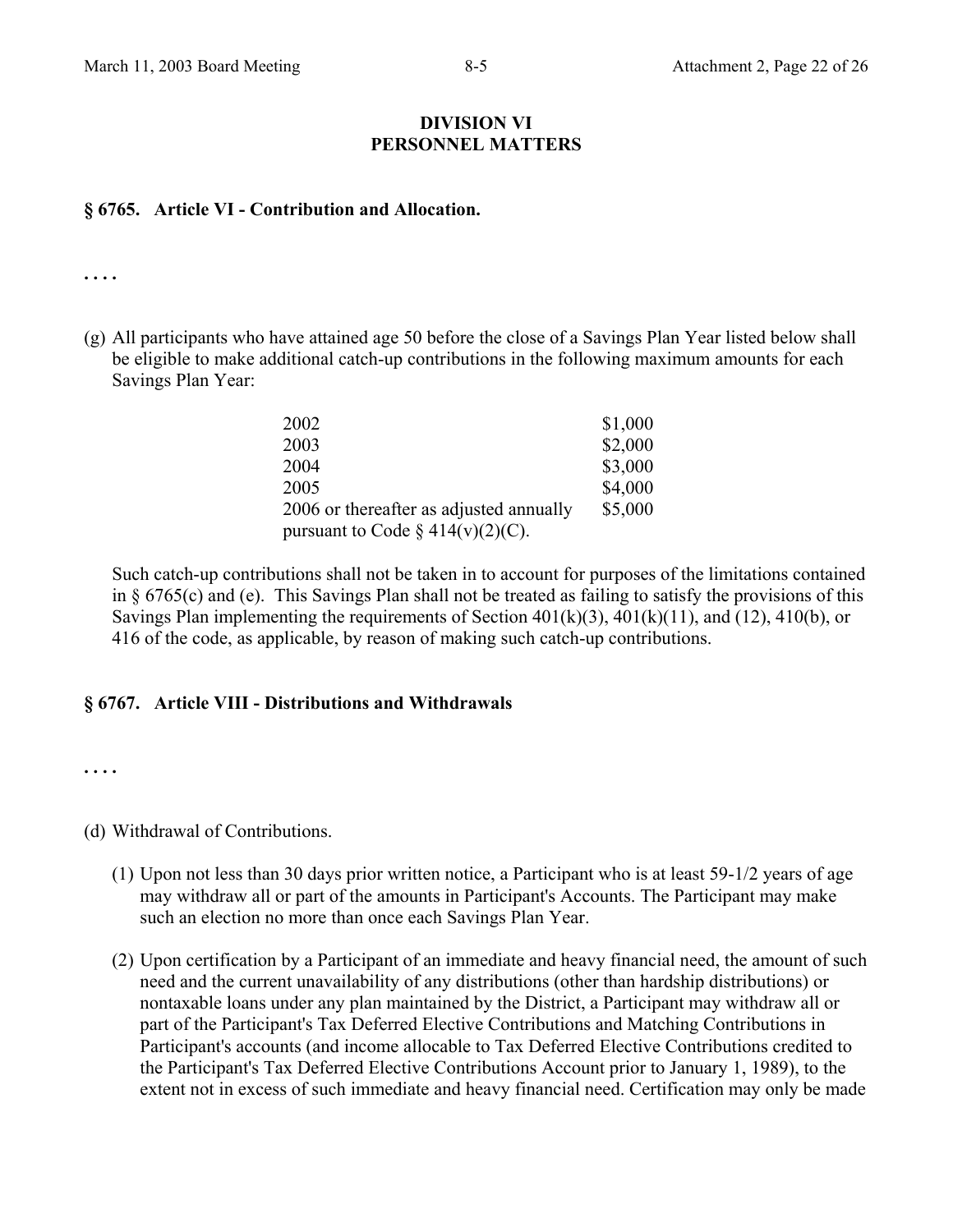on a form approved by the Chief Executive Officer, signed by the Participant and filed with the Chief Executive Officer. The form shall limit situations of immediate and heavy financial need to (1) medical expenses described in Code Section 213(d) incurred by the Participant, the Participant's spouse or dependents (as defined in Code Section 152), (2) the purchase (excluding mortgage payments) of a principal residence of the Participant, (3) payment of tuition for the next semester or quarter of post-secondary education for the Participant, Participant's spouse, children or dependents, or (4) the need to prevent the eviction of the Participant from the Participant's principal residence or foreclosure on the mortgage of the Participant's principal residence, and (5) other deemed immediate and heavy financial needs identified by the United States Department of Treasury. No portion of a hardship distribution may be paid directly to an Eligible Retirement Plan, as defined in  $\S 6767(g)(2)$ . For distributions made on or after January 2002, if a Participant makes a withdrawal on account of an immediate and heavy financial need, the Participant's Tax Deferred Elective Contributions and Matching Contributions shall be automatically suspended under this Plan and all other qualified plans maintained by the district until reenrollment after a period of at least 6 months from the date of such withdrawal.

**§ 6785. Article VI - Contribution and Allocation.** 

. . . .

. . . .

(e) Section 402(g) Limit. – Except as otherwise provided in  $\S 6785(g)$ , the amount of Tax Deferred Elective Contributions made for any Participant for any taxable year shall not exceed the applicable dollar amount for such year, as shown below:

| 2002               | \$11,000                         |
|--------------------|----------------------------------|
| 2003               | \$12,000                         |
| 2004               | \$13,000                         |
| 2005               | \$14,000                         |
| 2006 or thereafter | \$15,000, as adjusted annually   |
|                    | pursuant to Code $\S$ 402(g)(5). |

No Participant shall be permitted to have Tax Deferred Elective Contributions made under this Savings Plan, or any other qualified plan maintained by the District during any taxable year, in excess of the applicable dollar amount specified above for such taxable year, except to the extent permitted under (g) of this  $\S 6785$  and Section 414(v) of the Code, if applicable. In the event such dollar limitation is exceeded the Participant may request, by no later than March 1 following the close of the Participant's taxable year, and the Chief Executive Officer may authorize the Trustee to distribute, by no later than April 15 following the close of the Participant's taxable year, all or part of the excess and any income allocable thereto, to the Participant. In determining the excess amount distributable with respect to a Participant's taxable year, excess Tax Deferred Elective Contributions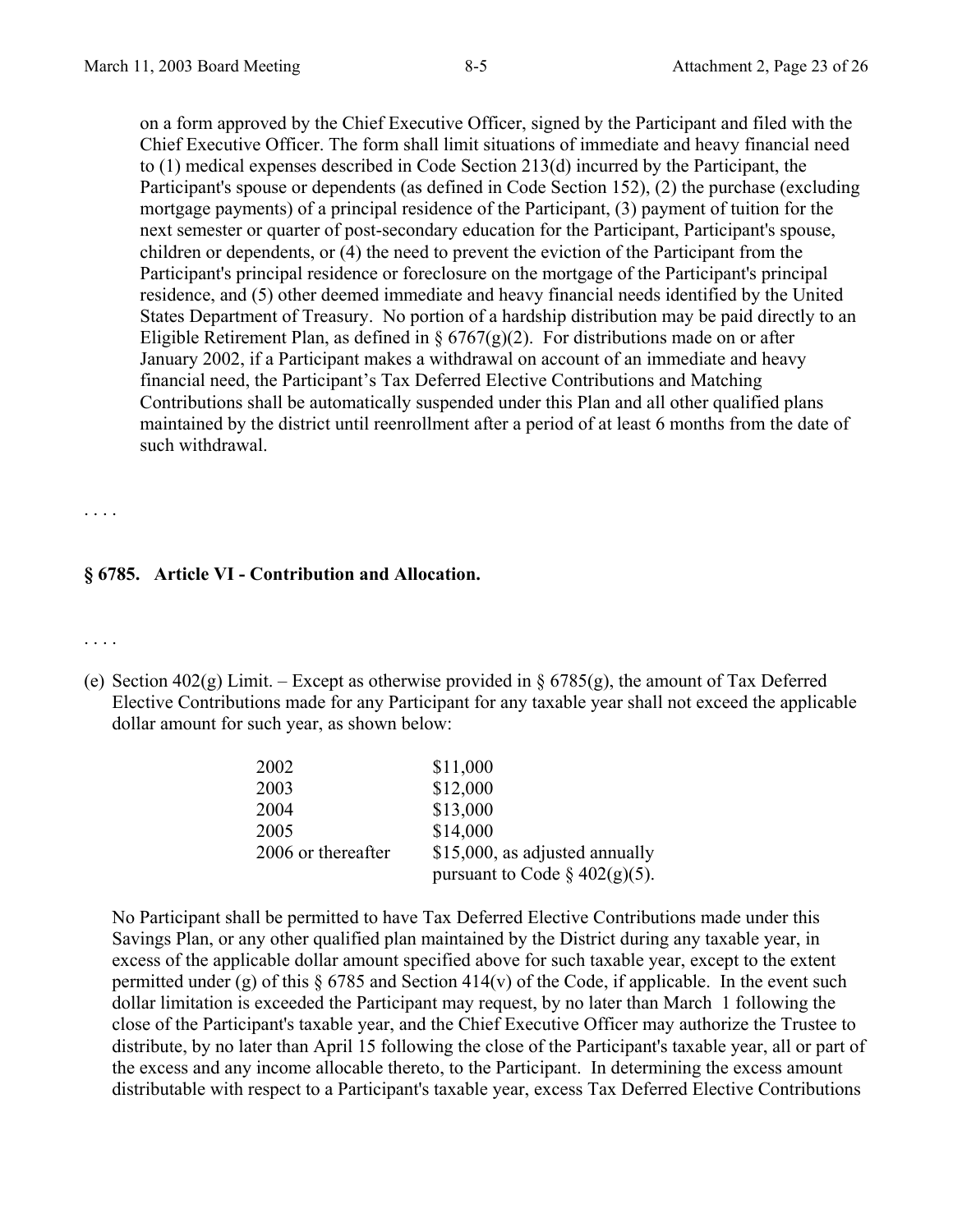previously distributed for the Savings Plan II Year beginning in such taxable year shall reduce the amount otherwise distributable under this subsection.

**. . . .** 

(g) All Participants who have attained age 50 before the close of a Savings Plan Year listed below shall be eligible to make additional catch-up contributions in the following maximum amounts for each Savings Plan Year:

| 2002               | \$1,000                             |
|--------------------|-------------------------------------|
| 2003               | \$2,000                             |
| 2004               | \$3,000                             |
| 2005               | \$4,000                             |
| 2006 or thereafter | \$5,000, as adjusted annually       |
|                    | pursuant to Code § $414(v)(2)(C)$ . |

Such catch-up contributions shall not be taken into account for purposes of the limitations contained in § 6786(c) and (e). This Savings Plan shall not be treated as failing to satisfy the provisions of this Savings Plan implementing the requirements of Section  $401(k)(3)$ ,  $401(k)(11)$  and  $(12)$ ,  $410(b)$ , or 416 of the Code, as applicable, by reason of making such catch-up contributions.

## **§ 6787. Article VIII - Distributions and Withdrawals.**

**. . . .** 

(d) Withdrawal of Contributions.

- (1) Upon not less than 30 days prior written notice, a Participant who is at least 59 -1/2 years of age may withdraw all or part of the amounts in Participant's Accounts. The Participant may make such an election no more than once each Savings Plan II Year.
- (2) Upon certification by a Participant of an immediate and heavy financial need, the amount of such need and the current unavailability of any distributions (other than hardship distributions) or nontaxable loans under any plan maintained by the District, a Participant may withdraw all or part of the Participant's Tax Deferred Elective Contributions and Matching Contributions in Participant's Accounts (and income allocable to Tax Deferred Elective Contributions credited to the Participant's Tax Deferred Elective Contributions Account prior to January 1, 1989), to the extent not in excess of such immediate and heavy financial need. Certification may only be made on a form approved by the Chief Executive Officer signed by the Participant and filed with the Chief Executive Officer. The form shall limit situations of immediate and heavy financial need to (1) medical expenses described in Code Section 213(d) incurred by the Participant, the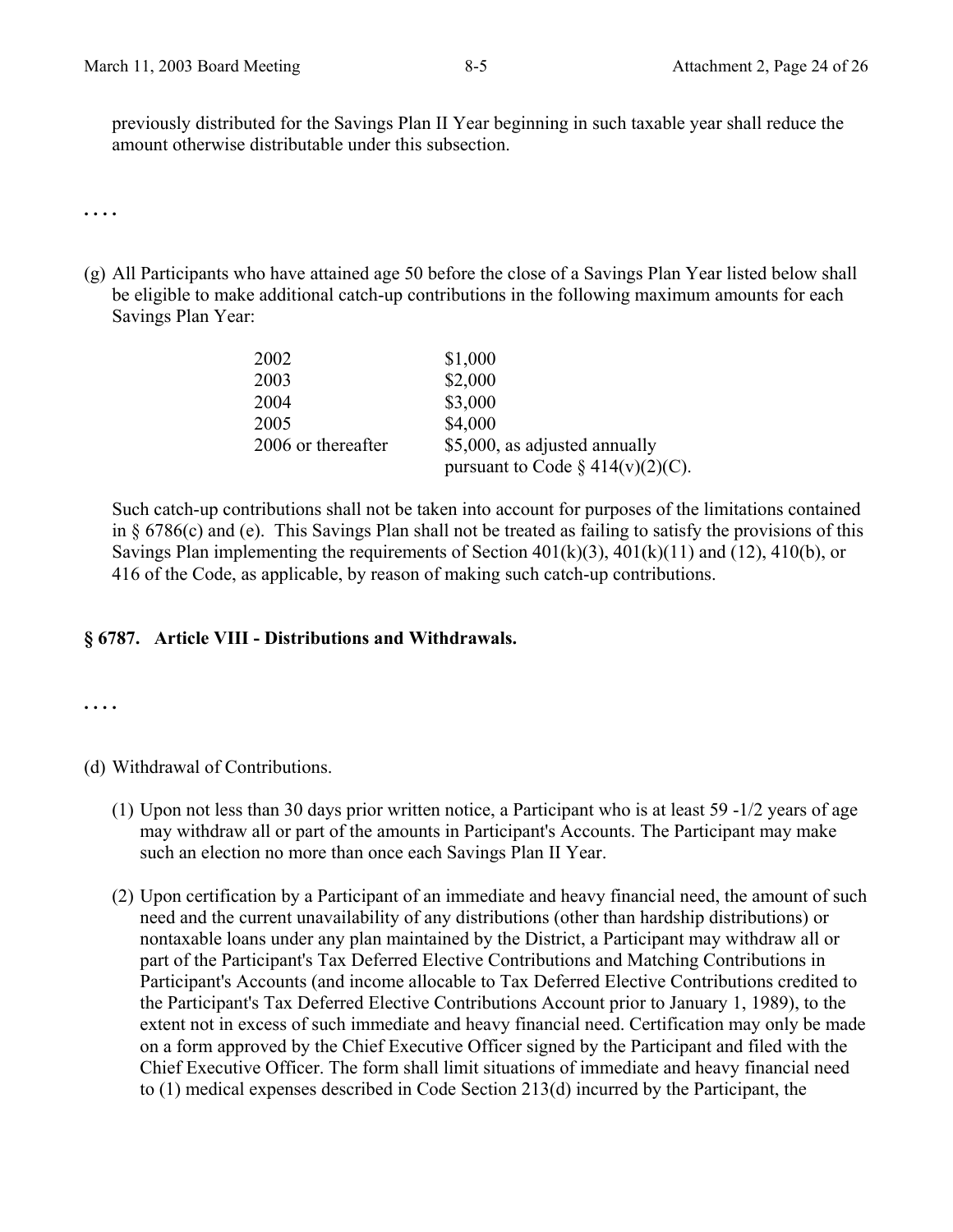Participant's spouse or dependents (as defined in Code Section 152), (2) the purchase (excluding mortgage payments) of a principal residence of the Participant, (3) payment of tuition for the next semester or quarter of post-secondary education for the Participant, Participant's spouse, children or dependents, or (4) the need to prevent the eviction of the Participant from the Participant's principal residence or foreclosure on the mortgage of the Participant's principal residence, and (5) other deemed immediate and heavy financial needs identified by the United States Department of Treasury. No portion of a hardship distribution may be paid directly to an Eligible Retirement Plan, as defined in  $\S 6767(g)(2)$ . For distributions made on or after January 1, 2002, if a Participant makes a withdrawal on account of an immediate and heavy financial need, the participant's Tax Deferred Elective contributions and Matching Contributions shall be automatically suspended under this Plan and all other qualified plan maintained by the district until re-enrollment after a period of at least 6 months from the date of such withdrawal.

**. . . .** 

## **§ 6802. Article III - Definitions.**

**. . . .** 

(i) "Beneficiary" shall mean an individual, or individual beneficiaries of a trust, or any combination of the foregoing designation by a participant to receive benefits under the 1997 Plan. Beneficiary may be singular or plural, primary or contingent. The designation must be in writing on a form approved by and filed with the Chief Executive Officer, and shall be revocable by written notice filed with the Chief Executive Officer, unless otherwise expressly provided by the designation. If a participant does not have on file with the Chief Executive Officer a valid and effective beneficiary designation, the participant's estate shall be the beneficiary.

#### **§ 6810. Article XI - Payments to Participant.**

- (a) For participants who separate from service on or after September 1, 2002, unless the participant affirmatively elects otherwise, upon separation from service on or after normal retirement age, the participant shall be deemed to have elected to defer distributions of the amounts deferred on behalf of the participant until the  $60<sup>th</sup>$  day after the date on which the participant separates from service, at which time the amount deferred shall be paid to the participant in a lump sum, or if elected by the participant at least 30 days prior to the date payment is to be made, distribution may be made in the form of periodic payments on a monthly, quarterly, semiannual, or annual basis for a specific length of time, subject to the provisions of Article XIV.
- (b) For participants who separated from service before September 1, 2002, and who made an irrevocable election regarding payment of deferred amounts, such election may be revoked and a new payment election may be made in accordance with the above requirements at any time after September 1,